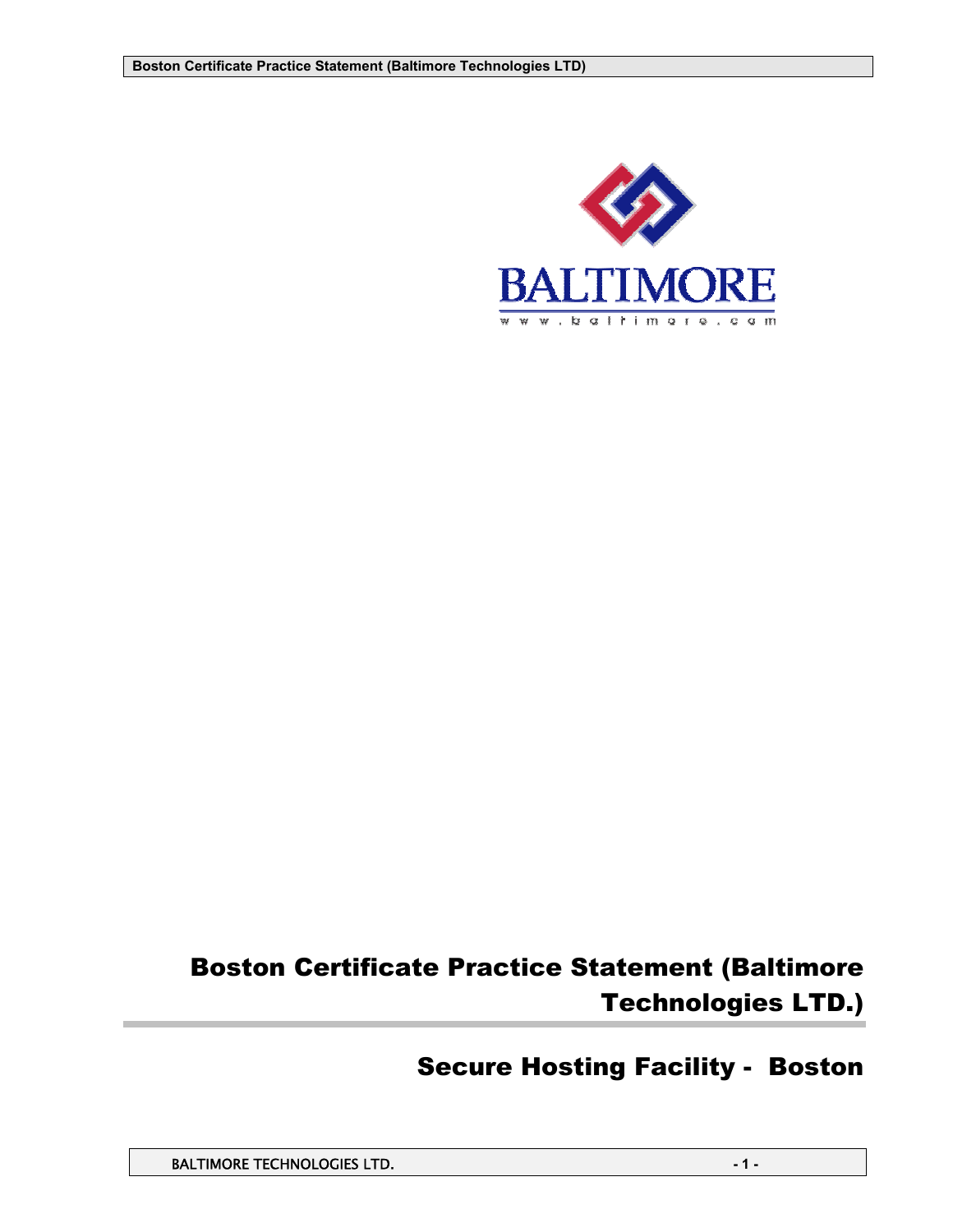# TITLE PAGE

The information contained in this document is intended for Baltimore Technologies personnel, those persons named as recipients or those persons nominated in the circulation list.

It may contain privileged and confidential information and if you are not the intended recipient you must not copy, distribute or take any action in reliance on it.

If you have received this document in error, please notify the author immediately by reverse charge telephone call and return the original to the sender by mail. You will be reimbursed for postage.

# **Contact:**

Secure Hosting Services

77 A Street

Needham Heights, MA 02494

Tel: 781 455 3300

Fax: 781 455 4082

Signature Director Business Development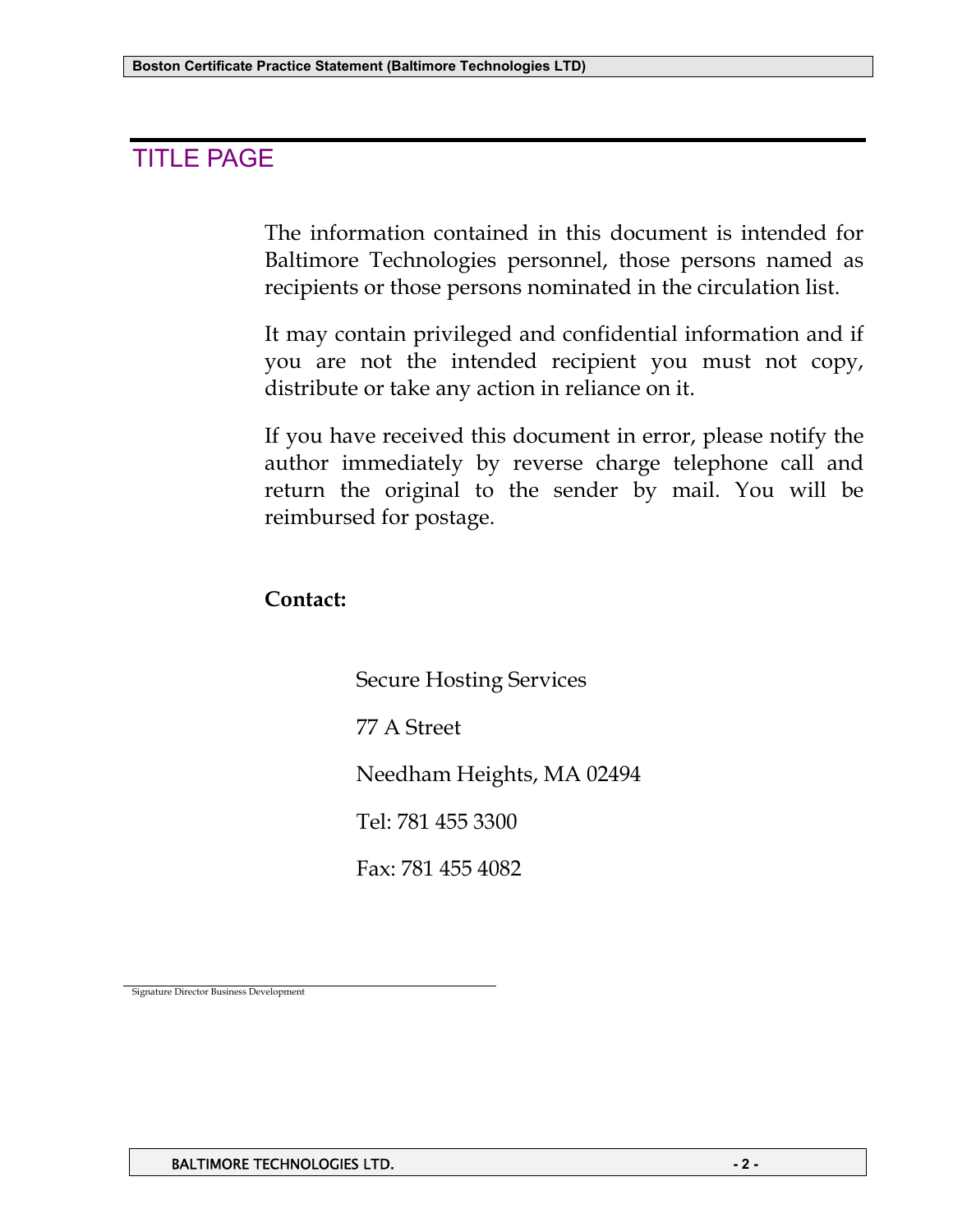| Doc.<br><b>Version</b> | <b>PVCS</b><br><b>Version</b> | <b>Status</b>              | Date of<br><b>Issue</b> | <b>Issued</b><br>$\mathbf{B}\mathbf{y}$ | <b>Comments</b>  |
|------------------------|-------------------------------|----------------------------|-------------------------|-----------------------------------------|------------------|
| 0.1                    |                               | <b>DRAFT</b>               | 16NOV2000               | <b>TAS</b>                              | Document Created |
| 0.2                    |                               | <b>DRAFT</b>               | 26JAN2001               | <b>LMD</b>                              | Document updated |
| 0.3                    |                               | Released<br>for<br>Comment | 28FEB2001               | <b>LMD</b>                              | Document Updated |
| 0.4                    |                               | <b>DRAFT</b>               | 07MAR2001               | JPT                                     | Document Updated |
| 0.5                    |                               | <b>DRAFT</b>               | 03AUG2001               | <b>EXD</b>                              | Document Updated |
| 0.6                    |                               | <b>DRAFT</b>               | 31 Jan 2002             | <b>GTR</b>                              | Document Updated |
| 1.0                    |                               | Released                   | 13 Mar 2003             | <b>KTV</b>                              | Document Updated |
| 1.1                    |                               | Released                   | 27 May 2003             | <b>GRC</b>                              | Document Updated |

## **Version history**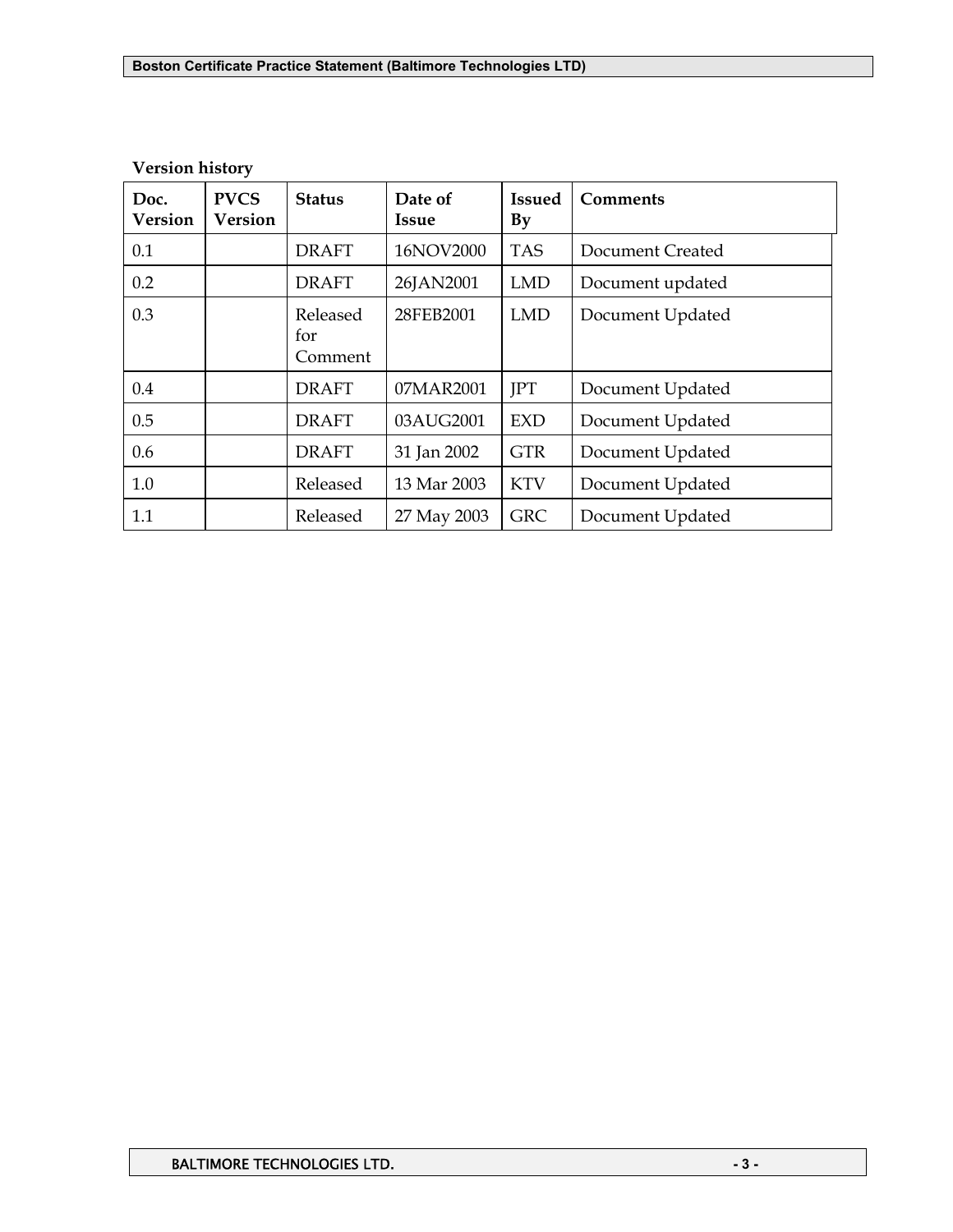# **Table of Contents**

| 1            |       |  |
|--------------|-------|--|
| 1.1          |       |  |
| 1.2          |       |  |
|              | 1.2.1 |  |
|              | 1.2.2 |  |
|              | 1.2.3 |  |
|              | 1.2.4 |  |
|              | 1.2.5 |  |
|              | 1.2.6 |  |
|              | 1.2.7 |  |
|              | 1.2.8 |  |
|              | 1.2.9 |  |
| 1.3          |       |  |
| 1.4          |       |  |
|              | 1.4.1 |  |
|              | 1.4.2 |  |
|              | 1.4.3 |  |
|              | 1.4.4 |  |
|              | 1.4.5 |  |
| 1.5          |       |  |
|              | 1.5.1 |  |
| $\mathbf{2}$ |       |  |
| 2.1          |       |  |
|              | 2.1.1 |  |
|              | 2.1.2 |  |
|              | 2.1.3 |  |
|              | 2.1.4 |  |
|              | 2.1.5 |  |
|              | 2.1.6 |  |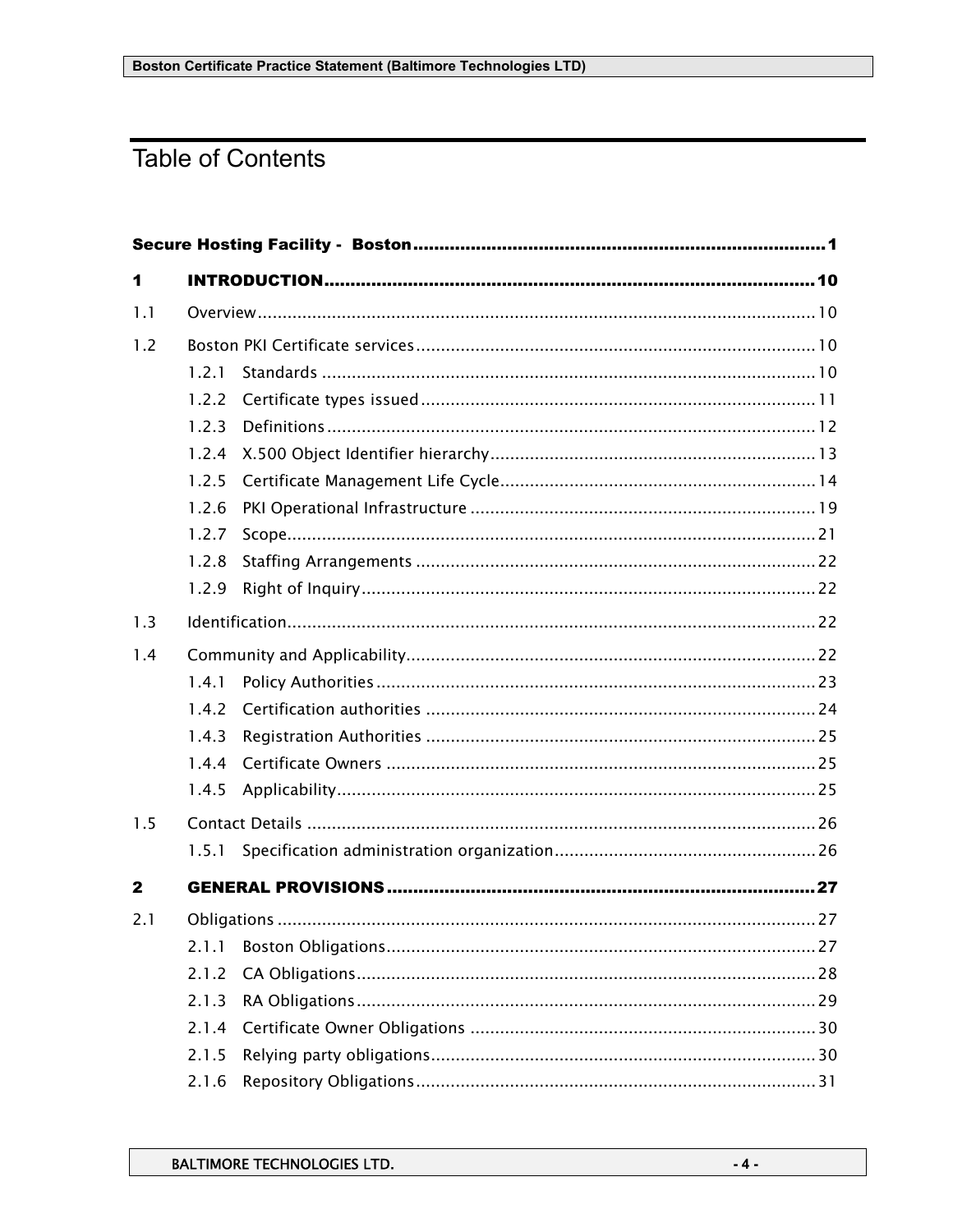| 2.2 |       |                                                                |  |
|-----|-------|----------------------------------------------------------------|--|
|     | 2.2.1 |                                                                |  |
|     | 2.2.2 |                                                                |  |
|     | 2.2.3 |                                                                |  |
|     | 2.2.4 |                                                                |  |
|     | 2.2.5 |                                                                |  |
| 2.3 |       |                                                                |  |
|     | 2.3.1 |                                                                |  |
|     | 2.3.2 |                                                                |  |
|     | 2.3.3 |                                                                |  |
| 2.4 |       |                                                                |  |
|     | 2.4.1 |                                                                |  |
|     | 2.4.2 |                                                                |  |
|     | 2.4.3 |                                                                |  |
|     | 2.4.4 |                                                                |  |
| 2.5 |       |                                                                |  |
| 2.6 |       |                                                                |  |
|     | 2.6.1 |                                                                |  |
|     | 2.6.2 |                                                                |  |
|     | 2.6.3 |                                                                |  |
|     | 2.6.4 |                                                                |  |
|     | 2.6.5 |                                                                |  |
| 2.7 |       |                                                                |  |
|     | 2.7.1 |                                                                |  |
|     |       |                                                                |  |
|     | 2.7.3 | Disclosure of Certificate revocation/suspension information 39 |  |
|     | 2.7.4 |                                                                |  |
|     | 2.7.5 |                                                                |  |
|     | 2.7.6 |                                                                |  |
|     | 2.7.7 |                                                                |  |
| 2.8 |       |                                                                |  |
|     | 2.8.1 |                                                                |  |
|     | 2.8.2 |                                                                |  |
|     | 2.8.3 |                                                                |  |
| 3   |       |                                                                |  |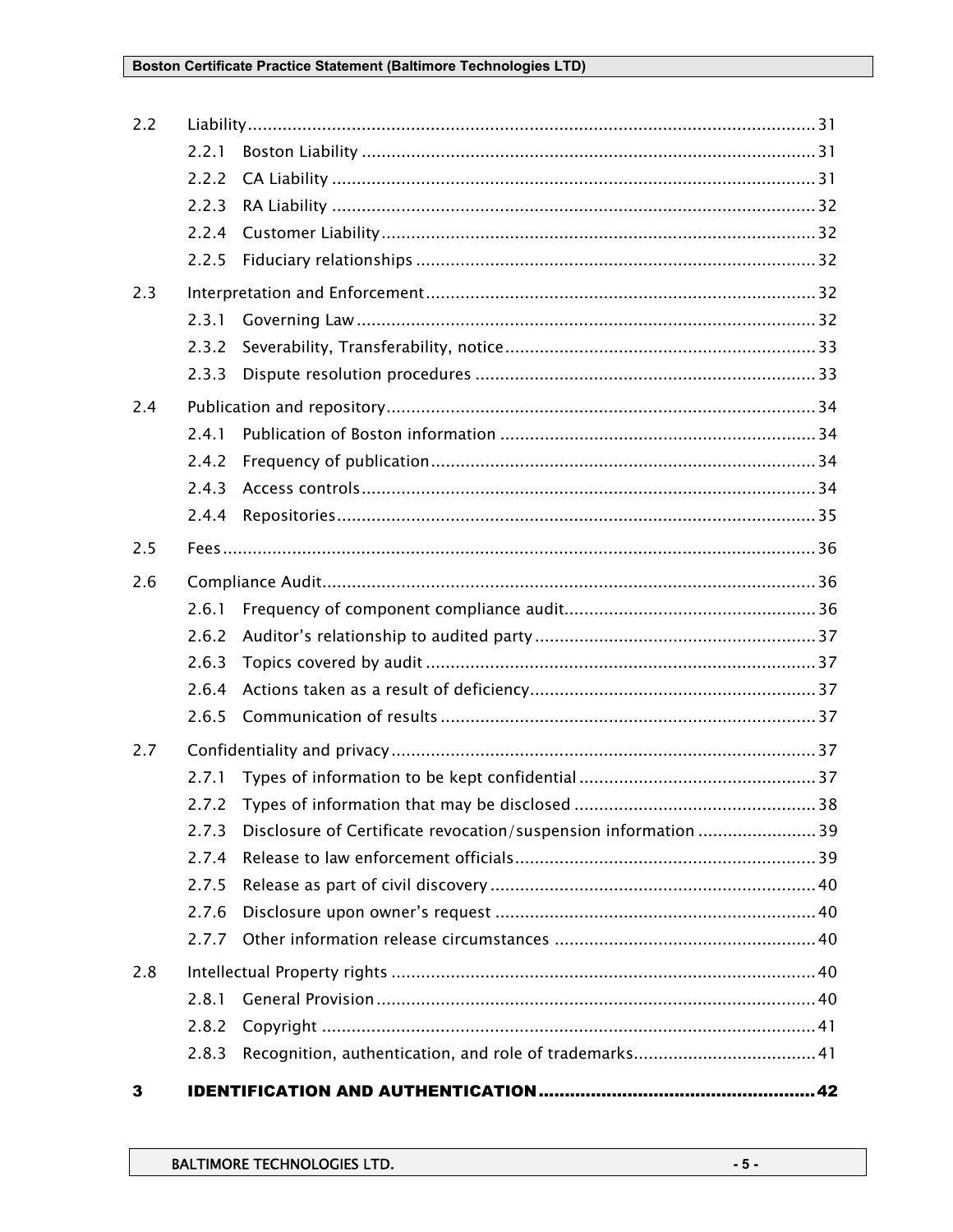| 3.1 |       |                                                                               |
|-----|-------|-------------------------------------------------------------------------------|
|     | 3.1.1 |                                                                               |
|     | 3.1.2 |                                                                               |
|     | 3.1.3 |                                                                               |
|     | 3.1.4 |                                                                               |
|     | 3.1.5 |                                                                               |
|     | 3.1.6 |                                                                               |
|     | 3.1.7 |                                                                               |
| 3.2 |       |                                                                               |
| 4   |       |                                                                               |
| 4.1 |       |                                                                               |
| 4.2 |       |                                                                               |
|     | 4.2.1 |                                                                               |
| 4.3 |       |                                                                               |
|     |       |                                                                               |
| 4.4 |       |                                                                               |
|     | 4.4.1 |                                                                               |
|     | 4.4.2 |                                                                               |
|     | 4.4.3 |                                                                               |
|     | 4.4.4 |                                                                               |
|     | 4.4.5 |                                                                               |
|     | 4.4.6 |                                                                               |
|     | 4.4.7 |                                                                               |
|     | 4.4.8 |                                                                               |
|     | 4.4.9 |                                                                               |
|     |       |                                                                               |
|     |       |                                                                               |
|     |       |                                                                               |
|     |       | 4.4.13 Checking requirements for other forms of revocation advertisements  49 |
| 4.5 |       |                                                                               |
|     | 4.5.1 |                                                                               |
|     | 4.5.2 |                                                                               |
|     | 4.5.3 |                                                                               |
|     | 4.5.4 |                                                                               |
|     | 4.5.5 |                                                                               |
|     | 4.5.6 |                                                                               |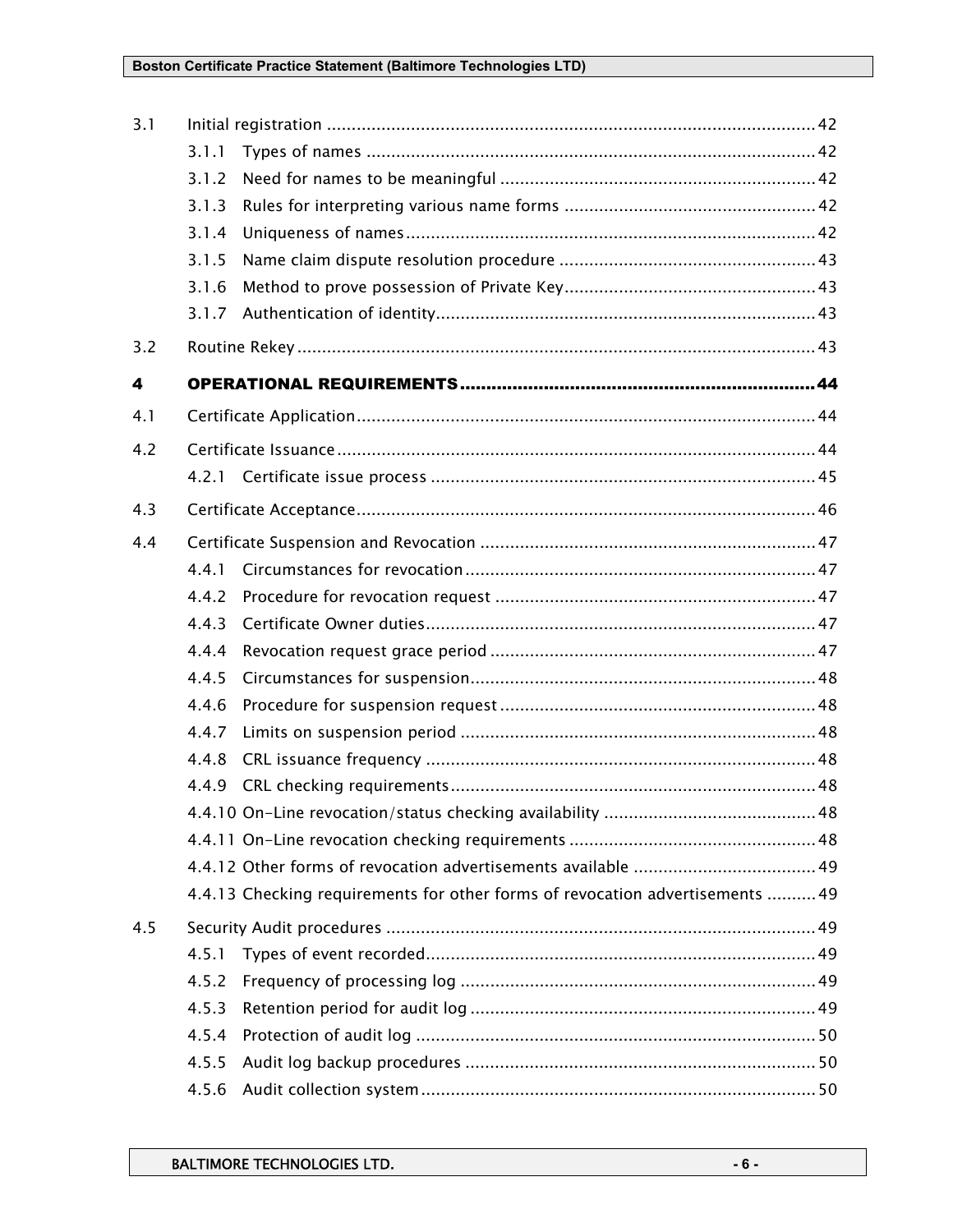|     | 4.5.7 |                                                             |  |
|-----|-------|-------------------------------------------------------------|--|
|     | 4.5.8 |                                                             |  |
| 4.6 |       |                                                             |  |
|     | 4.6.1 |                                                             |  |
|     | 4.6.2 |                                                             |  |
|     | 4.6.3 |                                                             |  |
|     | 4.6.4 |                                                             |  |
|     | 4.6.5 |                                                             |  |
|     | 4.6.6 |                                                             |  |
|     | 4.6.7 |                                                             |  |
| 4.7 |       |                                                             |  |
| 4.8 |       |                                                             |  |
|     | 4.8.1 | Computing resources, software, and/or data are corrupted 54 |  |
|     | 4.8.2 |                                                             |  |
|     | 4.8.3 |                                                             |  |
|     | 4.8.4 |                                                             |  |
|     | 4.8.5 |                                                             |  |
| 4.9 |       |                                                             |  |
|     | 4.9.1 |                                                             |  |
|     | 4.9.2 |                                                             |  |
|     | 4.9.3 |                                                             |  |
| 5   |       | PHYSICAL, PROCEDURAL, AND PERSONNEL SECURITY CONTROLS  58   |  |
| 5.1 |       |                                                             |  |
|     |       |                                                             |  |
|     |       |                                                             |  |
|     | 5.1.3 |                                                             |  |
|     | 5.1.4 |                                                             |  |
|     | 5.1.5 |                                                             |  |
|     | 5.1.6 |                                                             |  |
|     | 5.1.7 |                                                             |  |
|     | 5.1.8 |                                                             |  |
| 5.2 |       |                                                             |  |
|     | 5.2.1 |                                                             |  |
|     | 5.2.2 |                                                             |  |
|     | 5.2.3 |                                                             |  |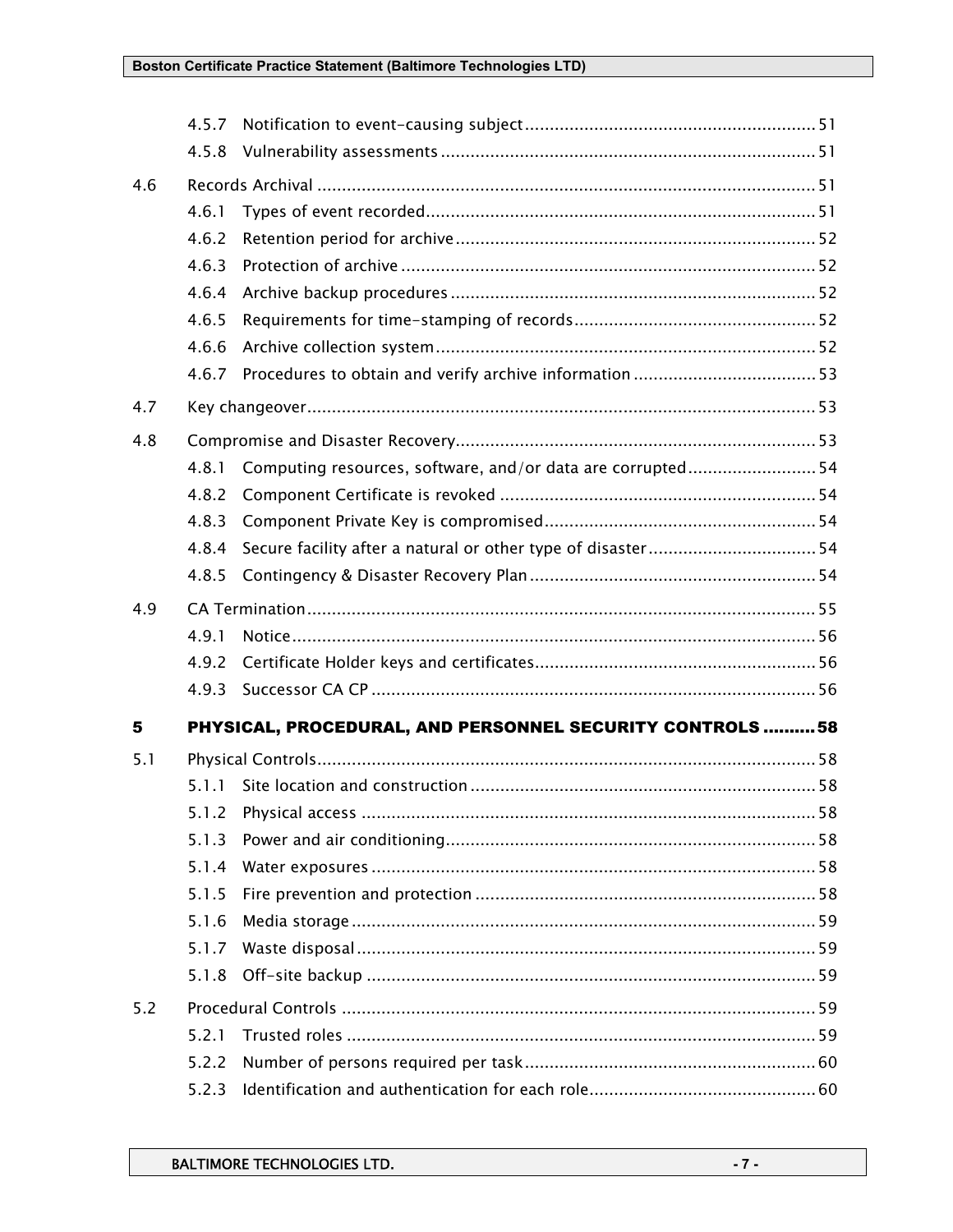| 5.3 |       |                                                                      |  |  |
|-----|-------|----------------------------------------------------------------------|--|--|
|     | 5.3.1 | Background, qualifications, experience, and clearance requirements60 |  |  |
|     | 5.3.2 |                                                                      |  |  |
|     | 5.3.3 |                                                                      |  |  |
|     | 5.3.4 |                                                                      |  |  |
|     | 5.3.5 |                                                                      |  |  |
|     | 5.3.6 |                                                                      |  |  |
|     | 5.3.7 |                                                                      |  |  |
|     | 5.3.8 |                                                                      |  |  |
| 6   |       |                                                                      |  |  |
| 6.1 |       |                                                                      |  |  |
|     | 6.1.1 |                                                                      |  |  |
|     | 6.1.2 |                                                                      |  |  |
|     | 6.1.3 |                                                                      |  |  |
|     | 6.1.4 |                                                                      |  |  |
|     | 6.1.5 |                                                                      |  |  |
|     | 6.1.6 |                                                                      |  |  |
|     | 6.1.7 |                                                                      |  |  |
|     | 6.1.8 |                                                                      |  |  |
|     | 6.1.9 |                                                                      |  |  |
| 6.2 |       |                                                                      |  |  |
|     | 6.2.1 |                                                                      |  |  |
|     | 6.2.2 |                                                                      |  |  |
|     | 6.2.3 |                                                                      |  |  |
|     | 6.2.4 |                                                                      |  |  |
|     | 6.2.5 |                                                                      |  |  |
|     | 6.2.6 |                                                                      |  |  |
|     | 6.2.7 |                                                                      |  |  |
|     | 6.2.8 |                                                                      |  |  |
| 6.3 |       |                                                                      |  |  |
|     | 6.3.1 |                                                                      |  |  |
|     | 6.3.2 |                                                                      |  |  |
| 6.4 |       |                                                                      |  |  |
| 6.5 |       |                                                                      |  |  |
|     | 6.5.1 |                                                                      |  |  |
|     | 6.5.2 |                                                                      |  |  |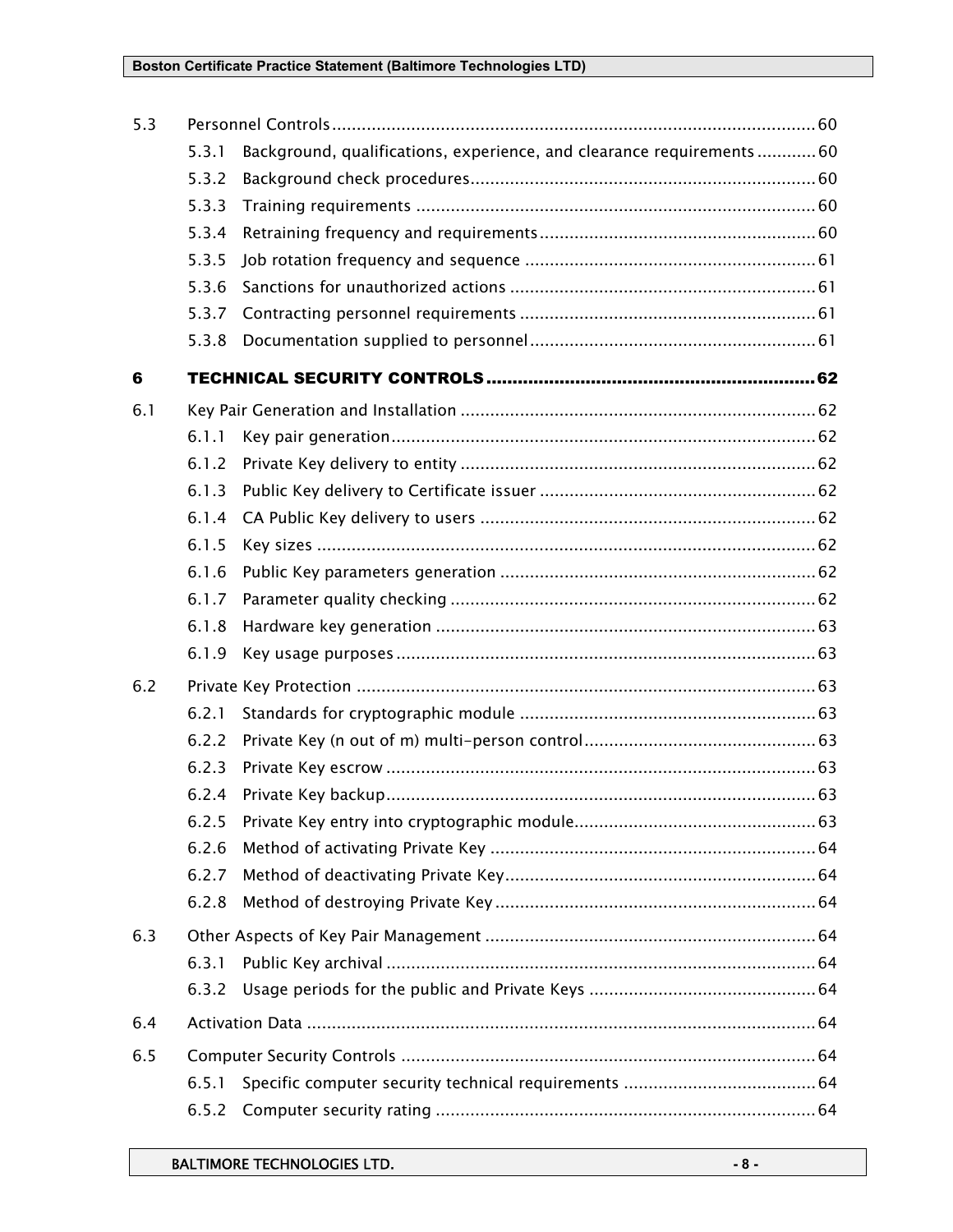| 6.6                     |       |  |
|-------------------------|-------|--|
|                         | 6.6.1 |  |
|                         | 6.6.2 |  |
|                         | 6.6.3 |  |
| 6.7                     |       |  |
| 6.8                     |       |  |
| $\overline{\mathbf{r}}$ |       |  |
| 7.1                     |       |  |
|                         | 7.1.1 |  |
|                         | 7.1.2 |  |
|                         | 7.1.3 |  |
|                         | 7.1.4 |  |
|                         | 7.1.5 |  |
|                         | 7.1.6 |  |
|                         | 7.1.7 |  |
|                         | 7.1.8 |  |
| 7.2                     |       |  |
|                         |       |  |
|                         | 7.2.2 |  |
| 8                       |       |  |
| 8.1                     |       |  |
|                         |       |  |
| 8.2                     |       |  |
| 8.3                     |       |  |
| 9                       |       |  |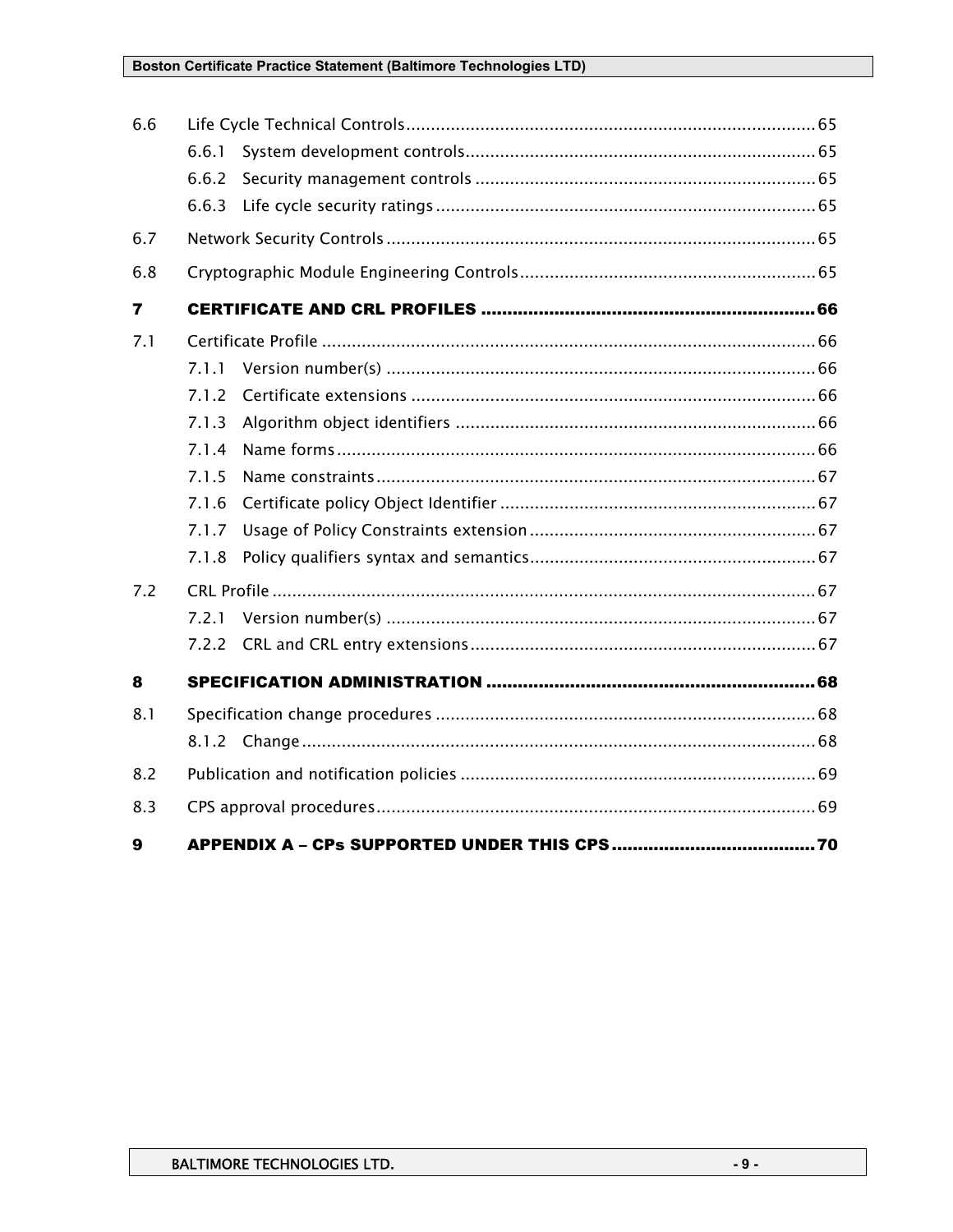# 1 INTRODUCTION

## 1.1 Overview

This Certificate Practice Statement (CPS) is written expressly for use within the Baltimore Secure Hosting Facility - Boston (Baltimore Technologies LTD.) Public Key Infrastructure (PKI).

The Boston PKI supports the creation and use of asymmetric key pairs and their associated Public Key Certificates. Key pairs and Public Key Certificates are used in the provision of Boston's PKI Certificate services, including but not limited to:

1. authentication services (authentication, integrity, and non-repudiation); and

2. confidentiality services.

This CPS provides information that describes the:

- 1. practices employed within the Boston PKI to support Certificate services;
- 2. attendant use of technologies and processes to support the underlying operational infrastructure.

The practices described in this CPS together with the technologies and processes referred to in other specific operational documentation serve to support the trustworthiness and integrity of Boston's Certificate operations from Certificate generation and signing to expiration.

A number of CPS may be operated under the Boston PKI, depending on the commercial arrangements in place between Boston and a Customer and the nature and number of the separate legal entities involved. Each CPS will always have associated specified CP(s).

# 1.2 Boston PKI Certificate services

Boston's Certificate services provide a range of security and assurance levels to support various commercial electronic transactions.

## 1.2.1 Standards

This CPS is referred to as the "Certificate Practice Statement Boston".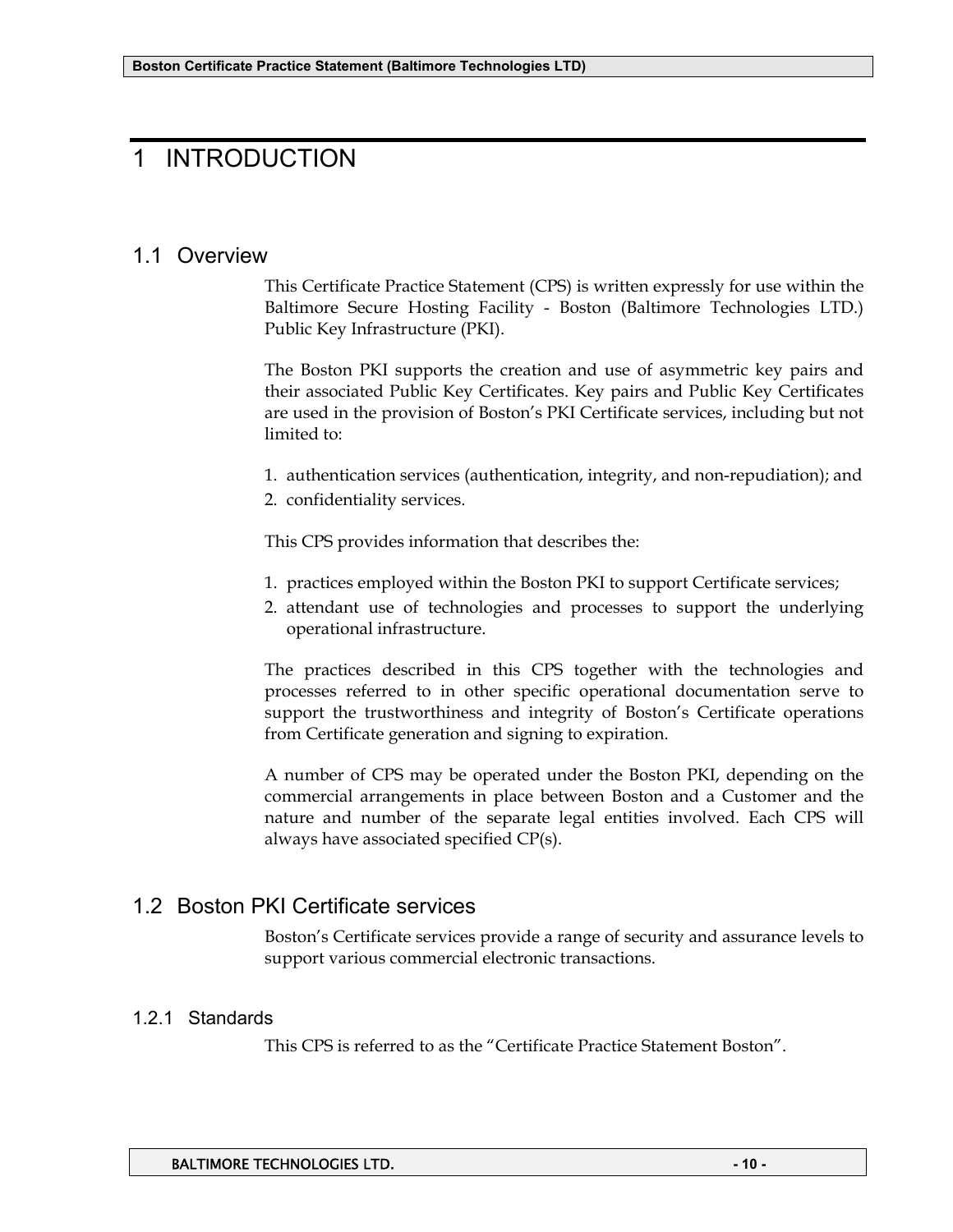The structure of this CPS is based on the RFC 2527 Internet X.509 Public Key Infrastructure Certificate Policy and Certification Practices Framework, IETF PKIX RFC2527, by S. Chokhani and W. Ford, March 1999. For more information, see the Section - *Standards* in the applicable CP.

This CPS differs from the RFC 2527 standard only to the degree necessary to adequately describe the operational practices used within the Boston PKI.

#### 1.2.2 Certificate types issued

This CPS supports the operation of:

- 1. nominated Customer CA and RA Certificates issued by the Boston CA;
- 2. nominated Certificates issued by Boston Customer CAs; and
- 3. such other Certificates and supporting CP as may be approved by the Boston PAA.

#### 1.2.2.1 X.509 Certificate extensions

Boston complies with the X.509 Version 3 standard. Certificate extensions consist of three fields:

| 1. type        | this field indicates the type of data in the value field; |
|----------------|-----------------------------------------------------------|
| 2. criticality | this indicates the importance of the information          |
|                | contained in the value field;                             |

3. value this field contains the additional Certificate information.

The Boston PKI supports Certificate extensions to provide additional information about a Certificate, as prescribed within an applicable CP.

Boston will maintain a list of certificate extension Object Identifiers used within its infrastructure.

#### 1.2.2.2 Policy qualifier extension

Boston PKI Certificates use Policy Qualifier extensions. Policy Qualifiers operate to convey important information for the attention of the Certificate Owner or a relying party, including information such as:

- 1. liability; or,
- 2. information about the signing authority.

Boston will publish in the applicable CP Policy Qualifiers that have been approved for use within the Boston PKI.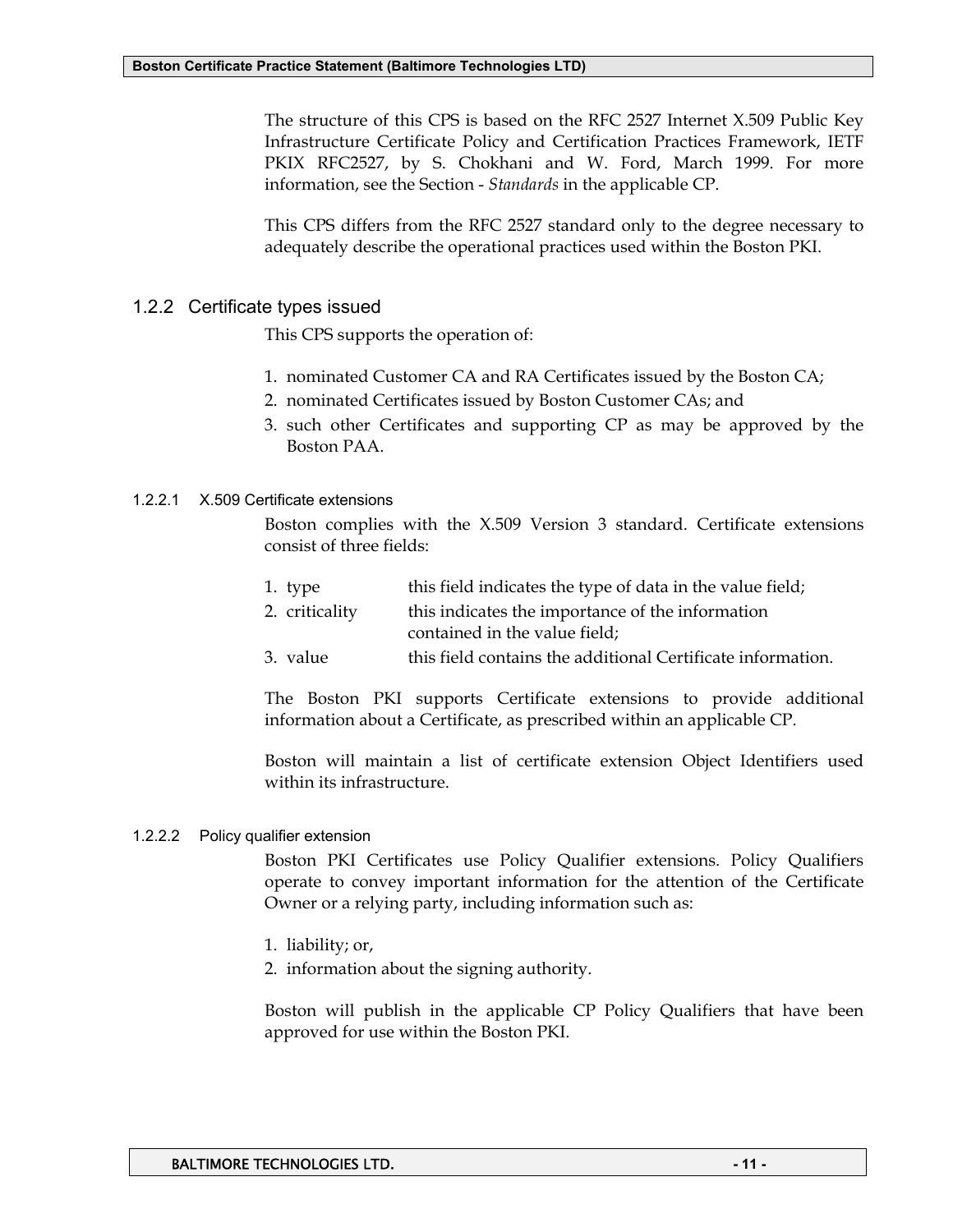#### 1.2.2.3 Other Certificate extensions

Certificates may be issued containing private or service-oriented extensions. Communities of interest may define these extensions to carry information unique to those communities; for example to include additional attributes in an Attribute Certificate.

#### 1.2.2.4 Criticality of Certificate extensions

Certificate extensions are assigned a criticality value of "true" or "false" during Certificate issuance.

Where the extension criticality extension is:

"true", relying parties must understand the purpose of the extension and adhere to any applicable specific processing requirements, prior to placing any reliance on the Certificate;

"false", the relying party may make their own determination of the importance of the information and of the need to adhere to any specific processing requirements.

Key Usage fields in all Certificates issued within the Boston PKI have a criticality value of "true".

## 1.2.3 Definitions

-

This CPS assumes that the reader is familiar with basic PKI concepts, including:

- 1. the use of digital signatures for authentication, integrity and nonrepudiation;
- 2. the use of encryption for confidentiality;
- 3. the principles of asymmetric encryption, Public Key Certificates and key pairs;
- 4. the role of Certification Authorities and Registration Authorities.

Definitions used within this document are based on the ISO Glossary of IT Security Technology1. The definitions differ from this glossary only in so far as it is necessary for clarity within the framework of the Boston PKI.

The term "Customer" is used in this CPS to define the entity that is requesting Hosting and Certificate services from Boston and has executed a Hosting Services Agreement with Boston.

<sup>1</sup> Glossary of IT security terminology prepared by JTC1 SC 27 at http://www.iso.ch:8080/jtc1/sc27/27sd698a.htm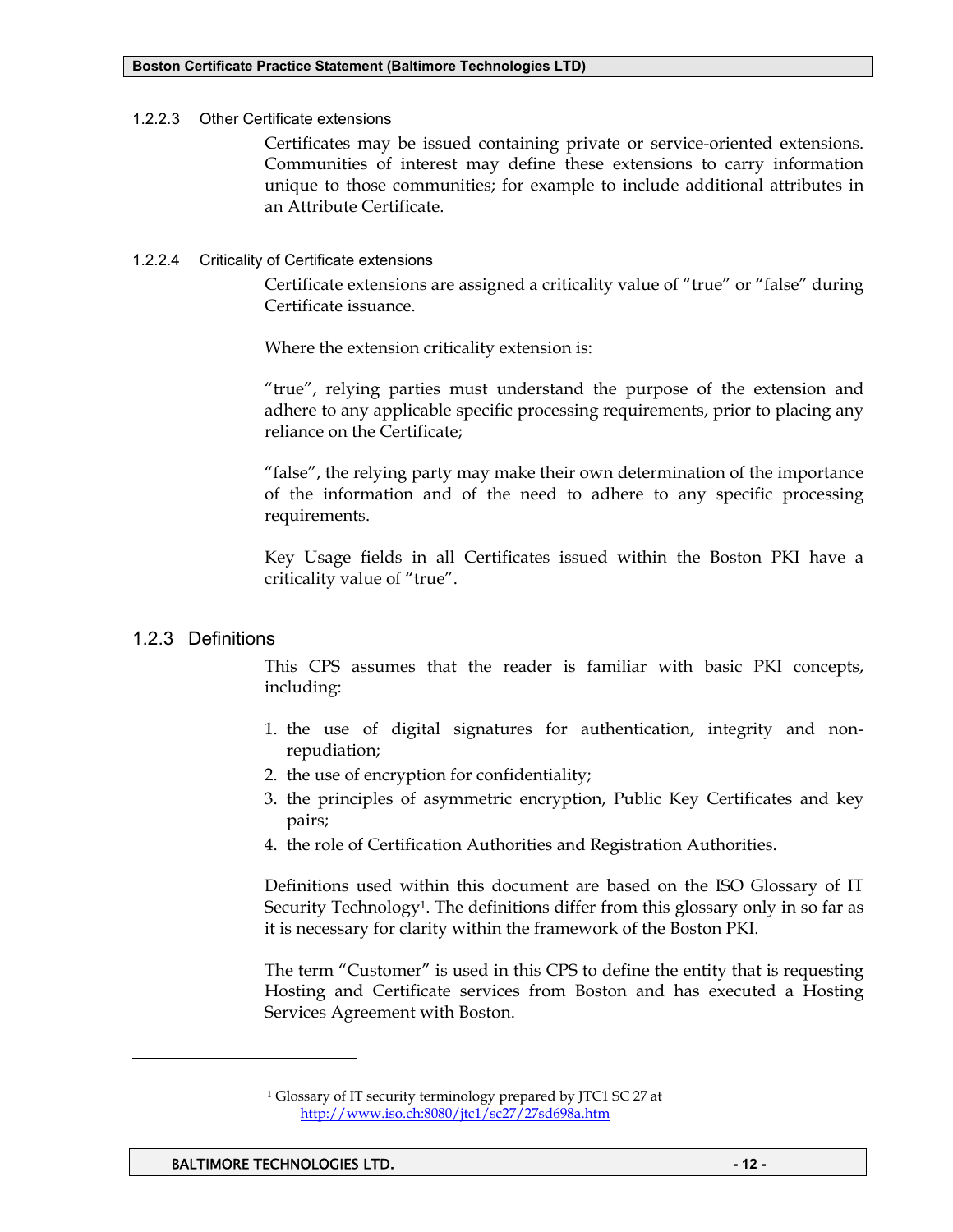The term "Certificate Owner" is used in this CPS to define an entity which requests, obtains, and uses Certificates under the Boston PKI, and who has entered into a Subscriber Agreement with the Boston Customer. This may include any agents, employees, independent contractors, officers, directors, or other such natural persons who have authorization from the Certificate Owner to use Certificates issues by components of the Boston PKI.

## 1.2.4 X.500 Object Identifier hierarchy

Object Identifiers (OID) have been assigned by Boston and documented in a Configuration baseline document for X.500 OID Schema.

OIDs are assigned to:

- 1. each CA and CP within the Boston PKI; and
- 2. where required, certificate extensions.

OIDs are not assigned to RAs, or to this CPS.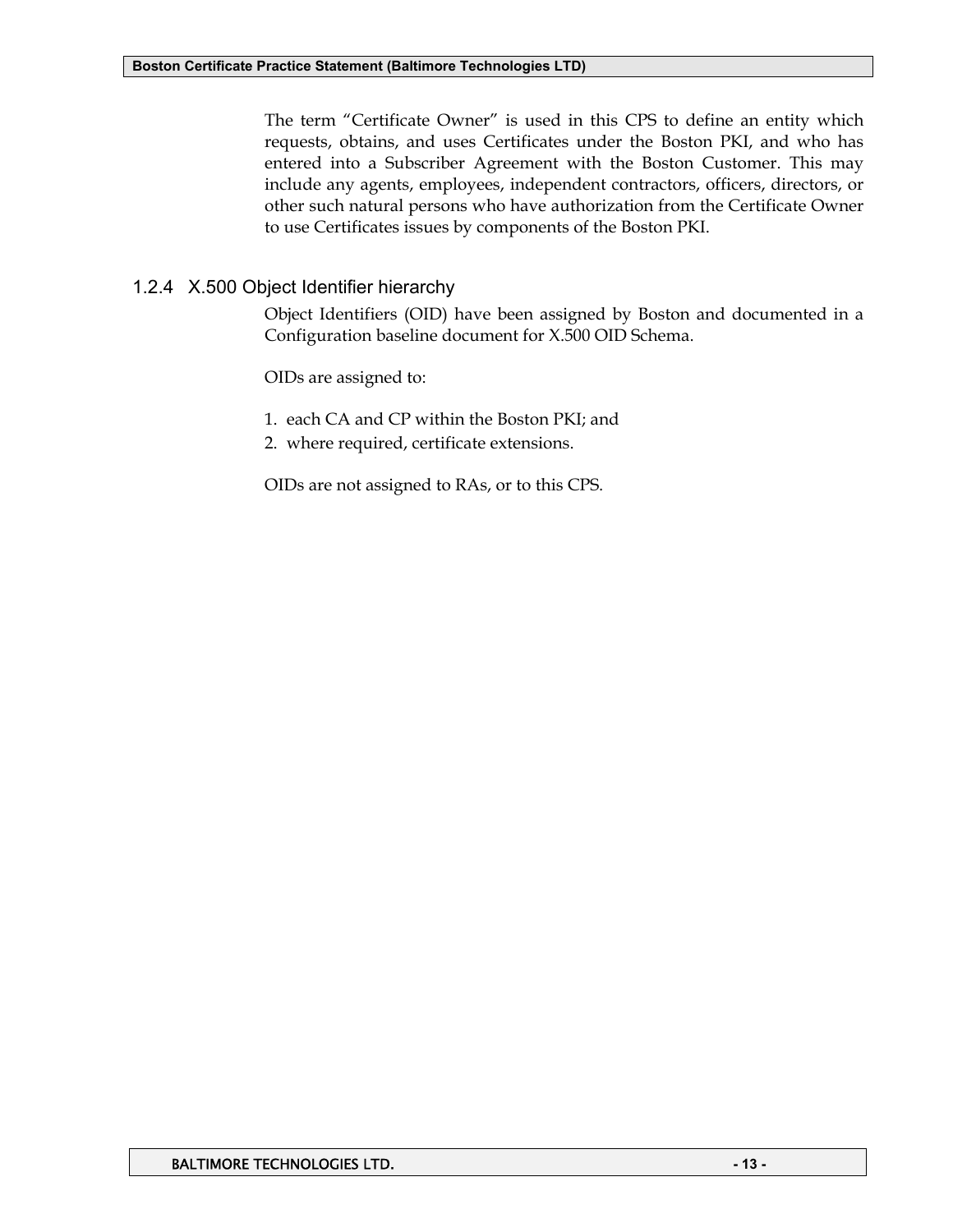## 1.2.5 Certificate Management Life Cycle

A Certificate Management Life Cycle (CMLC) is illustrated in Figure 1.1 below. The CMLC applies to all Certificates issued within a PKI.



**Figure 1.1 Certificate Management Life Cycle** 

The CMLC represents the high-level Certificate management process within a PKI. It consists of primary and secondary Certificate states. The primary states are:

- 1. generation;
- 2. operational use;
- 3. expiration; and
- 4. archive ( used only with the UniCERT product when applicable)

All Certificate types issued pass through the first three primary states as part of their life cycle. Some may pass through all four primary states as part of their life cycle.

The secondary states are: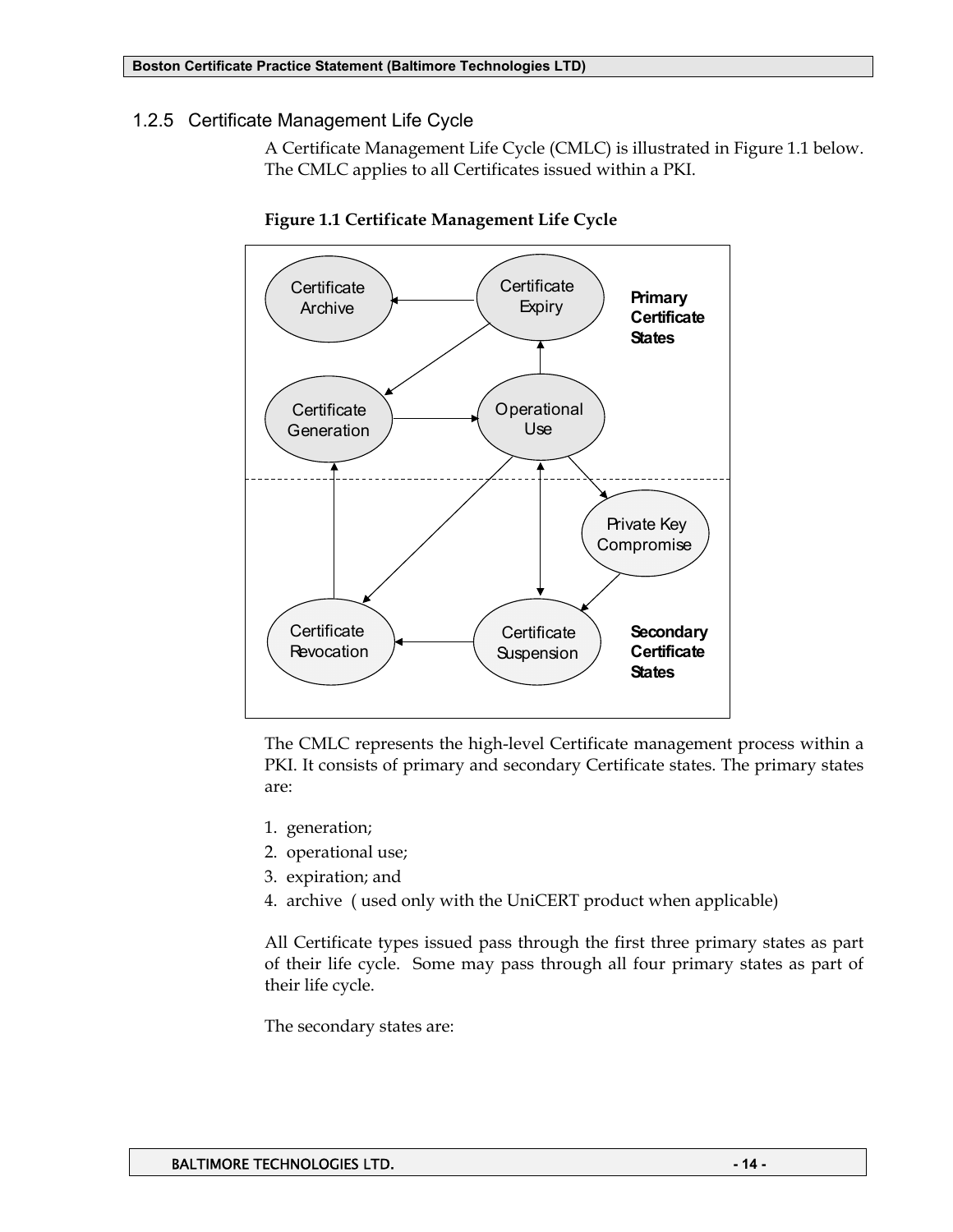- 1. compromise;
- 2. suspension; and,
- 3. revocation.

Because these secondary states represent exception situations, it is expected that:

- 1. most Certificates will pass through only the primary states during their life cycle;
- 2. a small number of Certificates may pass through one or more of the secondary states.

It should be noted that some Certificate states may be supported on a procedural basis only.

The CMLC does not support a provisional Certificate state. Certificates are issued after a Certificate application has been submitted and approved, and are deemed to be in operational use in accordance with the CP.

#### 1.2.5.1 Key Pairs

Key pairs are bound to Certificates and are programmed to expire at the same time that the Certificate expires. Key pairs can be registered under more than one Certificate.

Expired key pairs are not re-issued.

#### 1.2.5.2 High level process

The CMLC high-level process is outlined in the decision tree illustrated below.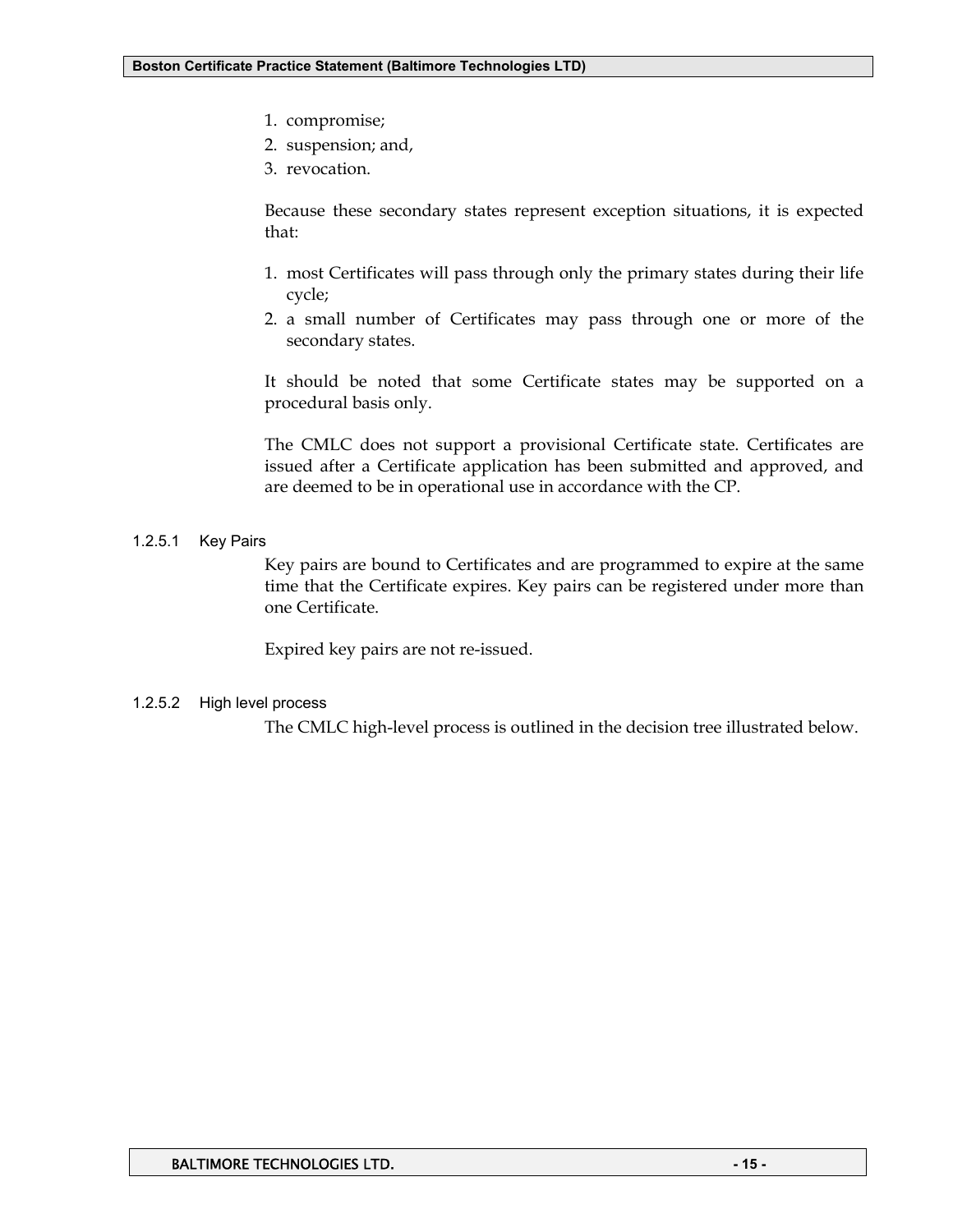

**Figure 1.2 CMLC High Level Process** 

#### 1.2.5.3 Generation

The Boston PKI generates Certificates upon receipt of an authorized and validated request for:

- 1. new Certificates; and
- 2. Certificate renewal (i.e. the generation of new Certificates for Certificate Owners whose Certificates have expired).

Generation involves:

- 1. receipt of an approved and verified Certificate request;
- 2. creating a new Certificate;
- 3. binding the Key Pair associated with the Certificate to a Certificate Owner; and
- 4. issuing the Certificate and the associated Public Key for operational use under:
- − a Distinguished Name associated with a Certificate Owner; and,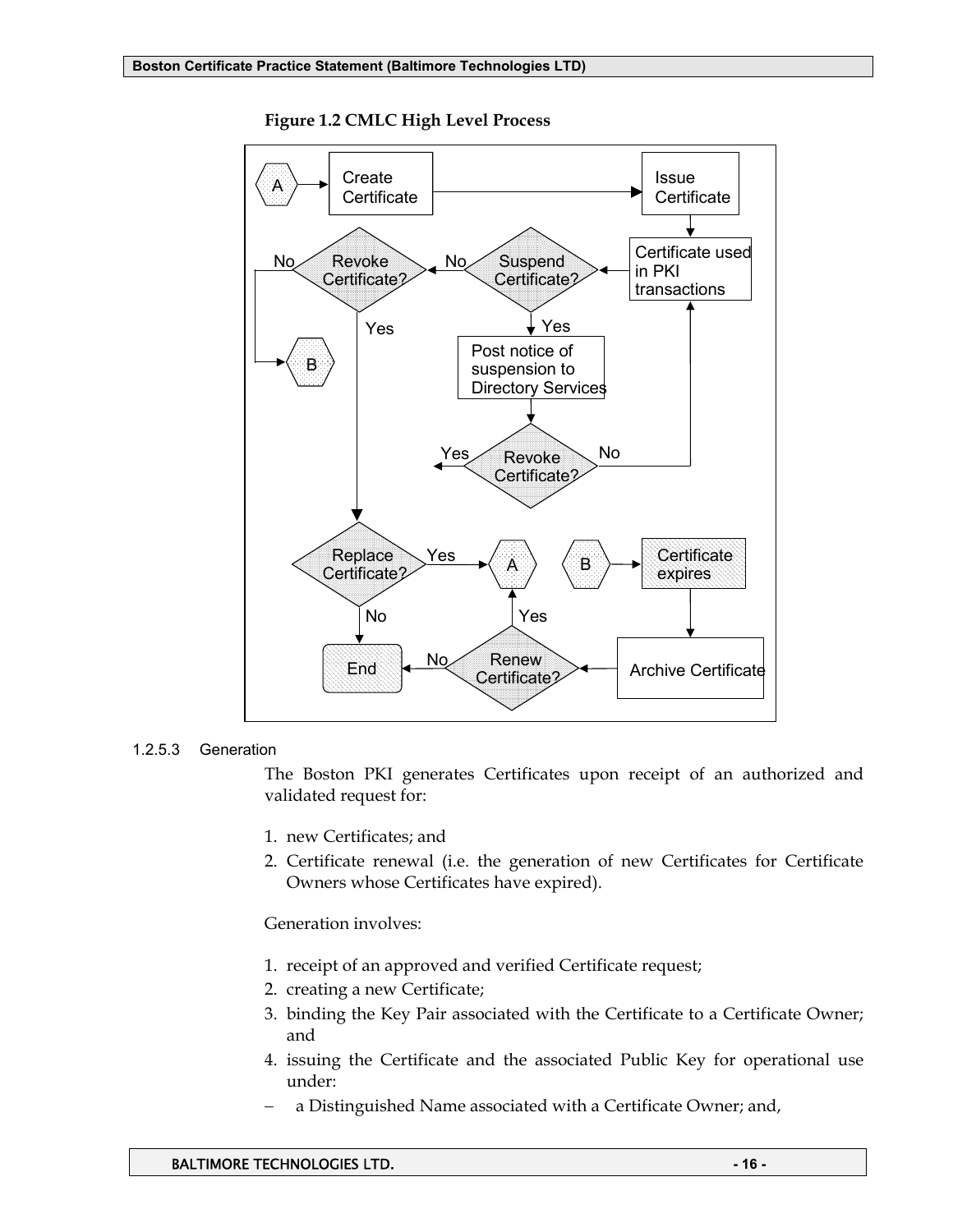− a Baltimore recognized and approved CP.

Generation is performed in a physically secure facility, on the receipt of a properly authorized digital Certificate request. Only an approved Registration Authority (RA) initiates certificate processing.

Certificate requests shall:

- 1. confirm that the user's name does not appear in its list of compromised users;
- 2. comply with a nominated registration procedure in a CP including verification of identification and/or employment;
- 3. comply with all privacy requirements;
- 4. have approval for the Certificate request; and
- 5. have an acknowledgement that the Certificate Details can be published on a directory service.

Certificate Owner names are unique and comply with the X.500 standard for Distinguished Names.

#### 1.2.5.4 Operational use

A Certificate comes into operational use upon acceptance of the Certificate by the Certificate Owner in accordance with Section 4.3 of this CPS; and remains in operational use until it:

- 1. expires; or
- 2. is suspended or revoked.

A Certificate that is suspended returns to operational use if the suspension is withdrawn, or if a notice of revocation is not received by the end of the suspension period (i.e. "grace period").

#### 1.2.5.5 Certificate lifetimes

Certificates have a fixed operational lifetime that is determined by the PAA. Subordinate CAs and RAs in a PKI are only enabled to support specific Certificate profiles that include validity dates and periods.

The validity period of a Certificate depends on its intended usage and the policy domain within which it is issued. All Certificates are issued with a designated expiration date.

#### 1.2.5.6 Expiration

Certificates expire automatically upon reaching the designated expiration date, at which time the Certificate is archived if this is supported by the Customer's PKI model.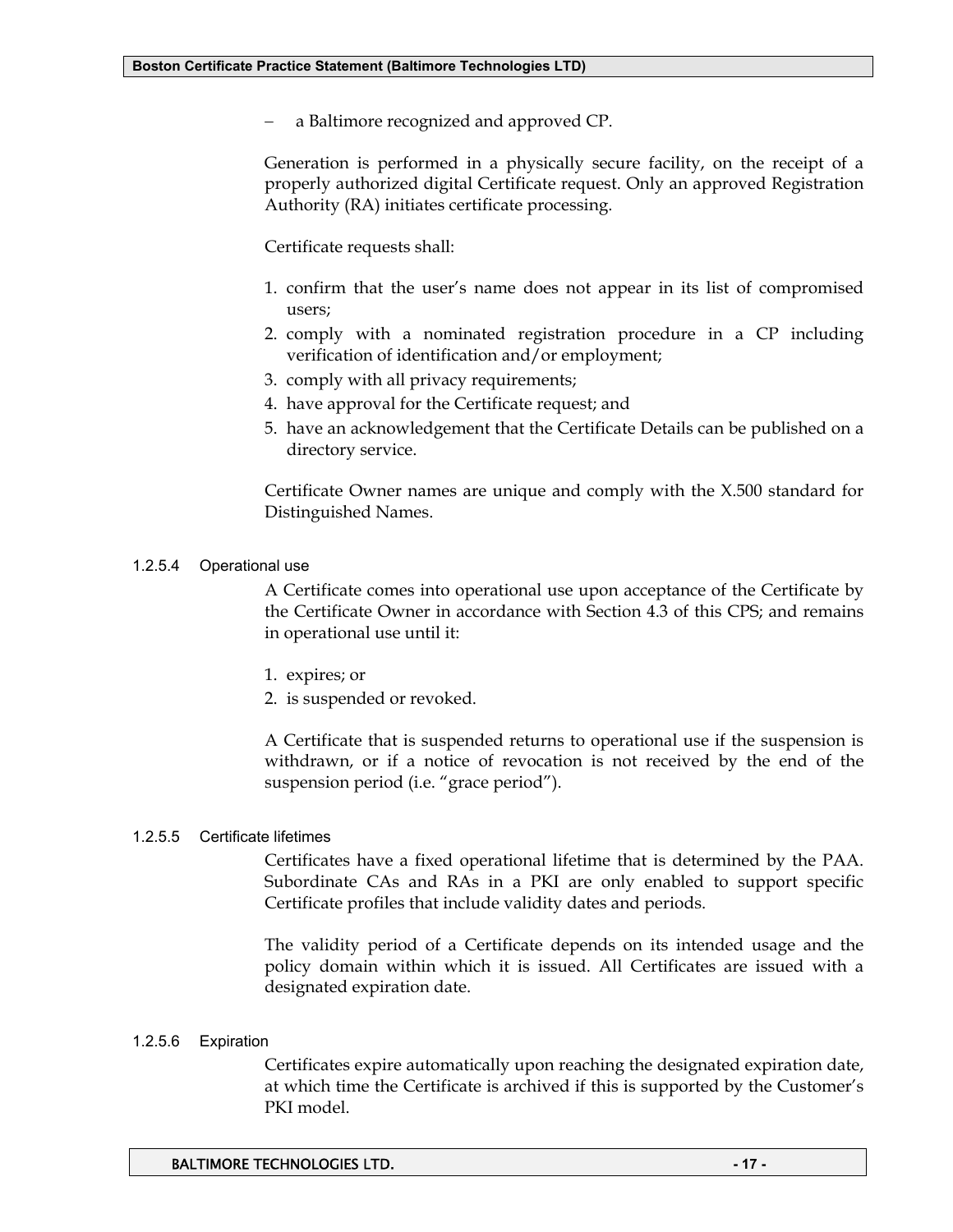#### Note that:

- 1. the life of a Certificate can not be, and is not, extended;
- 2. expired Certificates cannot be and are not re-issued.

#### 1.2.5.7 Archive

Expired Certificates issued under the CyberTrust model are not archived. Certificates may be archived for a UniCERT customer if that is part of the customer's architecture.

#### 1.2.5.8 Compromise

Certificates in operational use that become compromised are revoked in accordance with a Customer defined procedure, which is consistent with this CPS. Consistent with a nominated CP, Certificates remain in the compromised state for only such time as it takes to arrange for revocation.

#### 1.2.5.9 Suspension

Certificate suspension temporarily invalidates any trusted use of a Certificate.

Certificates are suspended, in accordance with Section 4.4 of this CPS, typically when:

- 1. there is a suspected compromise of the Certificate Owner's Private Key; or
- 2. there is a suspected misrepresentation or errors in the Certificate;

Suspended Certificates are added to the PKI X.500 Directory Certificate Revocation List (CRL). A suspension notice warns PKI users that a particular Certificate is under investigation for until the suspension is withdrawn, or the suspension period ends.

Suspension may be used as interim step before revocation is effected. The suspension notice does not set out the reasons for suspension or the results of any investigation. Only the fact of the suspension is provided.

#### 1.2.5.10 Revocation

Certificate revocation permanently invalidates any trusted use of a Certificate.

Certificates are revoked, in accordance with Section 4.4 of this CPS, typically when:

- 3. there is a compromise of the Certificate Owner's Private Key;
- 4. there is a misrepresentation or errors in the Certificate;
- 5. the Certificate is no longer required, including Employee Certificates that are no longer required because the employee has left the employment of the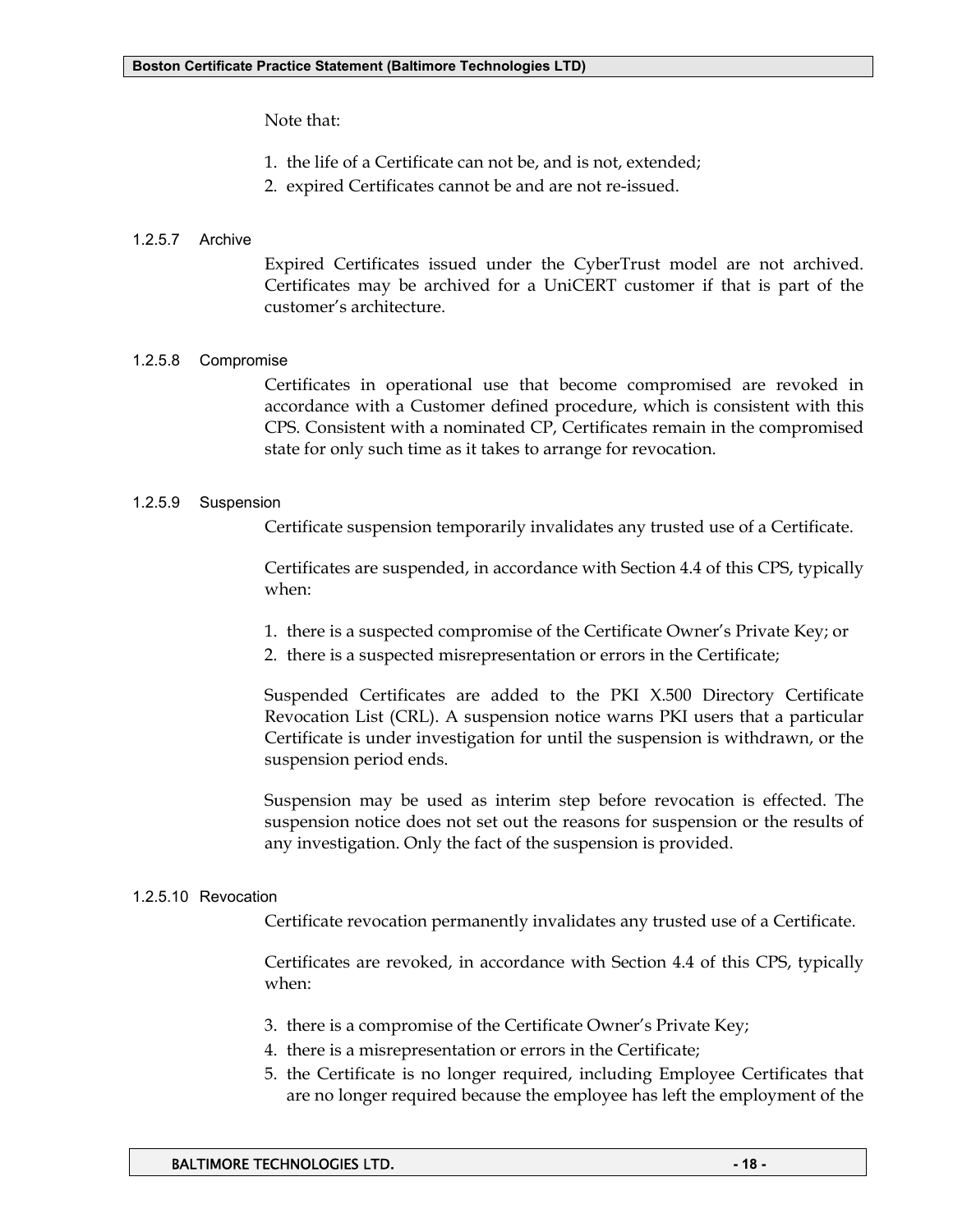user organization, etc.

Revoked Certificates are added to the PKI X.500 Directory Certificate Revocation List (CRL).

#### 1.2.5.11 Operational compliance

All Boston Certificate operations comply with:

- 1. the policy requirements of:
	- a Boston recognized and approved Certificate Policy (CP);
	- − a Boston recognized and approved Customer CPS;
	- − this CPS;
	- − a Boston recognized and approved Certificate Profile; and
	- Boston recognized and approved external and internal security policies and practices.
- 2. the technology requirements of:
	- applicable guidelines for the physical protection of technology assets;
	- − X.500 Directory services;
	- − X.509 Certificate format;
	- − X.509 Certificate Revocation List (CRL) format;
	- − X.500 Distinguished name standards;
	- − PKCS#7 format for Digital Encryption and Digital Signatures; and
	- − PKCS#10 Certificate Request formats.
	- − PKCS#12 Certificate format (public/private) for archiving/retrieval
- 3. legal requirements of domestic and, where applicable, international privacy legislation;
- 4. appropriate international and domestic standards applicable to PKI operations; and
- 5. Boston audit requirements for PKI and/or Certificate operations.

#### 1.2.6 PKI Operational Infrastructure

- 1.2.6.1 The PKI operational infrastructure:
	- 1. uses Boston approved products to automate key and Certificate management functions;
	- 2. employs a common architectural model under which Certification and Registration functions are separated.

The PKI operational infrastructure comprise three distinct domains: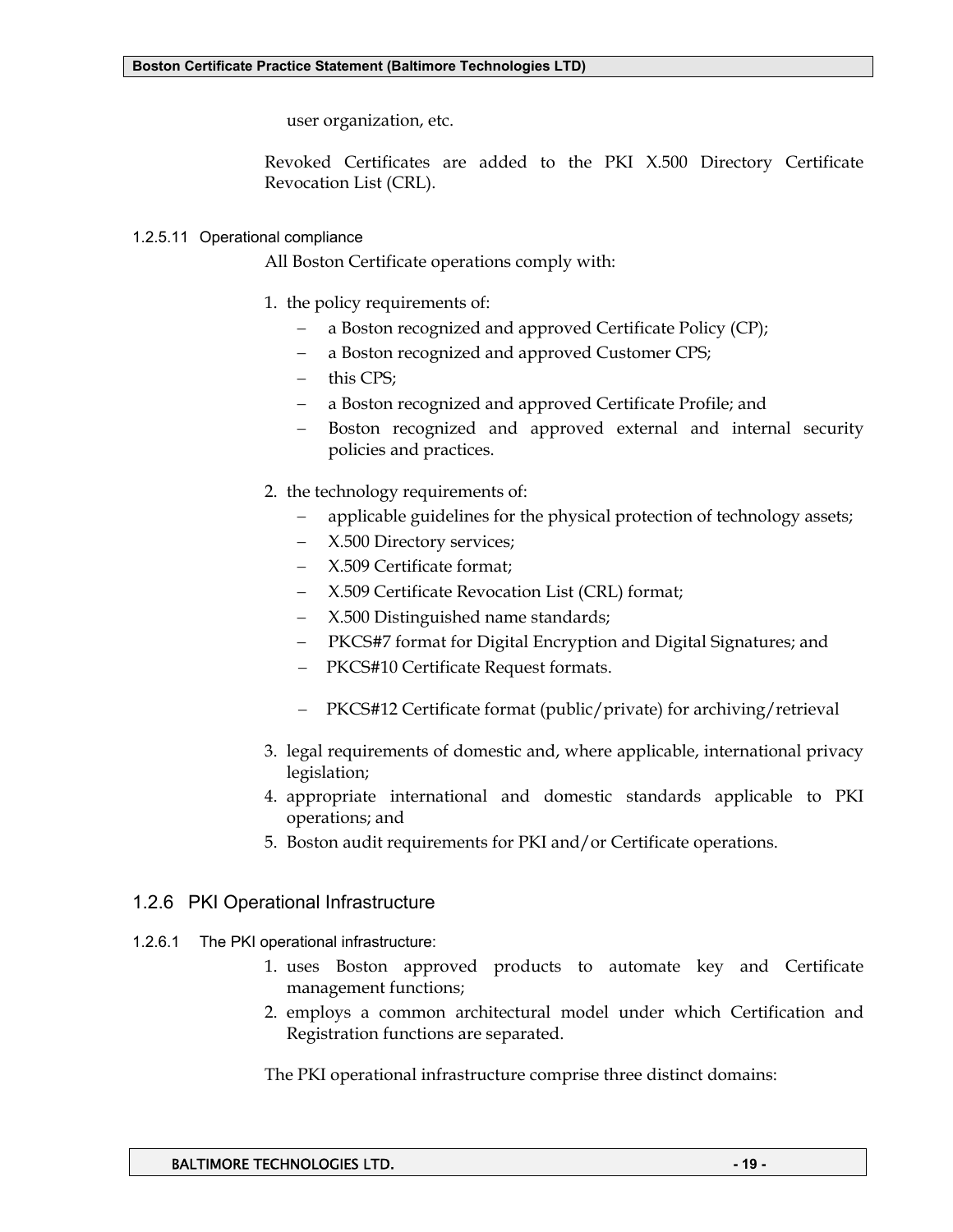- 1. Production Domain, (including the Root CA and subsidiary CA environment);
- 2. RA Services Domain; and
- 3. User Services Domain.

#### 1.2.6.2 Production domain

The hierarchy in the Production Domain consists of the Root CA (RCA) and all subsidiary CAs (CAs) that are operated by Boston. The RCA establishes and maintains the PKI while the CAs are responsible for issuing Certificates.

Note that those CAs (including RCAs) which are not the Boston Root CA, are legally Customer entities.

#### 1.2.6.3 RA service domain

The RA Services Domain consists of all RAs that are operated under the Boston PKI. RAs supply Certificate Owner registration and key generation services to Certificate Owners from data collected and verified by the Customer in accordance with an approved Customer CPS.

Note that RAs are legally Customer entities or agents.

#### 1.2.6.4 User service domain

The User Service Domain includes Certificate Owners and relying third parties, which use or rely on Certificates for authentication, integrity nonrepudiation, and confidentiality.

#### 1.2.6.5 Validation of digital signatures

The Customer application selected for use within, and supported by, the Boston PKI provides the following functions:

- 1. verification that the digital signature has been created by the Private Key bound to the Certificate listed for the signing party in the Boston X.500 Directory;
- 2. a mechanism by which the message, transaction or other file ("signed file") may be checked to determine that it has not been altered since the digital signature was appended.

The Customer application must accomplish these functions by: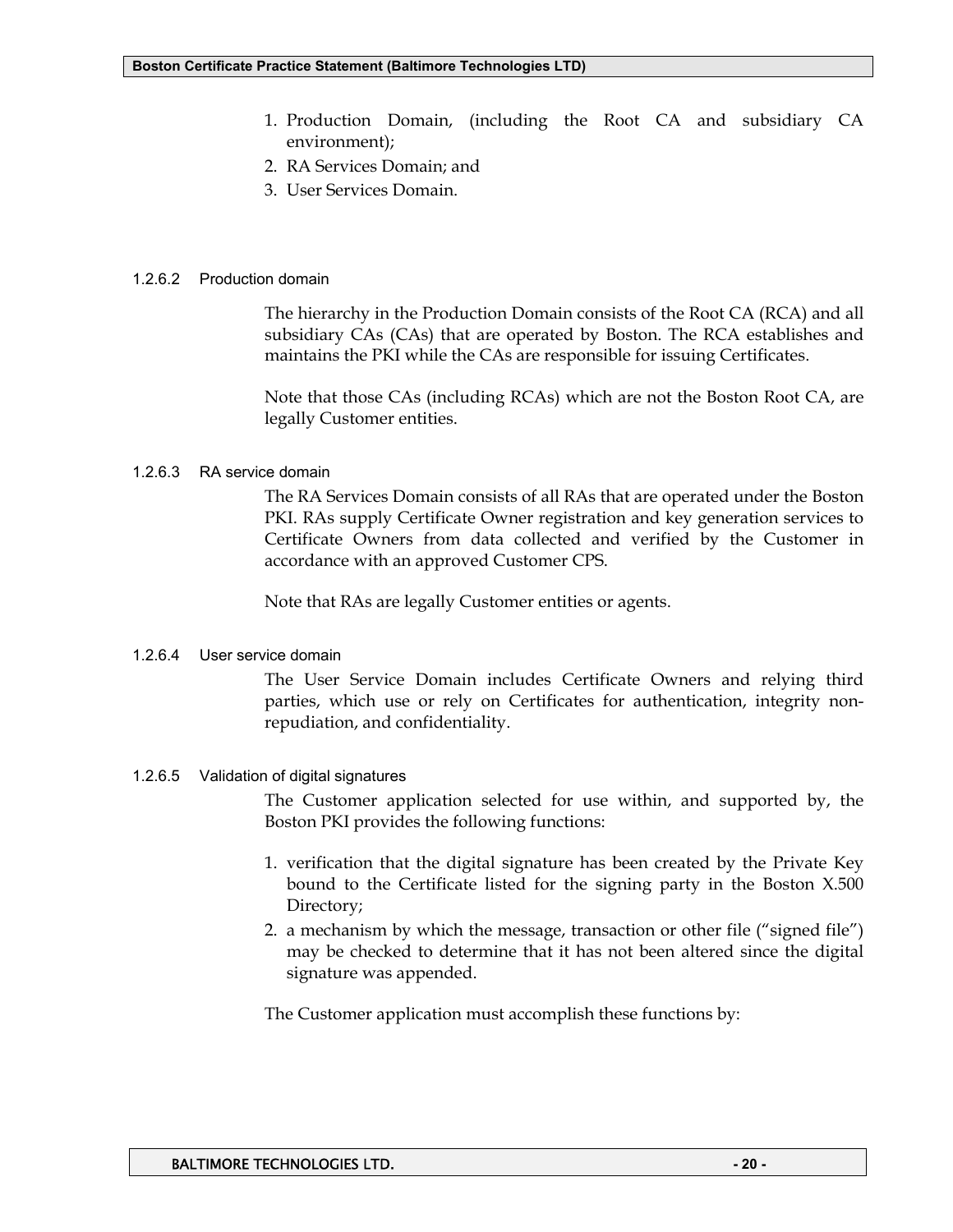- 1. establishing a Certificate chain2 for validation of the signature, commencing with the signing party's Certificate and ending with the RCA's Certificate. Note that it is possible to establish more than one Certificate chain for a signature, through cross-certification.
- 2. where more than one Certificate chain can be established, the Customer application can be utilized to:
	- allow the Certificate Owner various options to manually establish the chain; or,
	- − establish a chain through a series of user-defined preferences; or,
	- − establish the shortest possible chain; or,
	- − validate all possible chains.
- 3. validating all Certificates in the established chain(s);
- 4. application of a hash function to the signed file;
- 5. comparing the resulting hash to the hash that is appended to the signed file, produced using the signing party's Private Key.

A Relying Party is able to verify:

- 1. the validity of the transaction, by inspecting the applicable CP to ensure the Certificate Owner has acted:
	- in a valid and authorized manner in terms of the Certificate usage allowed by the CP;
	- in compliance with any special requirements of the CP.
- 2. whether any Certificate in the Certificate's "chain of trust" has been revoked or suspended by checking the applicable CRL in the appropriate X.500 Directory.

#### 1.2.7 Scope

-

The practices described in this CPS are:

- 1. based upon but not limited to, the roles, responsibilities, duties and obligations contained within the Boston System Security Plan;
- 2. binding upon all parties within the Boston PKI, through the inter-linking contractual responsibilities, obligations and duties between:
	- RCAs and their subordinate CAs; and
	- CAs and their subordinate RAs.

<sup>2</sup> A list of Certificates, typically commencing with a Certificate Owner Certificate, then progressing to the Certificates of the Certificate Owner's RA, the issuing CA, and the RCA.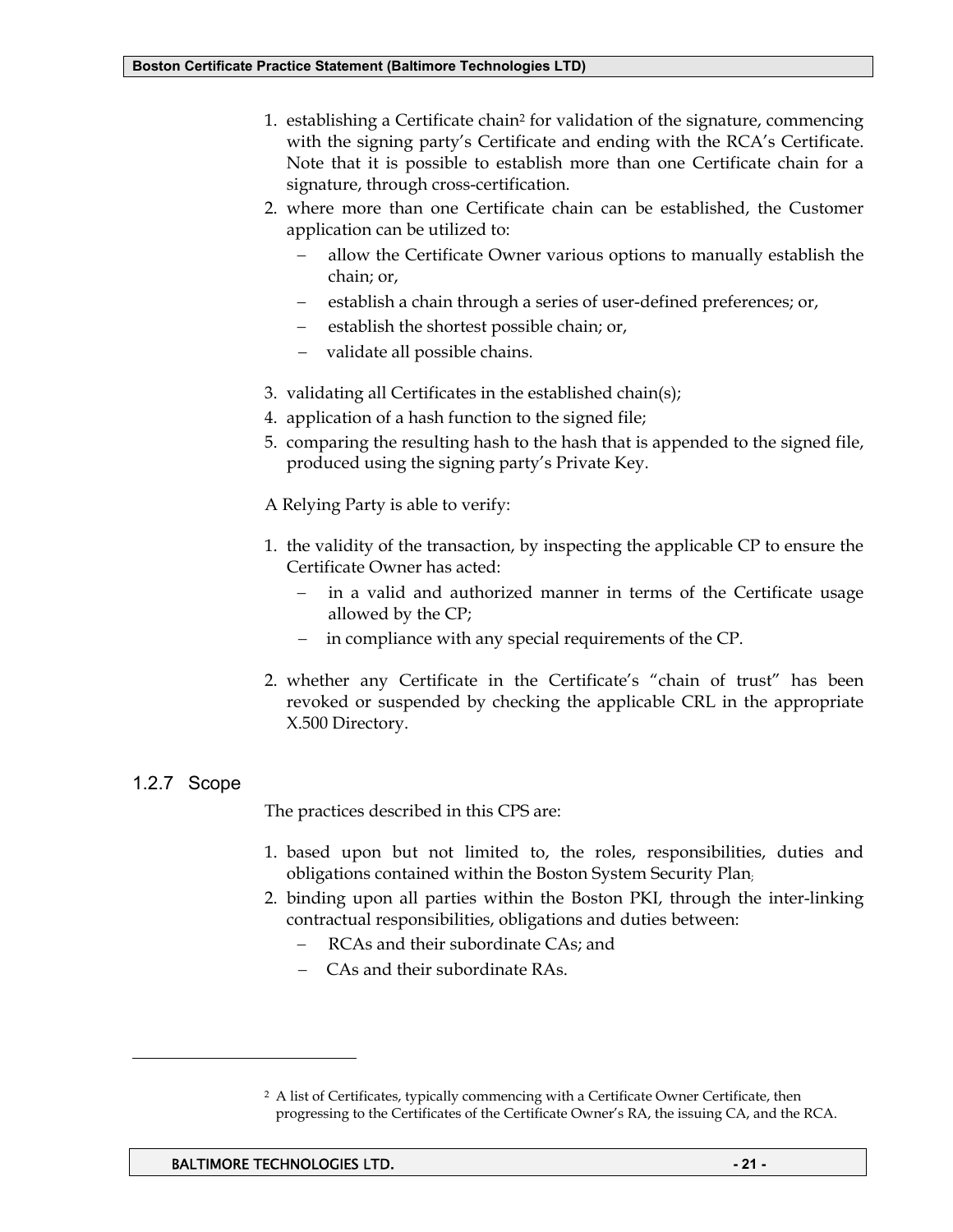3. binding on those parties who rely on Certificates issued under the Boston PKI through this CPS and the use of COE Baltimore validation services.

This CPS incorporates information from other documents regarding practices involved in the issue, use and validation of Certificates, and in the operational maintenance of the PKI infrastructure. It includes, but is not limited to the:

- 1. Certificate categories that may be created;
- 2. functions and obligations of Boston;
- 3. functions and obligations of Customers;
- 4. process of approving new Certificate categories and Certificate policy.

## 1.2.8 Staffing Arrangements

Boston has adopted and employs personnel and management practices to ensure the trustworthiness, integrity and professional conduct of its staff.

The personnel standards, which are typically applied, may require:

- 1. personnel to undergo a background check;
- 2. Boston operations staff entering into non-disclosure agreements to protect against the unauthorized disclosure of confidential information; and
- 3. Boston operations staff being trained in:
	- − basic PKI concepts;
	- − the use and operation of CA or RA software;
	- − documented CA and RA procedures; and
	- − computer security awareness and procedures.

## 1.2.9 Right of Inquiry

Boston reserves the right to make reasonable inquiry in accordance with arrangements agreed with the Customer to determine the validity of a suspension or revocation request.

## 1.3 Identification

This CPS is referred to as the "Baltimore Secure Hosting Facility - Boston CPS".

Object Identifiers (OIDs) are not applicable to CPS documents.

# 1.4 Community and Applicability

This CPS supports:

1. all CA and RA services that operate under Boston, i.e., that are within the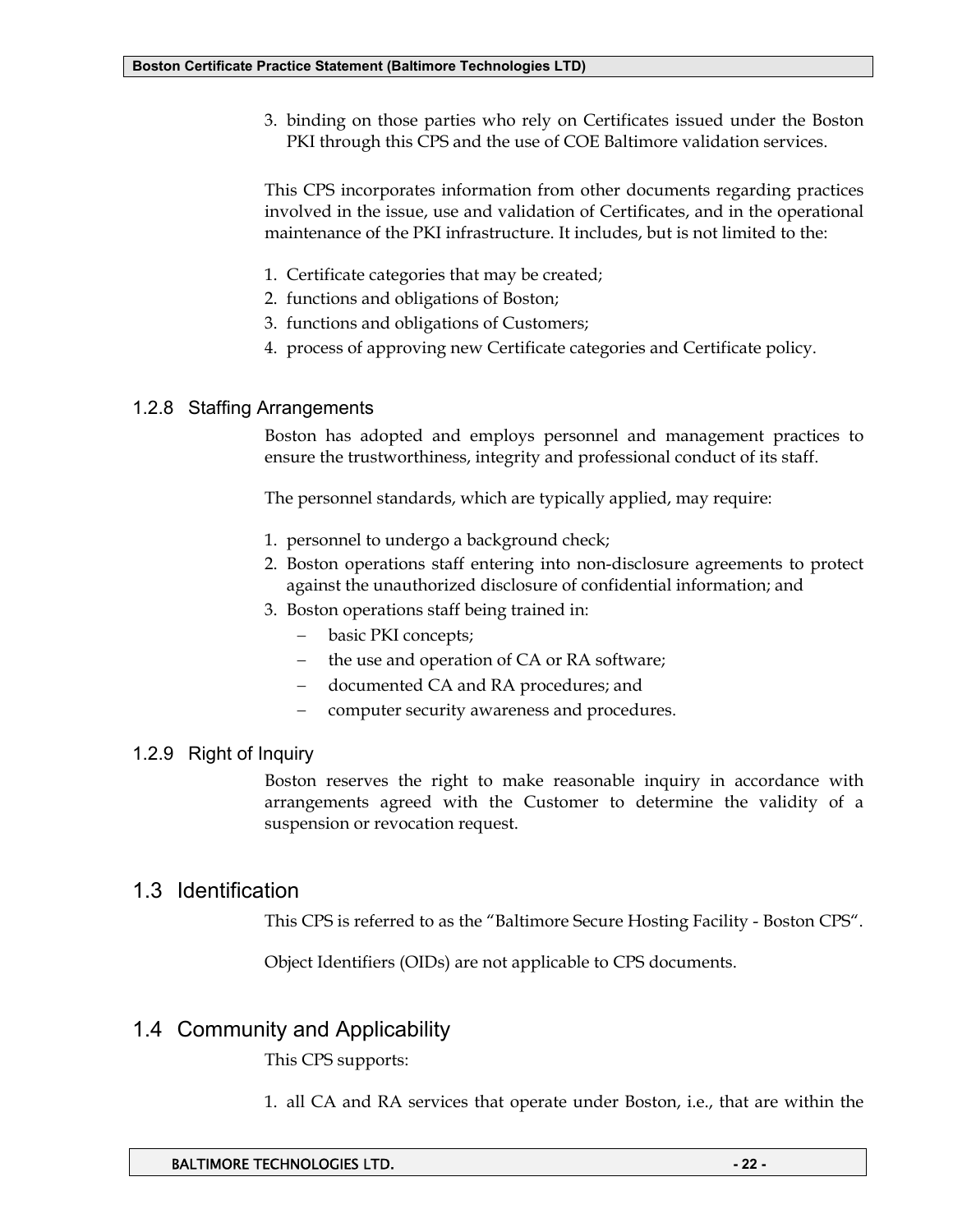Boston "chain of trust";

2. all types of Certificates issued under the Boston PKI.

The practices described in this document allow for a wide range and variety of:

- 1. Certificate types that have differing levels of information sensitivity and financial value; and
- 2. Customers.

The practices in this CPS:

- 1. accommodate the diversity of the community and the scope of applicability within the Boston chain of trust;
- 2. adhere to the primary purpose of the CPS, of ensuring the uniformity and efficiency of practices throughout the PKI.

In keeping with their primary purpose, the practices in this CPS are the minimum requirements necessary so that Customers are provided an appropriate level of assurance, and that critical functions are provided at appropriate levels of trust. Boston Customers should use this CPS as a minimum baseline for the development of their own documentation.

#### 1.4.1 Policy Authorities

1.4.1.1 Baltimore Secure Hosting - Boston Policy Approval Authority (Boston PAA)

The Boston PAA has been established to maintain the integrity of the policy infrastructure in the Boston PKI.

The Boston PAA performs the following functions:

- 1. CP approval within the Boston PKI;
- 2. ensure the integrity of PKI policy structures; and
- 3. administer subordinate policy infrastructure to maintain the total integrity of the PKI.

The contact details for the Boston PAA are published in each CP within the Boston PKI.

1.4.1.2 Policy Creation Authorities (PCA)

A PCA is responsible for formulating policy relating to a specific part of the Boston PKI, for example for Certificates issued by a specific CA.

Within the Boston PKI, the PCA function for the Boston RCA, and the Boston CA is carried out directly by the Boston PAA. A register of PCAs will be maintained by Boston and published on its web site.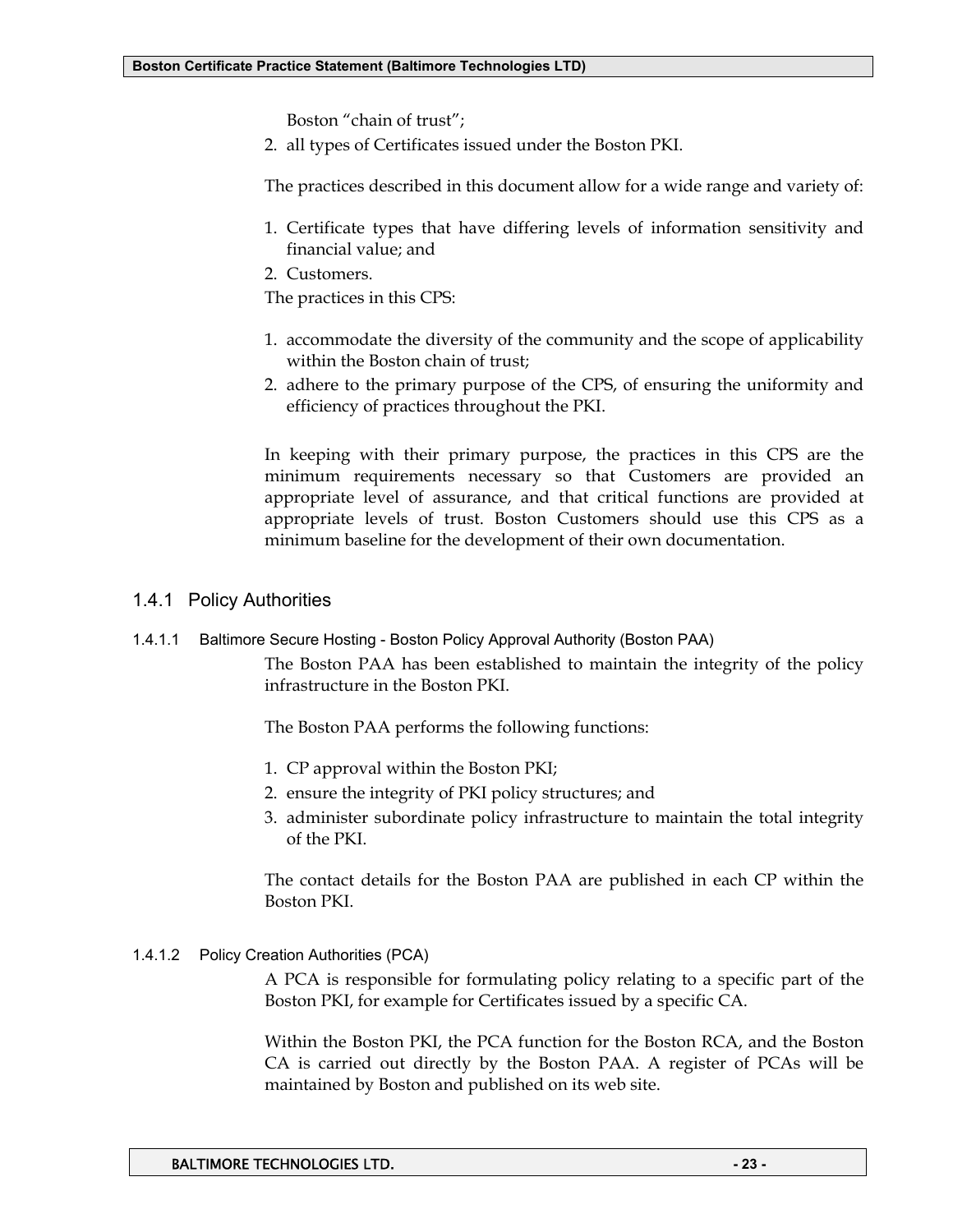The PCA performs the following functions:

- 1. formulate new policy and policy changes within the Boston PKI;
- 2. submit new or changed policies to the Boston PAA for approval.

The contact details for the Boston PAA are published in each CP within the Boston PKI.

#### 1.4.2 Certification authorities

1.4.2.1 Root Certification Authority

The RCA is the highest point of trust within the Boston PKI. The primary purpose of the RCA is to certify subordinate CAs, by digitally signing their Certificates. The Boston RCA self-signs its own Certificate. Customer RCAs self-sign their own Certificates.

The RCA is accessed by dual person control to be used solely for the purpose of creating subordinate CA Certificates.

The key length of the RCA's Signing Key, used to sign Certificates, is as determined by an applicable Certificate profile. Generation of the RCA's keys is performed on a platform in a physically secure facility.

The contact details for the RCA are described and published in each CP within the Boston PKI.

#### 1.4.2.2 Certification Authorities

The primary purpose of the various CAs operating under the Boston PKI is to provide Certificate management services (generation, operational use, compromise, suspension, revocation and expiration) for Certificate Owners within their respective policy domain(s). These CAs consist of:

- 1. the Boston CA, that provides Certificate management services for customers who do not wish to operate their own CA; or
- 2. branded client CAs, that operate under a customer's name but are maintained and supported by Boston.

CA key lengths are as determined by an applicable Certificate Profile. Generation of a CA's keys is performed on a platform in a physically secure facility.

The contact details for CAs that operate under the Boston PKI are published in each CP that they issue Certificates under, or the CP may advise a web site address or other location where the contact details may be found.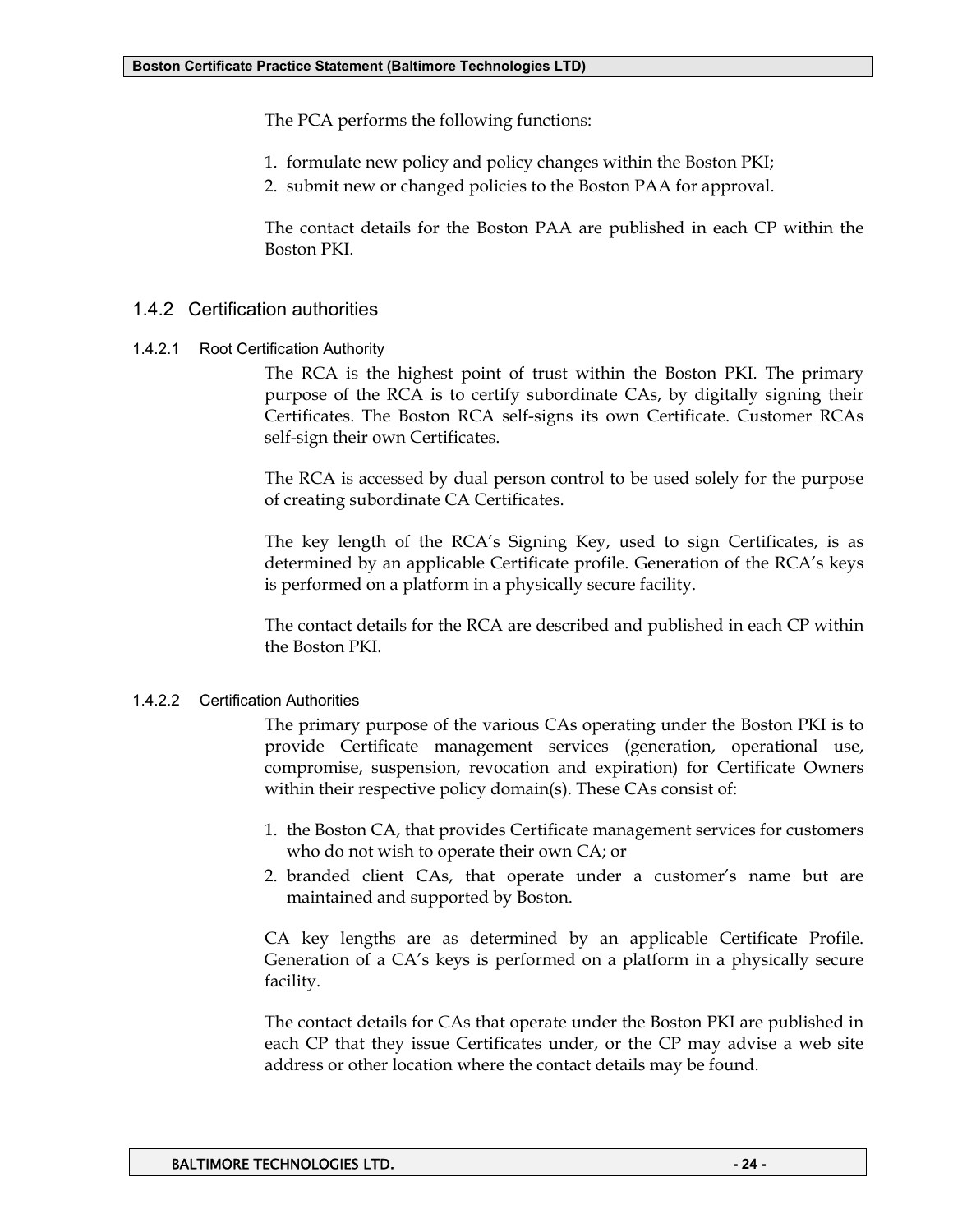#### 1.4.3 Registration Authorities

The primary purpose of an RA is to register Certificate Owners. RAs have the responsibility of accepting Certificate applications, authenticating the identity or other credentials of the applicant, then approving or rejecting the application. These obligations are enforced in contract and are set out in a Boston Customer's CPS, CP, and a set of RA Operating Procedures.

Each RA within the Boston PKI is subordinate to a nominated CA; this is a function of the operating hierarchy.

The contact details for RAs that operate under the Boston PKI are published in each applicable CP that they issue Certificates under, or the CP may publish a web site address or other location where the contact details may be found.

In the case of its SureServer certificate offering, Baltimore Technologies outsources the verification and authentication of the applicant's identity and credentials to a trusted third party. Final approval of all SureServer certificate requests is performed by Baltimore.

#### 1.4.4 Certificate Owners

Certificate Owners may be Government agencies, statutory authorities or corporate or natural persons.

A Certificate Holder acts as a Subscriber when they use their keys to encrypt and/or digitally sign a message, transaction or other electronic file.

A Certificate Holder acts as a relying party when they rely on another user's Public Keys to decrypt and/or authenticate a message, transaction or other electronic file.

Certificate Holder key pairs are generated in accordance with the Customer's CPS.

#### 1.4.5 Applicability

Certificates issued by the Boston PKI are used to support secure electronic commerce and the secure exchange of information by electronic means.

The Boston PKI community may regard the practices described in this CPS as:

- 1. ensuring standard operating procedures and uniform quality of service delivery across the PKI;
- 2. fostering and promoting appropriate levels of trust and integrity across the PKI.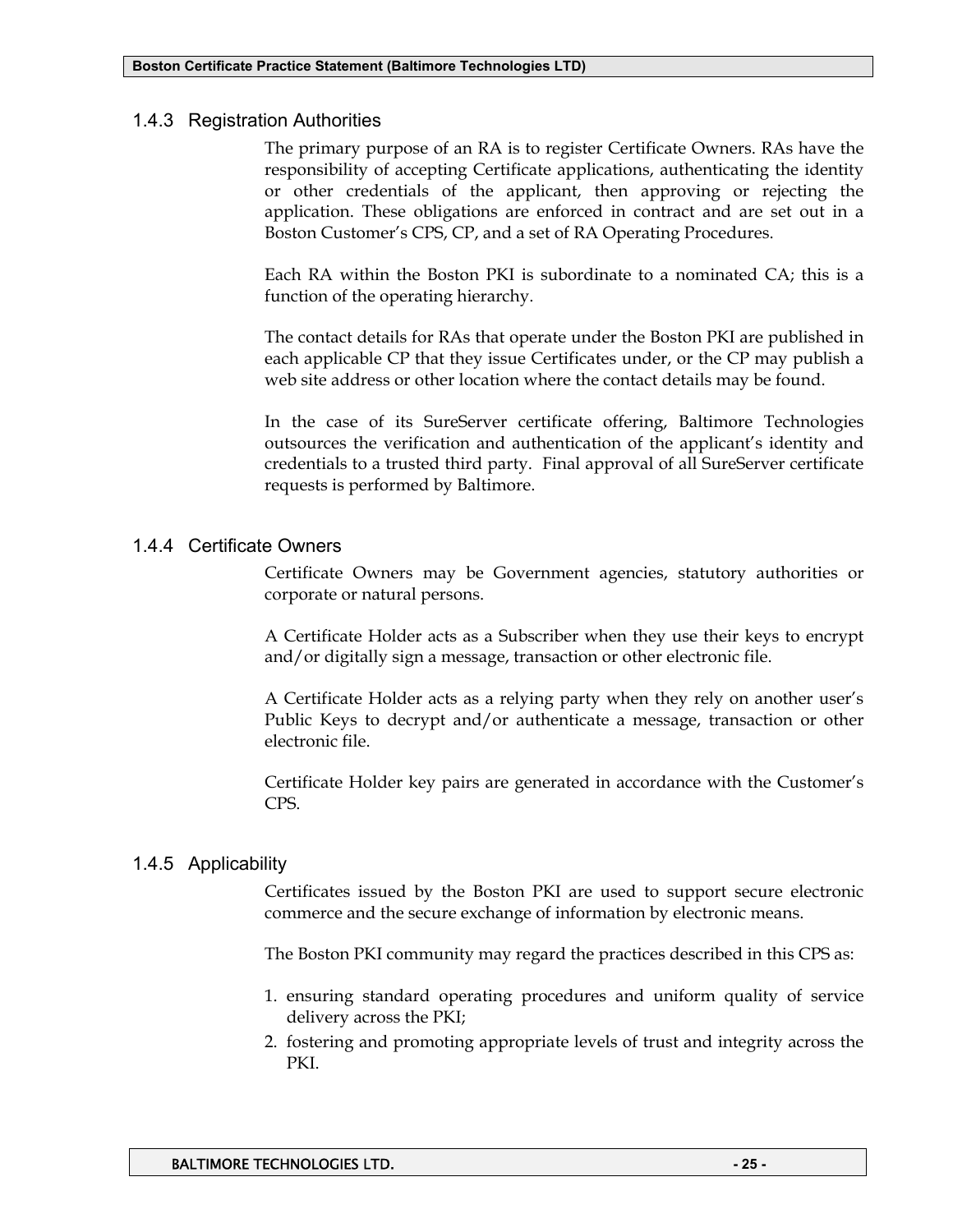1.4.5.1 Applicable Certificate usage

The Boston PKI supports a variety of functional classes which are defined by the Customer's CPS and applicable CP.

1.4.5.2 Restricted Certificate usage

Specific restrictions on the use of a Certificate are contained in the CP under which the Certificate is issued. These restrictions may, for example, limit or prescribe the:

- 1. community of interest;
- 2. conditions which must be satisfied before a Certificate is used;
- 3. actual usage of the Certificate; or
- 4. processing steps or other actions that are to be performed after a Certificate has been used.

Parties within the Boston PKI are to use Certificates only in the manner, and for the purposes, prescribed in an applicable CP. Any use of a Certificate in a manner or for a purpose not in accordance with an applicable CP is not recognized nor supported by this CPS.

# 1.5 Contact Details

1.5.1 Specification administration organization

Baltimore Secure Hosting Facility Boston administers this CPS.

Enquiries or other communications about this document should be addressed to:

> **Secure Hosting Manager Secure Hosting Facility - Boston 77 A Street Needham Heights, MA 02494**

E-mail may be sent to:

**Kathleen.Vieira@baltimore.com**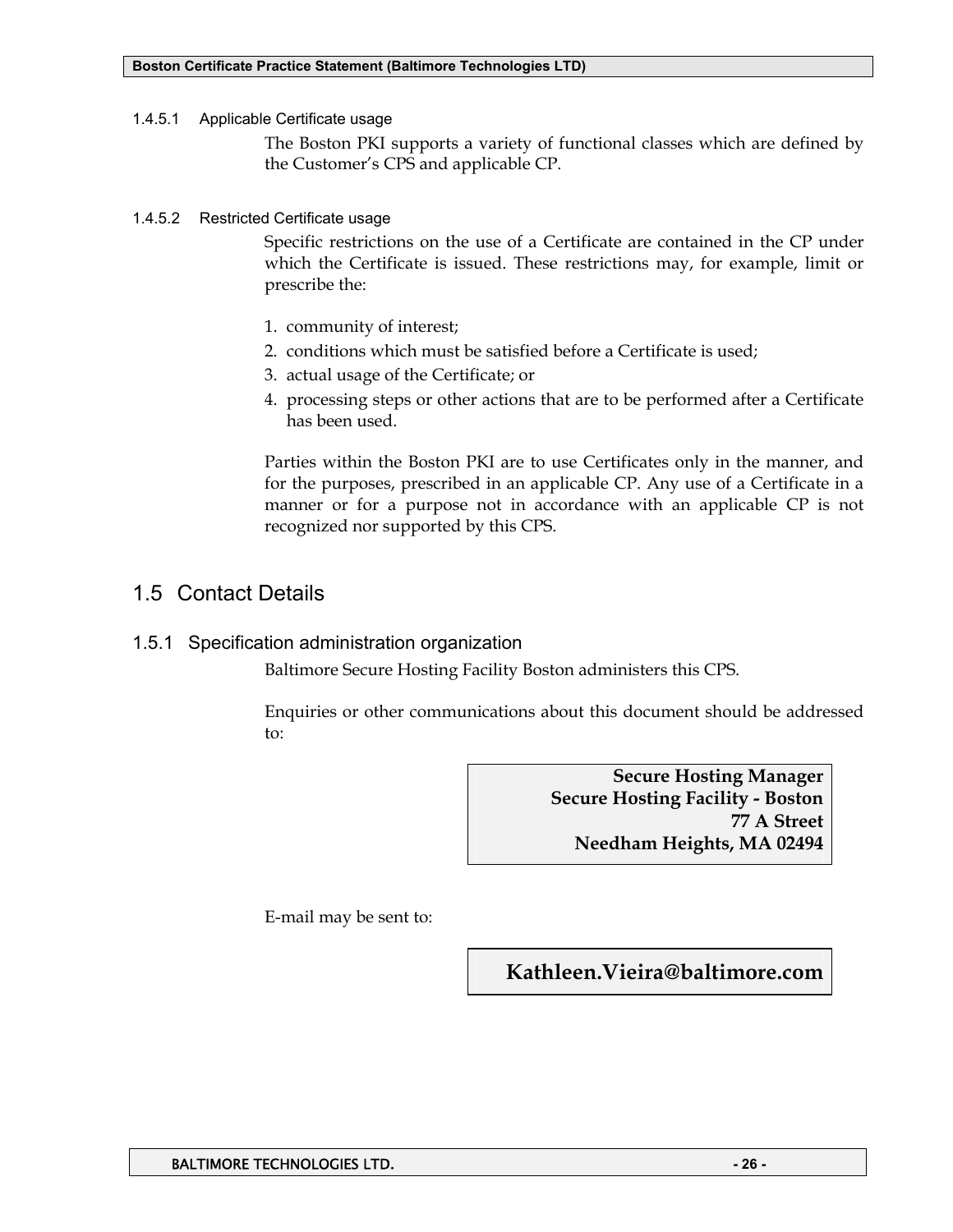# 2 GENERAL PROVISIONS

# 2.1 Obligations

### 2.1.1 Boston Obligations

Changes to this CPS can only be made at the direction of the Boston Manager. Factors that will normally result in change requests include, but are not limited to:

- 1. a change in the technology supporting the PKI (e.g., ITSEC E3 EPL Approval);or,
- 2. a change required to ensure compliance with published international standards.

#### 2.1.1.1 Boston PAA Obligations

The Boston PAA has no Certificate practice obligations under this CPS. The Boston PAA's general obligations in regard to approving CP and maintaining the Boston PKI policy infrastructure are detailed in applicable contractual agreements.

#### 2.1.1.2 RCA Obligations

RCAs operating under the Boston PKI discharge their obligations under this CPS by:

- 1. making reasonable efforts to ensure it conducts an efficient and trustworthy operation. "Reasonable efforts" includes but does not limit the RCA to operating in compliance with:
- − the applicable Concept of Operations (CONOPS);
- an applicable contract;
- − this CPS;
- an approved (if applicable) Customer CPS;
- − an applicable System Security Plan; and
- − applicable internal operational procedures.
- 2. approving the establishment of all new CAs at any subordinate level in the Boston PKI; and on approval, if applicable, executing an RCA-CA operating agreement;
- 3. where applicable, maintaining a CPS not in conflict with this CPS, and enforcing the practices described within both;
- 4. publishing its RCA Hash on the Baltimore Global Hosting Boston web site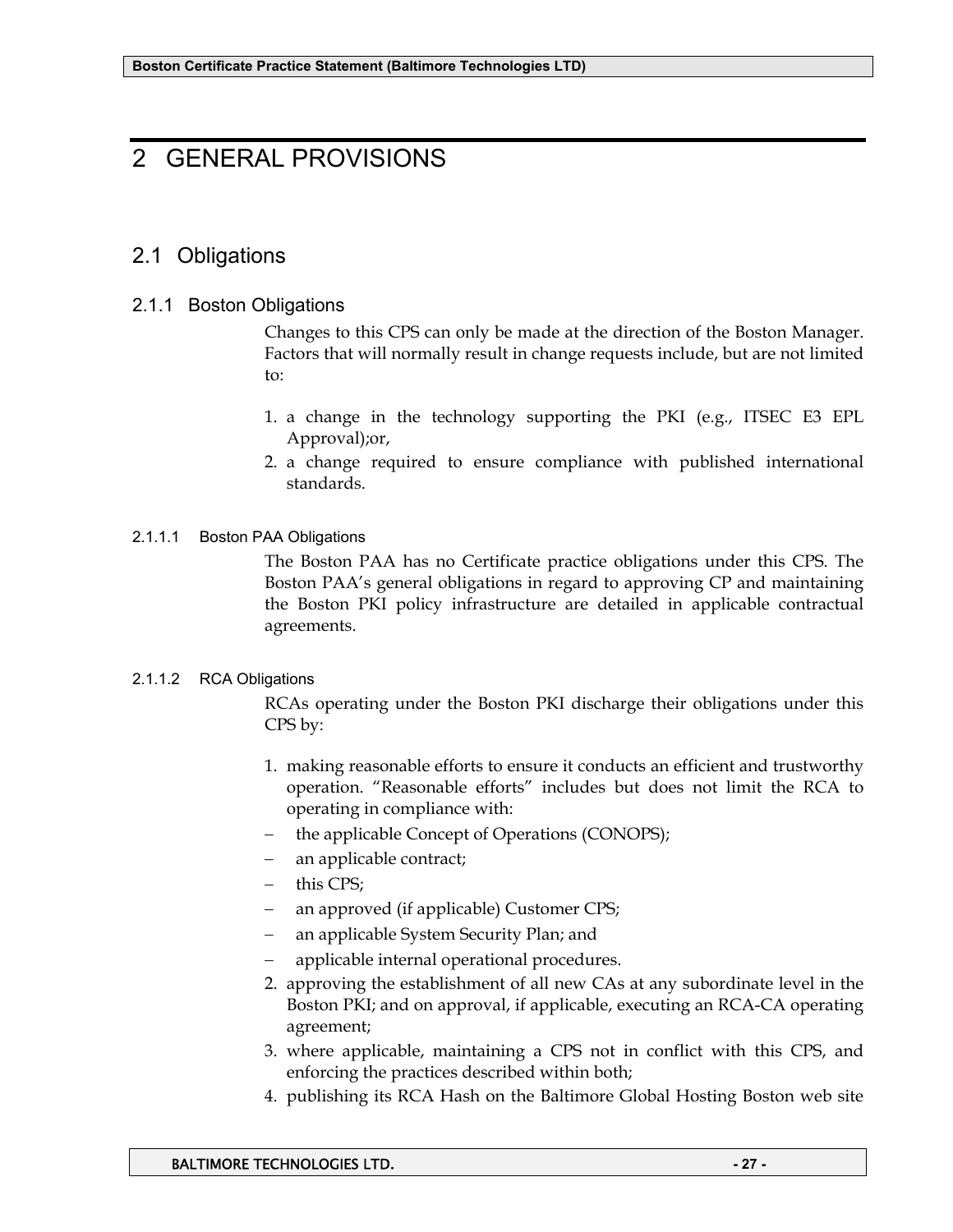and other nominated web sites;

- 5. issuing Certificates to authorized CAs, that comply with X.509 standards and are suitable for the purpose required;
- 6. issuing Certificates that are factually correct from the information known to it at the time of issue, and that are free from data entry errors;
- 7. publishing issued Certificates without alteration in the X.500 Directory;
- 8. making reasonable inquiry to determine the validity of compromises and suspected compromises of Private Keys at any subordinate level it deems warranted in its chain of trust;
- 9. revoking Certificates on receipt of properly authenticated revocation requests, or when its inquiries into the compromise or suspected compromise of a Private Key have established the validity of a revocation request;
- 10. suspending Certificates on receipt of properly authenticated suspension requests;
- 11. promptly notifying Certificate Owners in the event it initiates revocation or suspension of their Certificates;
- 12. conducting compliance audits of immediately subordinate CAs when Certificate renewal is due.

## 2.1.2 CA Obligations

CAs operating under the Boston PKI discharge their obligations under this CPS by:

- 1. making reasonable efforts to ensure they conduct an efficient and trustworthy operation. "Reasonable efforts" includes but does not limit the CA to operating in compliance with:
- the applicable Concept of Operations (CONOPS);
- an appropriate (if applicable) contract;
- all CP under which Certificates are issued;
- − this CPS;
- an approved (if applicable) Customer CPS; and
- an applicable System Security Plan.
- 2. applicable internal operational procedures approving the establishment of subordinate RAs and on approval, (where appropriate) an operating agreement or procedure;
- 3. enforcing within the sphere of their operations the practices described within this CPS, and an approved CPS applicable to the CA operating environment;
- 4. publishing applicable CP and CPS on the web site(s) nominated in the CP;
- 5. upon receipt of a valid Certificate request, issuing Certificates which comply with X.509 standards and meet the requirements of the request;
- 6. issuing Certificates that are factually correct from the information known to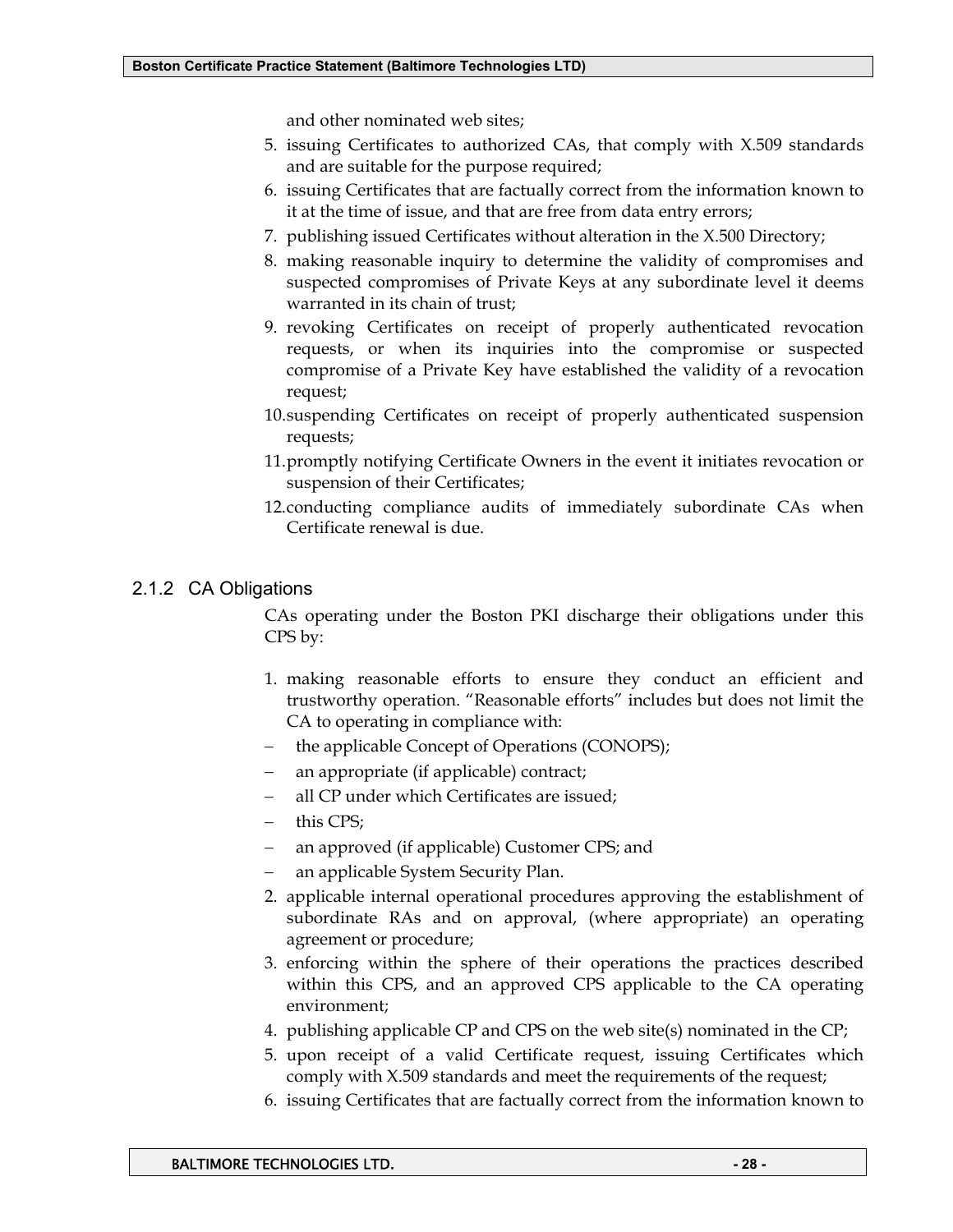them at the time of issue, and that are free from data entry errors;

- 7. publishing issued Certificates without alteration in a nominated X.500 Directory;
- 8. making reasonable inquiry in accordance with arrangements agreed with the customer to determine the validity of compromises and suspected compromises of Private Keys at any subordinate level they deem warranted in their chain of trust;
- 9. revoking Certificates on receipt of authenticated digitally signed revocation requests, or when their inquiries into the compromise or suspected compromise of a Private Key have established the validity of a revocation request;
- 10. suspending Certificates on receipt of properly authenticated suspension requests;
- 11. promptly notifying Certificate Owners in the event the CA initiates revocation or suspension of a Certificate;
- 12. maintain a list of suspended or revoked Keys and Certificates, and periodically provide these to an X.500 directory to ensure their publication in a CRL.
- 13. conducting compliance audits of immediately subordinate CAs and RAs when Certificate renewal is due; and
- 14. assisting in audits conducted by the RCA to validate the renewal of their own Certificates.

#### 2.1.3 RA Obligations

RAs operating under the Boston hierarchy discharge their obligations under this CPS by:

- 1. making reasonable efforts to ensure they conduct an efficient and trustworthy operation. "Reasonable efforts" includes but does not limit the RA to operating in compliance with:
- the applicable Concept of Operations (CONOPS);
- an appropriate (if applicable) contract;
- all CP under which Certificates are issued;
- this CPS;
- − an approved (if applicable) Customer CPS; and
- − an applicable System Security Plan.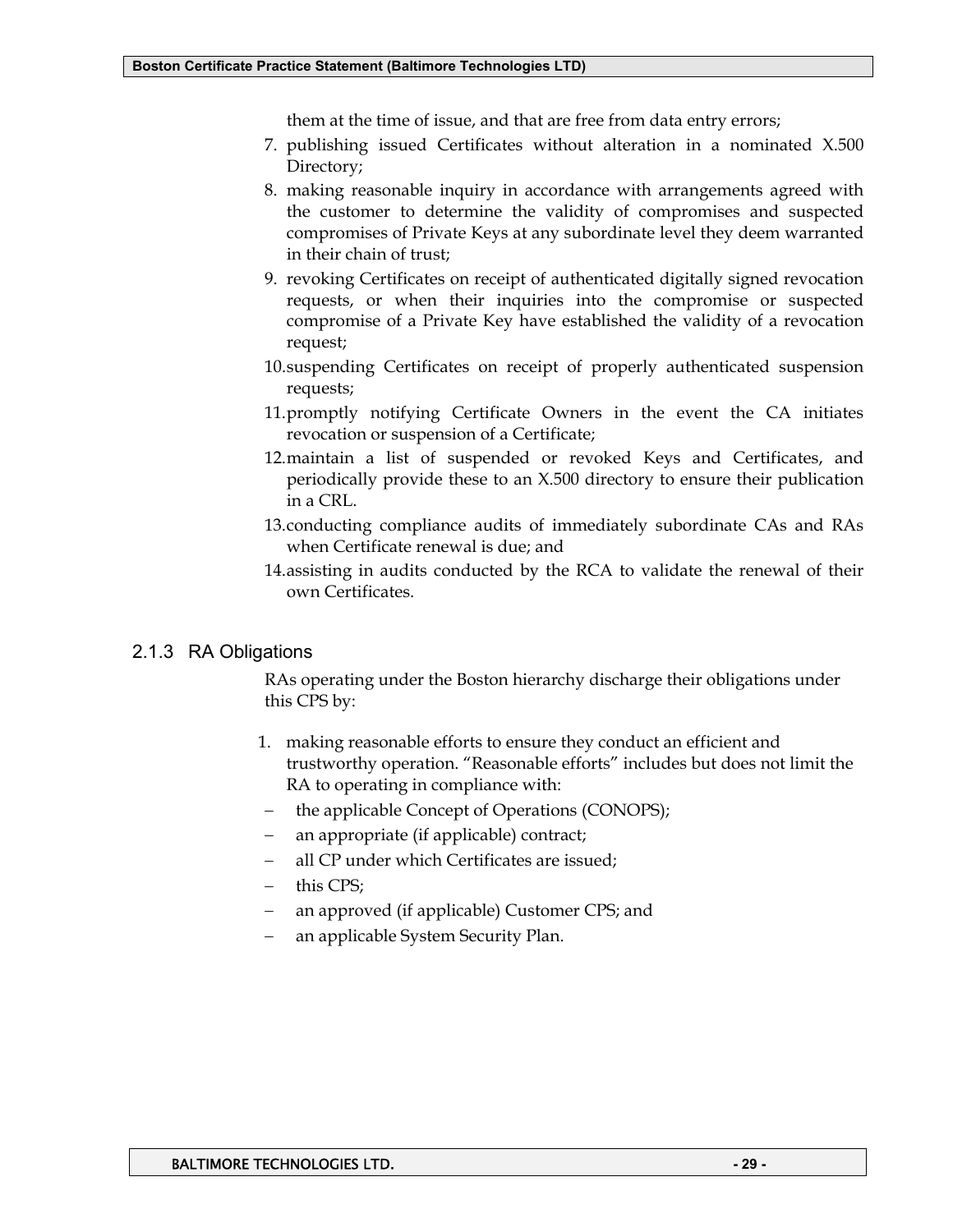- 2. enforcing within the sphere of their operations the practices described within this CPS;
- 3. accepting End Entity Certificate applications, including authenticating material (including, where relevant, evidence of identity), Certificate information, obtaining a Subscriber Agreement and, where required, a relying party agreement, and accepting or rejecting the application;
- 4. where required, archiving private confidentiality keys they have generated;
- 5. verifying the integrity and possession of, and establishing the End Entity's right to use, user generated keys presented for certification;
- 6. advising End Entities of their obligations under the relevant CP, this CPS and the appropriate Subscriber Agreement and relying party agreement, and providing End Entities with copies of the relevant CP and this CPS or advising them how these documents may be accessed;
- 7. submitting Certificate requests that comply with X.509 standards and meet the requirements of approved Certificate applications;
- 8. submitting Certificate requests that are factually correct from the information known to it at the time of issue, and that are free from data entry errors;
- 9. issuing keys and Certificates to End Entities;
- 10. inquiring (in accordance with arrangements agreed with the customer) into any suspected compromise which may threaten the integrity of the PKI at any subordinate level within its chain of trust;
- 11. revoking Certificates in terms of section 4.4.1 *Circumstances for revocation*;
- 12. promptly notifying Certificate owners in the event it initiates revocation of their Certificates;
- 13. maintaining a list of compromised keys and compromised users. The compromised list is to include relevant information regarding the identity of the individual(s) concerned, reasons and causes for inclusion on the list and such other information as might be required to minimise damage or liability to all Boston End Entities. This information is to be protected;
- 14. keeping such registration records as may be required;
- 15. assisting in audits conducted by the Boston OCA to validate the renewal of its own Certificates.

## 2.1.4 Certificate Owner Obligations

Certificate owner obligations are set out in the Customer CPS and any applicable contractual documents executed between the Boston Customer and the Certificate Owner.

## 2.1.5 Relying party obligations

Relying Parties have no certificate obligations under this CPS.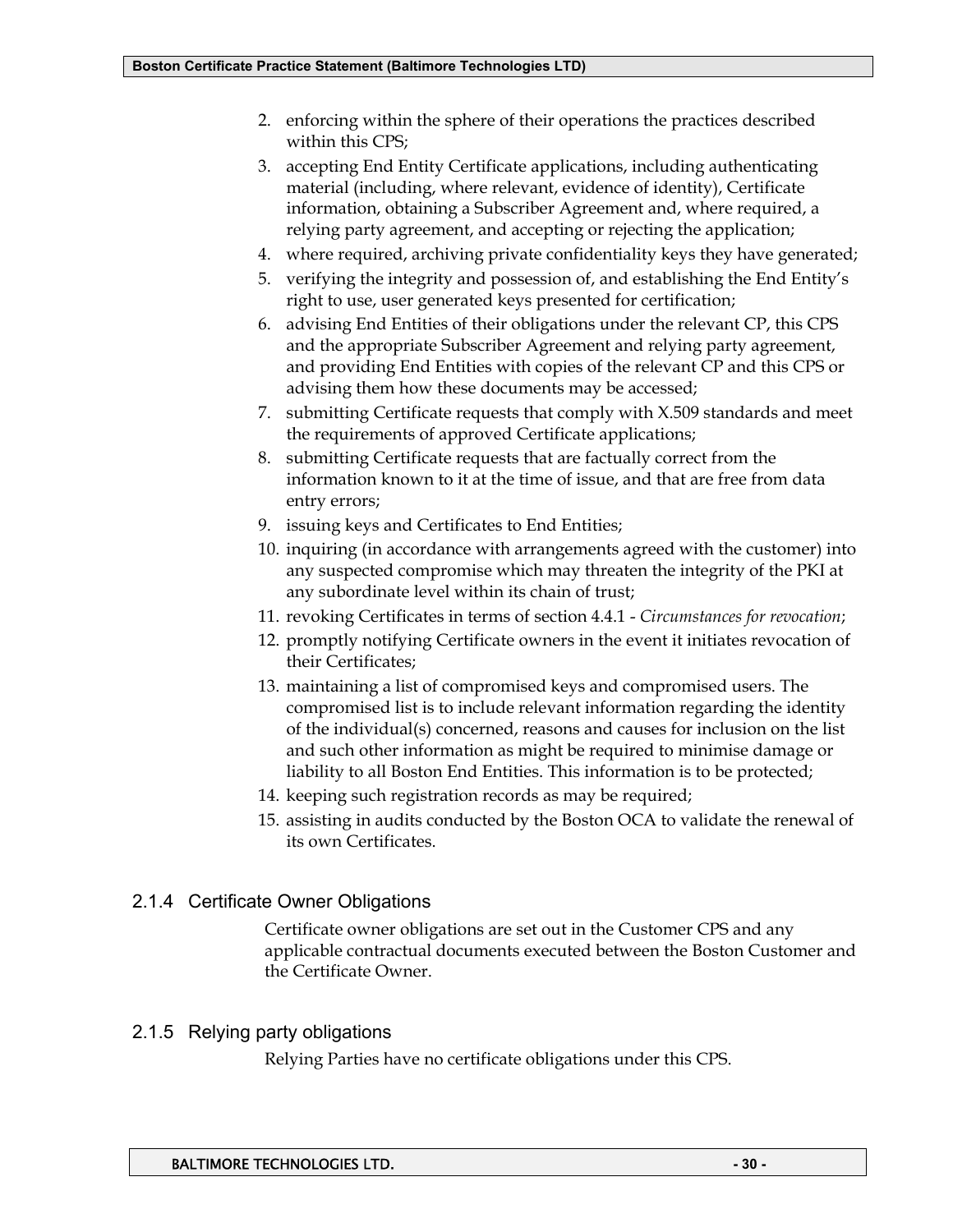#### 2.1.6 Repository Obligations

The Boston Repository functions are performed by:

- the Sureserver Site Index for the Server Certificate CA;
- CRL distribution points for Private branded CAs;
- a X.500 Directory for Managed services.

The Boston provides and maintains the operational infrastructure for these repositories. CAs operating under the Boston PKI post Certificates and CRLs to them as appropriate.

# 2.2 Liability

#### 2.2.1 Boston Liability

Boston has introduced a number of measures to reduce or limit its liabilities in the event that the safeguards in place to protect its resources fail to inhibit misuse of those resources by authorized personnel or prohibit access to those resources by unauthorized individuals.

These measures include but are not limited to:

- 1. identifying contingency events and appropriate recovery actions in a Contingency & Disaster Recovery Plan;
- 2. performing regular system data backups;
- 3. performing a backup of the current operating software and certain software configuration files;
- 4. storing all backups in secure local and offsite storage;
- 5. maintaining secure offsite storage of other material needed for disaster recovery;
- 6. periodically testing local and offsite backups to ensure that the information is retrievable in the event of a failure;
- 7. periodically reviewing its Contingency & Disaster Recovery Plan, including the identification, analysis, evaluation and prioritization of risks;
- 8. periodically testing uninterrupted power supplies.

All Boston liability is apportioned in accordance with the applicable contractual agreements.

## 2.2.2 CA Liability

CA liability arising under this, or any other applicable CPS, is apportioned in accordance with the applicable contractual agreements by and among the CA and other entities within the Boston PKI.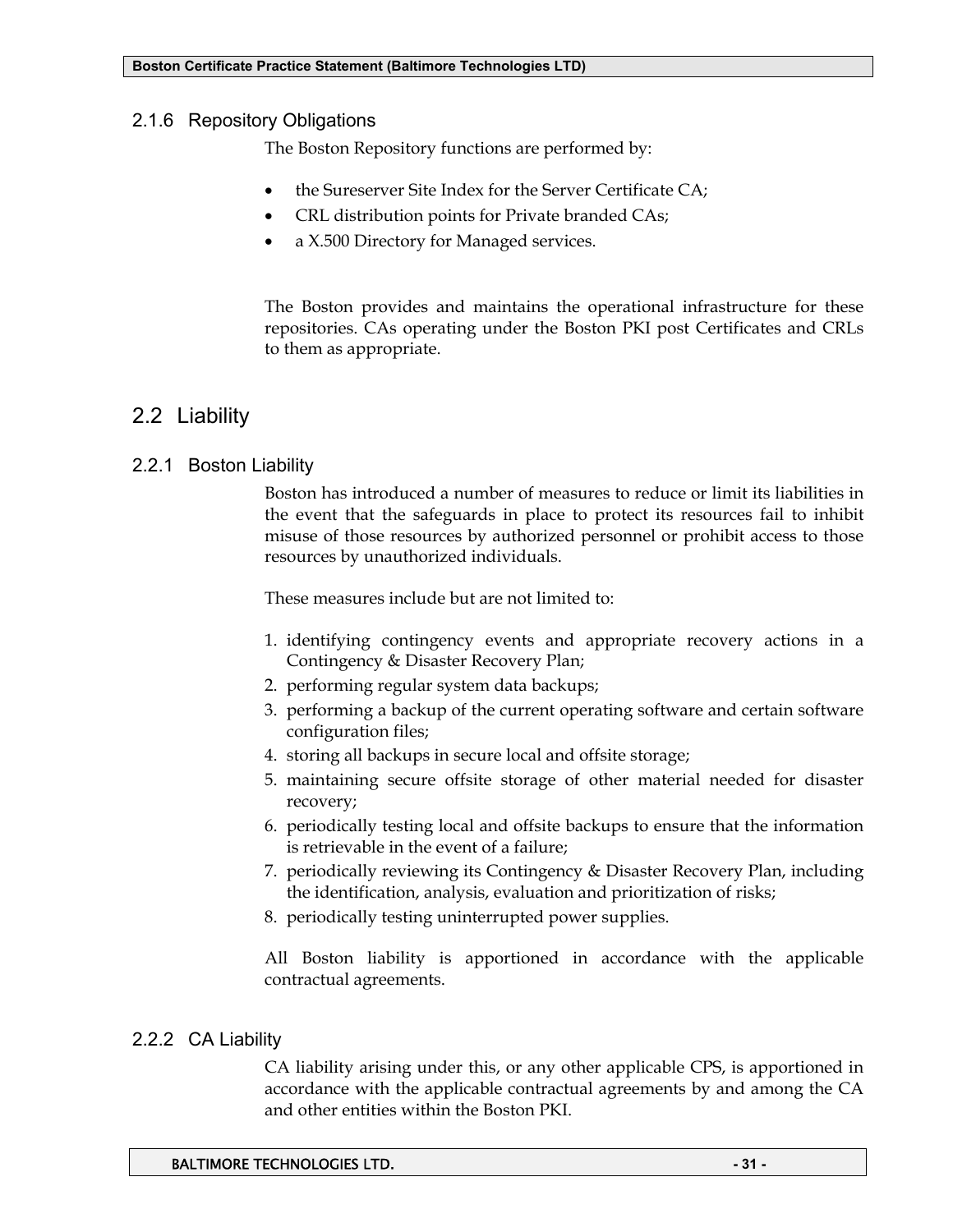## 2.2.3 RA Liability

RA liability arising under this, or any other applicable CPS, is apportioned in accordance with the applicable contractual agreements by and among the RA and other entities within the Boston PKI.

## 2.2.4 Customer Liability

Customer liability arising under this, or any other applicable CPS, is apportioned in accordance with the applicable contractual agreements by and among the Customer and other entities within the Boston PKI.

## 2.2.5 Fiduciary relationships

Issuing Certificates, or assisting in the issue of Certificates in accordance with this CPS does not make Boston or the Boston Root an agent, fiduciary, trustee, or other representative of Certificate Owners or Relying Parties.

# 2.3 Interpretation and Enforcement

## 2.3.1 Governing Law

The law of the Commonwealth of Massachusetts will govern this CPS.

#### 2.3.1.1 Applicable contract structure

The contractual structure that underpins the policies and practices described in this document include, but are not limited to, the:

**Service Level Agreement:** Describes contractual arrangements under which Boston will offer CA Services to Customers and includes the roles and responsibilities of each party.

**Product Licensing Agreement**: Describes the license terms and conditions of products sold to Boston Customers and which are operated in conjunction with Boston CA services.

**Customer Subscriber Agreement:** Establishes a contractual relationship between Boston Customer and Certificate Owners for the provision of services by the Customer; and between a Customer and other entities, such as relying parties, who rely upon the proffered Certificate.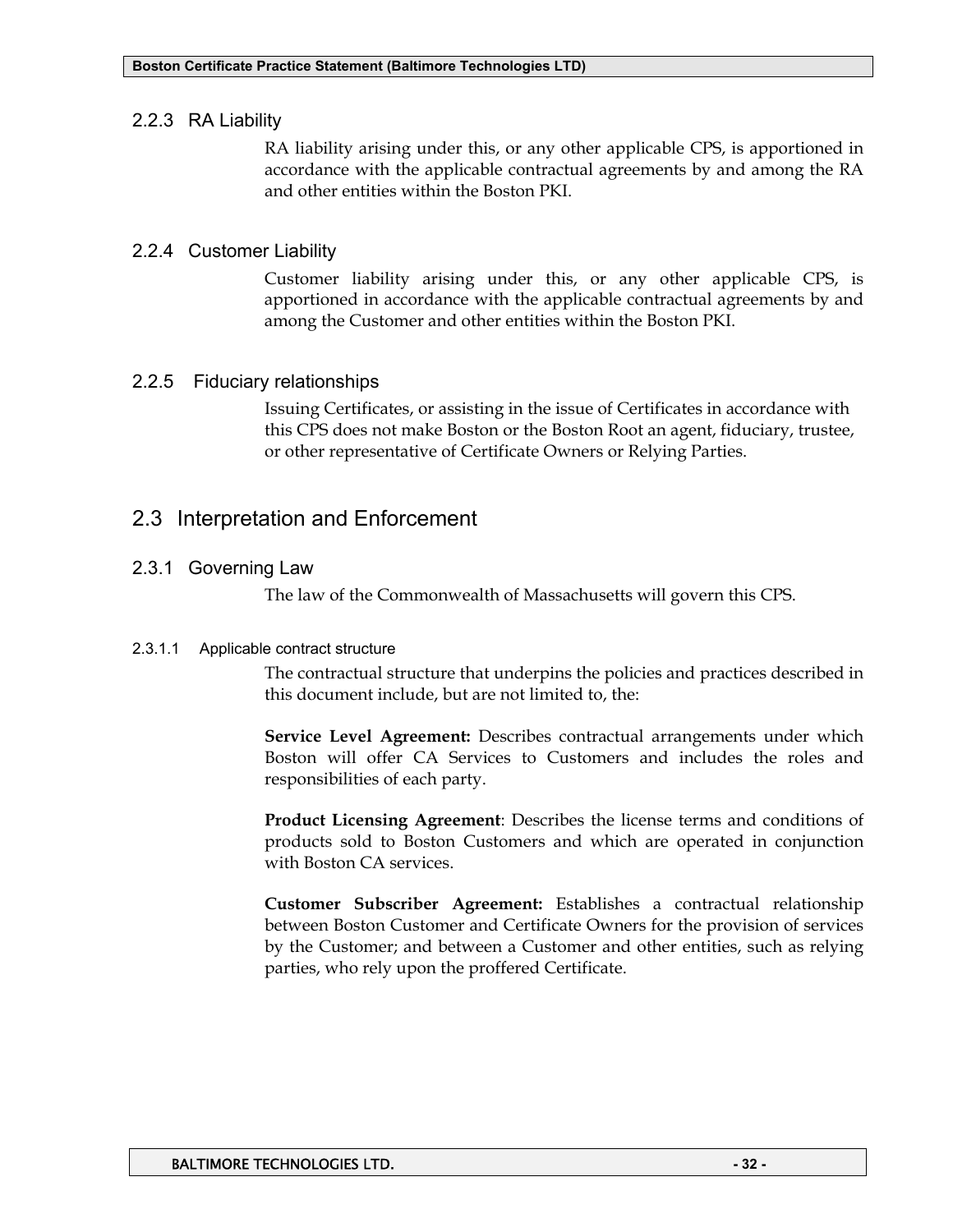### 2.3.2 Severability, Transferability, notice

#### 2.3.2.1 Severability

If any one or more of the provisions of this CPS shall for any reason be held to be invalid, illegal, or unenforceable by the law, the unenforceability of that provision shall not affect any other provision of this CPS. This CPS shall then be construed as if the unenforceable provision or provisions had never been contained within it, and as far as possible, construed to maintain the original intent of the CPS.

#### 2.3.2.2 Transferability

This CPS shall be binding upon all entities within the Boston PKI. The rights and obligations detailed in this CPS are not transferable; provided however that Boston may delegate duties under this CPS to outside Boston PKI components engaged by Boston for the operation, maintenance, or deployment of the Boston PKI.

#### 2.3.2.3 Notice

A notice, consent, or request required under this CPS, or an applicable Customer CPS, shall be in a form provided by the relevant contractual agreement.

Specific acknowledgement is not required except as otherwise provided for within the applicable CPS and by the relevant contractual agreement.

#### 2.3.3 Dispute resolution procedures

#### 2.3.3.1 Hierarchy of Certificate policy

If there is a conflict between this CPS and other policies, plans, agreements, contracts or procedures, where the subject of the dispute is between this CPS and:

- 1. A Customer CPS, this CPS shall prevail
- 2. A CP, this CPS shall prevail;
- 3. A Customer Agreement, the Customer Agreement shall prevail; or
- 4. Any policy, plan, procedures or any other operational or practices documentation whatsoever, this CPS shall prevail, except where documents executed or authorized by Boston expressly change or exclude practices contained within this CPS.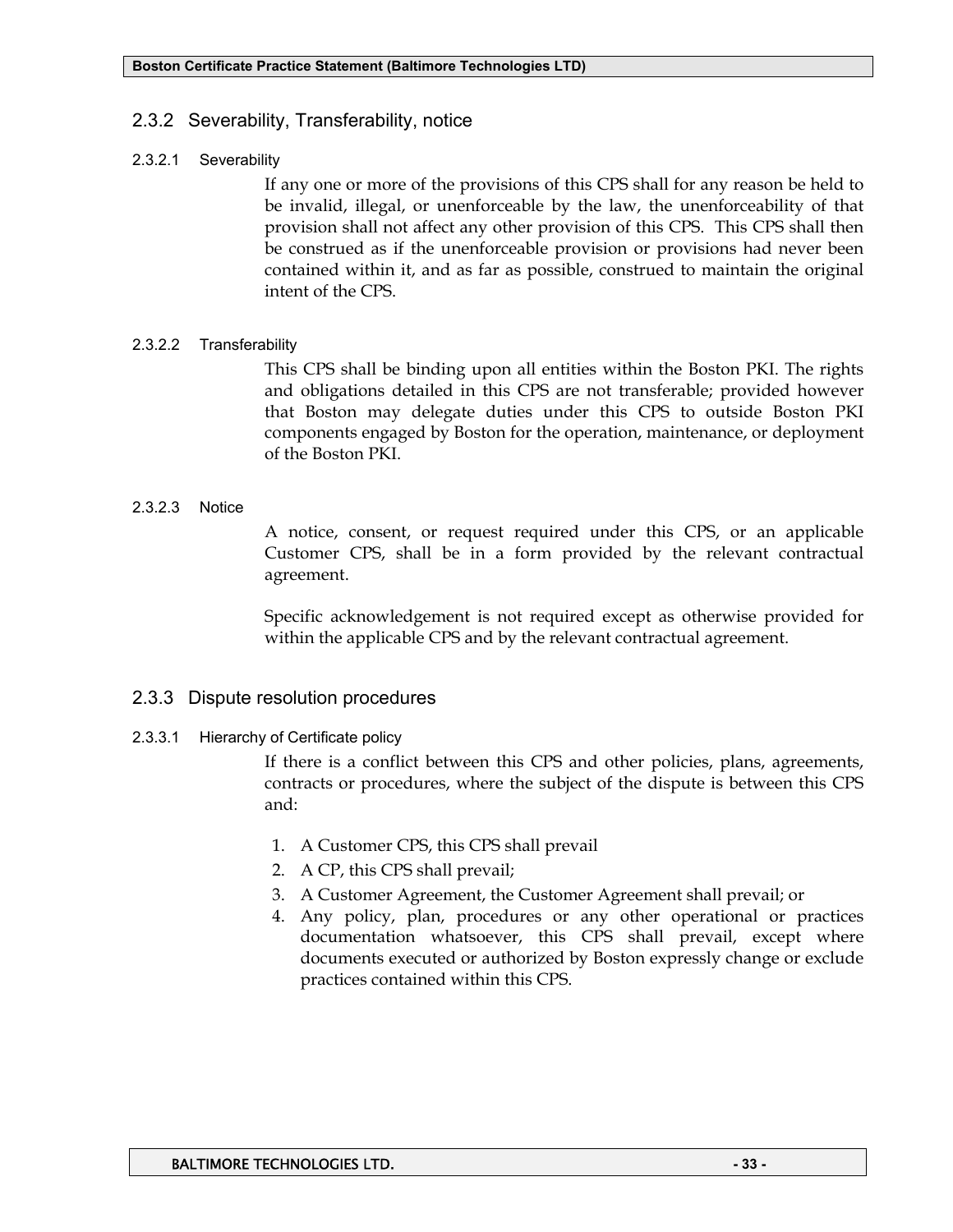## 2.4 Publication and repository

#### 2.4.1 Publication of Boston information

This CPS is published under the International Standard Book Number (ISBN) system.

#### 2.4.1.1 Electronic Publication

This CPS is published electronically in PDF format on the Baltimore Boston web site. The PDF file is downloadable from the web site.

#### 2.4.1.2 Hard Copy Publication

Paper copies of this document are available from Boston, for a fee. Requests should be directed to:

> **Secure Hosting Manager Secure Hosting Facility - Boston 77 A Street Needham Heights, MA 02494**

#### 2.4.1.3 Publication by CAs

All applicable CAs within the Boston PKI must:

- 1. publish this CPS and their own CPS (where applicable) on the web site(s) where they publish their CP; or,
- 2. provide a link on their CP web site(s) to the Boston web site, with an appropriate explanation that the link may be used to access a copy of all applicable CPS.

## 2.4.2 Frequency of publication

Newly approved versions of CP, Customer CPS, and this CPS shall be published promptly. Certificates are published promptly following their generation and issue. CRL Publication is in accordance with the Customer CPS, which must be consistent with this CPS.

#### 2.4.3 Access controls

There are no access controls on the reading of this CPS or of applicable CP on the web sites nominated for publication.

Access to Certificate information (including CRLs) within the X.500 Directory is limited to a single name search enquiry.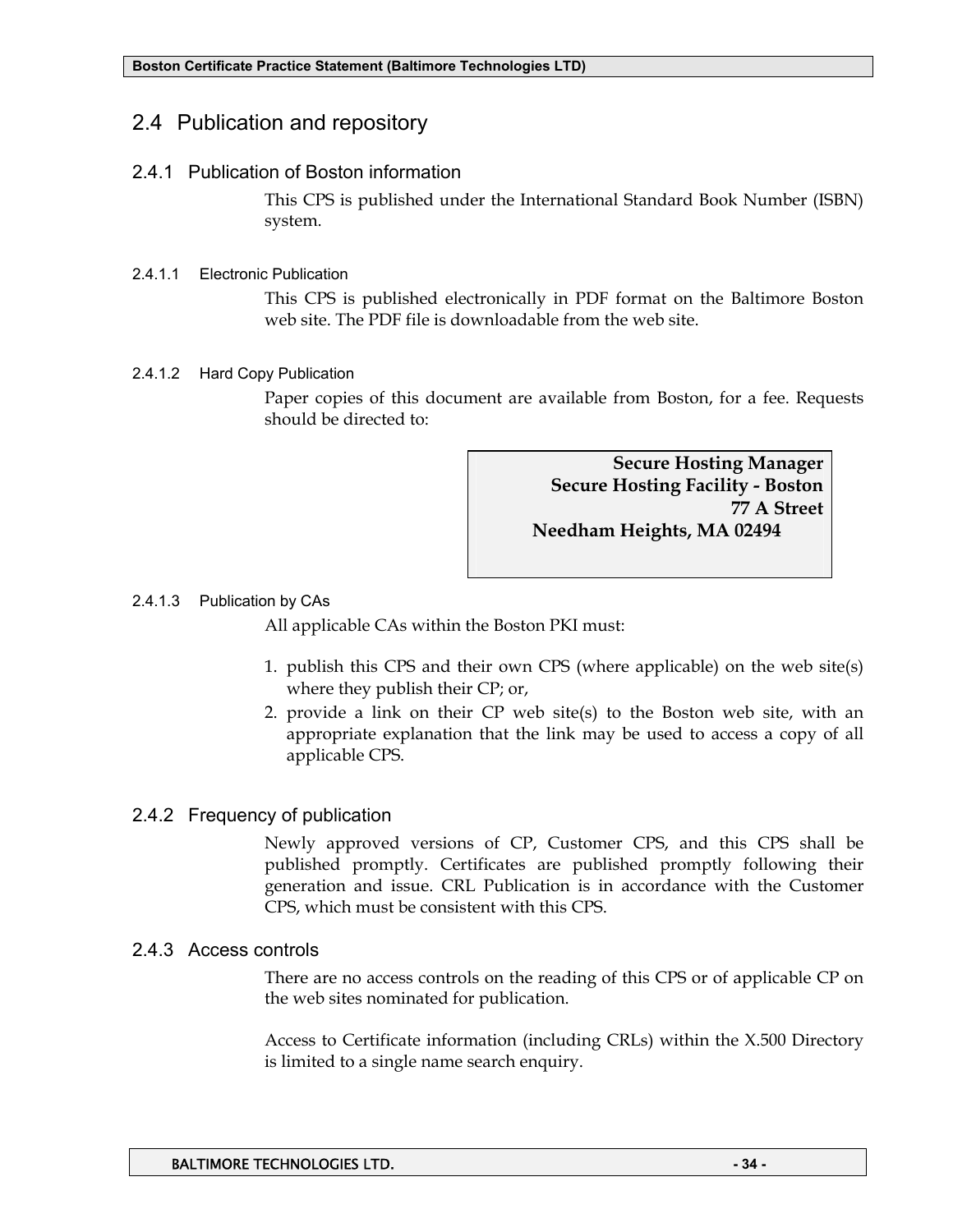Appropriate access controls are used to restrict to authorized personnel the ability to write to or modify these items.

#### 2.4.4 Repositories

The Repository for the Boston PKI is provided through the Sureserver Site Index, private CRL Distribution points, and a Boston X.500 Directory or another endorsed Directory or repository.

The Repositories do not contain any information of a confidential nature.

The Boston repositories provide the following services to authorized enquirers:

- 1. advice of Certificate status, including:
- access to CRLs for revoked Certificates;
- access to notices of suspension for suspended Certificates.
- 2. download facility for all Boston PKI component and Customer Certificates;
- 3. the directory services provided to an inquirer will span only nominated policy domains.

#### 2.4.4.1 Repository Availability

Guaranteed availability for the repository services is during standard business hours, i.e., 9:00 a.m. – 5:00 p.m. Monday to Friday. If covered under a specific customer agreement, 7 days x 24-hour service is available.

#### 2.4.4.2 Restrictions on Repository access and services

Access to information in a repository is limited to authorized individuals or services. Search inquiries allow an inquirer to determine, within the span of the services provided:

- 1. if agreed to by the Subscriber, the number of Certificates held by the nominated person;
- 2. the type of each Certificate; and
- 3. the status of each Certificate, i.e., valid, revoked or expired.

The repository does not:

- 1. provide access to End Entities in any manner other than that stated in this CPS;
- 2. provide any information or services to End Entities other than that information and those services listed in this CPS; or
- 3. alter any Certificate details or notices that it receives.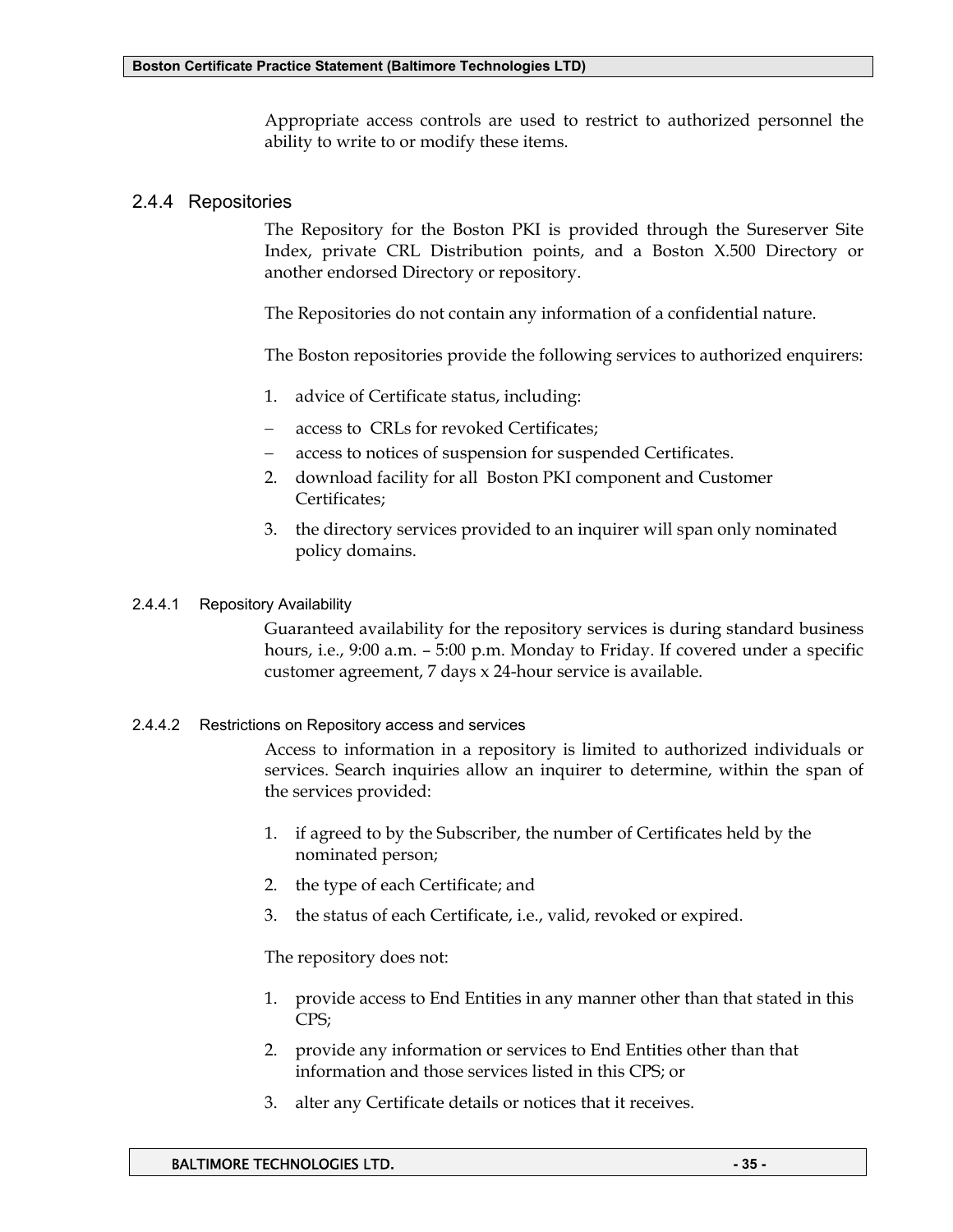Where OCSP responder functions are available with a Directory service, public access to the Directory may be denied, and access only to the OCSP Responder provided for certificate status checking purposes.

#### 2.4.4.3 Repository publication

The Boston Repository promptly publishes new Certificates and changes in Certificate status, including revocation, notices of suspension and expiration.

The X.500 Directory is published on the Boston and other nominated web sites.

Copies of the Directory may be published at such other locations as are required for the efficient operation of the Boston PKI and as may be prescribed in various CP. These copies may contain the whole of the Directory structure or parts thereof.

## 2.5 Fees

All fees associated with the provision of Certificate services by Boston for Customers are furnished in the applicable contractual agreements.

# 2.6 Compliance Audit

## 2.6.1 Frequency of component compliance audit

Any RCA must conduct a comprehensive compliance audit of the practices documented in this CPS:

- 1. within one year of the commencement of operations of a customer operated CA or RA service, at the sole expense of the customer provided such expense is reasonable in all the circumstances; and
- 2. at any other time that it deems warranted and at its own expense, provided a minimum of one month's notice is given.

#### 2.6.1.1 CA and RA Certificate Renewal Compliance Audit

All private-branded RCAs may conduct general compliance audits of their CA hierarchy whenever required by their business, at the sole expense of the private-branded CA.

Boston may endorse an audit conducted by a subordinate CA.

A substantial level of non-compliance with any of the following may result in corrective action up to, and including, the RCA rejecting the CA's request for Certificate renewal: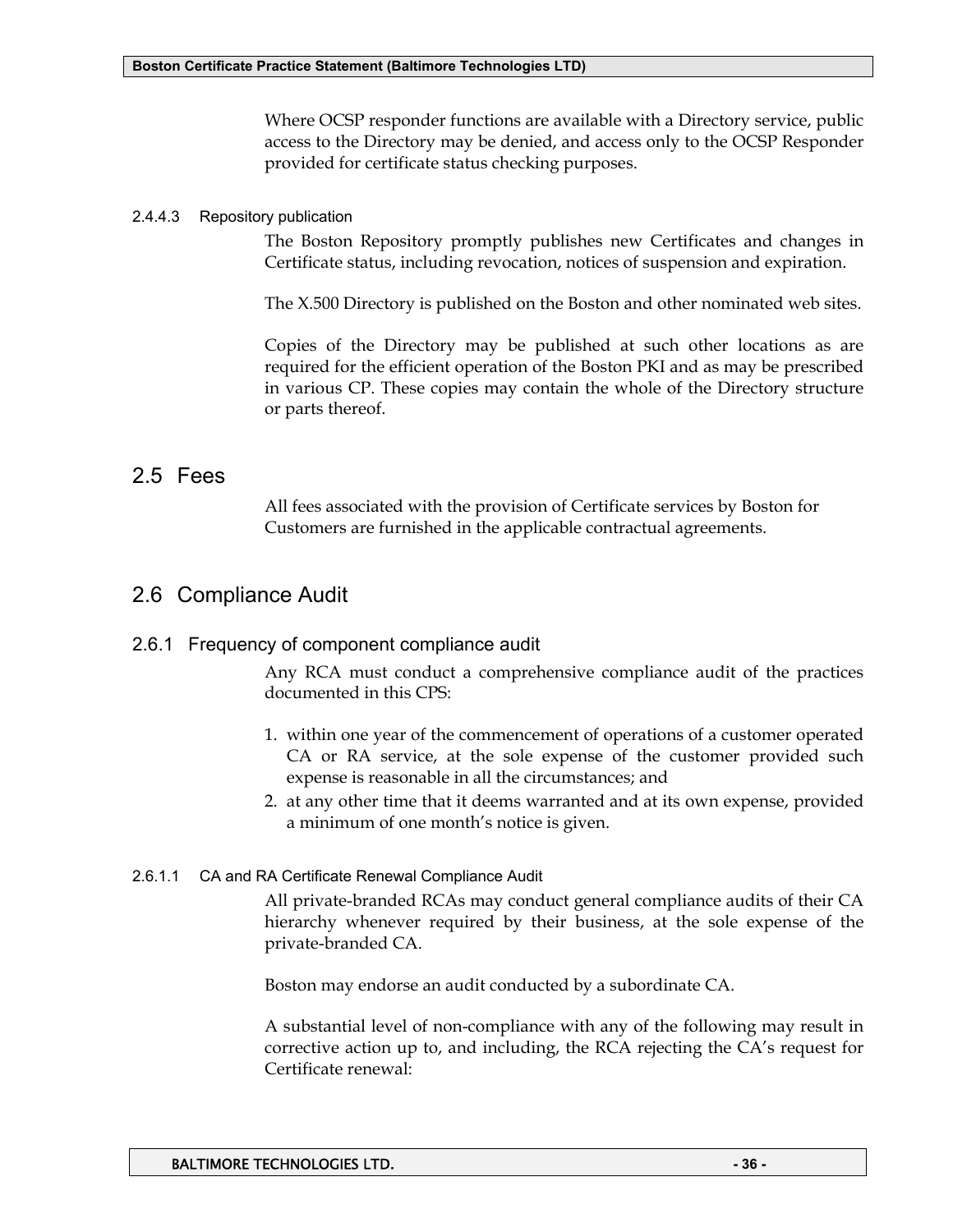- 1. Service Level Agreement;
- 2. various CP under which Certificates are issued;
- 3. this CPS; or
- 4. any applicable Customer CPS.

## 2.6.2 Auditor's relationship to audited party

Aside from the audit function, the audit Boston PKI component shall not have any current or planned financial, legal, or other relationship that could result in a conflict of interest.

## 2.6.3 Topics covered by audit

The topics covered by a compliance audit consist of:

- 1. physical security;
- 2. documentation and process;
- 3. selection of operations personnel;
- 4. technology;
- 5. privacy; and
- 6. financial viability and industry development.

## 2.6.4 Actions taken as a result of deficiency

Copies of the Audit report are submitted to:

- − Manager Boston; and
- the audited body.

When irregularities are found, the COE Manager shall promptly oversee or implement an appropriate corrective action.

## 2.6.5 Communication of results

Audit results are considered to be sensitive commercial information. Unless otherwise specified in contract, they are protected in accordance with section 2.8.

# 2.7 Confidentiality and privacy

## 2.7.1 Types of information to be kept confidential

Access to confidential information by operational staff is on a need-to-know basis.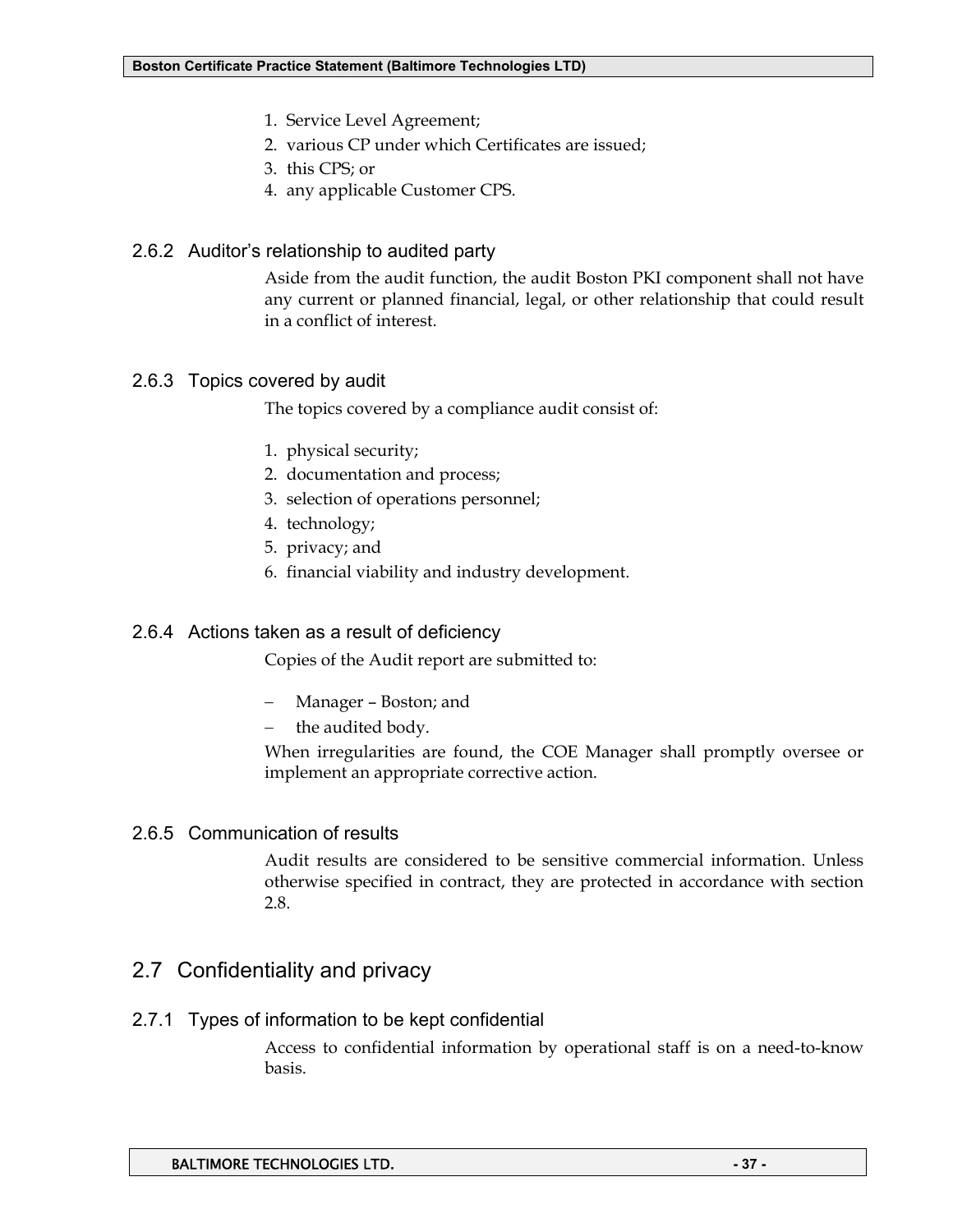Paper-based records and other documentation containing confidential information are kept in secure and locked containers or filing systems, separate from all other records.

#### 2.7.1.1 Registration information

All information collected or held by Boston shall only be used in support of the operations of the Boston PKI, or in support of a compliant transaction.

Personal Information collected in support of this CPS is the responsibility of the Boston Customer. Treatment of such Personal Information is addressed in the Boston Customer CPS and may not be inconsistent with this CPS.

At the time a registration record is created by the RA, information collected includes Personal Information. Some of this information will, pursuant to the *ITU – T Recommendation X.500 (1993) ISO/IEC 9594 – 1: 1993, Information technology – Open Systems Interconnection – The Directory: Overview of Concepts, Models and Services,* and in accordance with the Boston approved Distinguished Name conventions, be included in the Certificate.

Information embodied in a Certificate held as part of the Registration Record, and included in the Certificate and in accordance with the previous paragraph, is not considered to be confidential.

All other information concerning the registration record is considered confidential. This provision does not operate to prevent Publication of the Certificate information.

#### 2.7.1.2 Boston documentation

The following Boston documents are considered to be confidential:

- 1. CONOPS;
- 2. Service Level Agreement;
- 3. Protective Security Risk Review;
- 4. System Security Plan;
- 5. Contingency & Disaster Recovery Plan;
- 6. Configuration Baseline; and
- 7. Operating Procedures.

## 2.7.2 Types of information that may be disclosed

#### 2.7.2.1 Certificate information

The information included on the Certificate that identifies the Certificate Owner is not treated as confidential and is deemed to be Public knowledge where: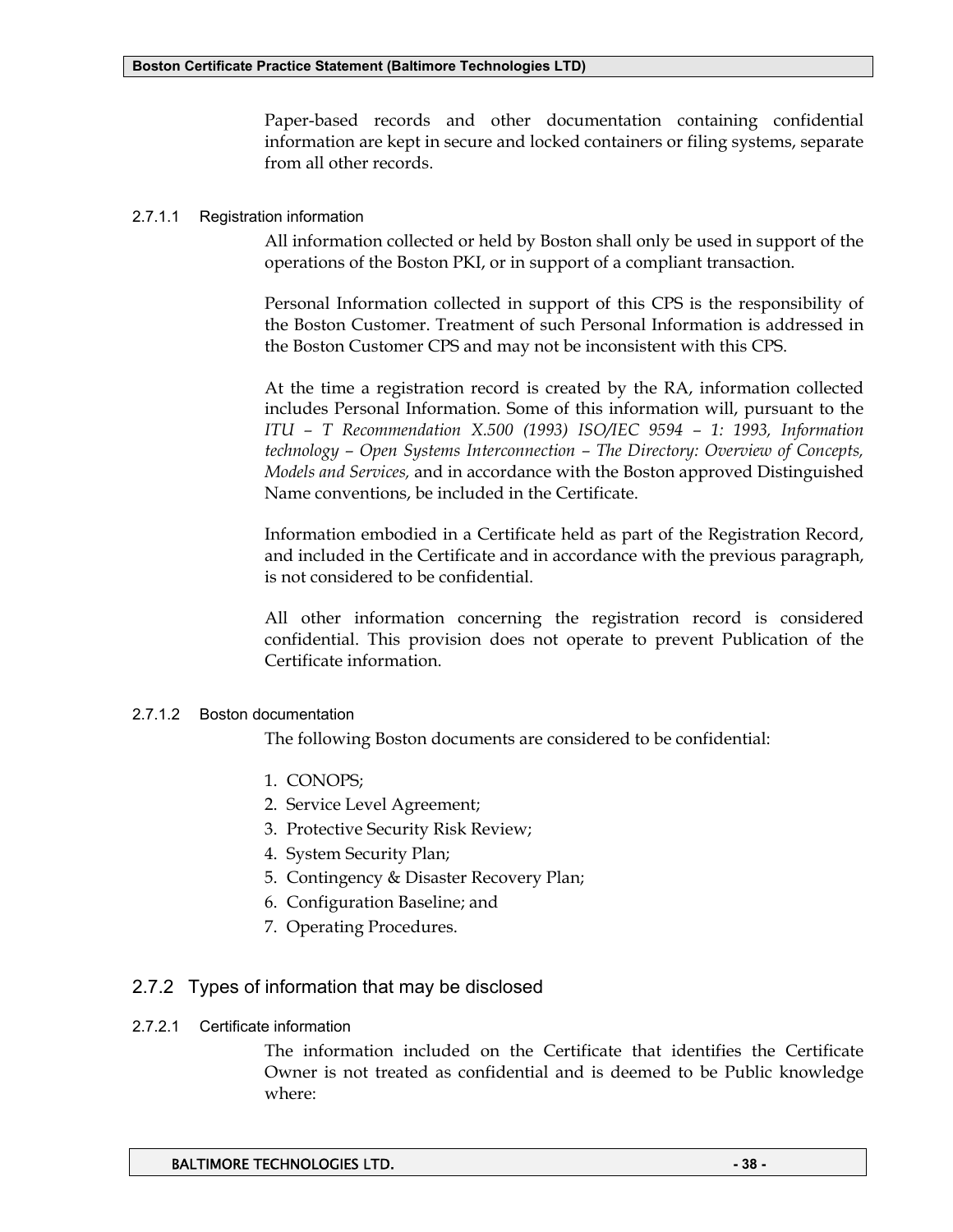- 1. the Certificate is used in its intended fashion;
- 2. the information appears in a Public directory.

#### 2.7.2.2 Boston documentation

The following Boston documents are public documents and are not considered to be confidential information:

- 1. CP;
- 2. this CPS;
- 3. Security Policy (Public);
- 4. Privacy Policy (Public).

#### 2.7.3 Disclosure of Certificate revocation/suspension information

2.7.3.1 Disclosure of Certificate suspension information

Information on Certificate suspension is not disclosed. The Directory provides information indicating the fact of suspension, but not the reason for the suspension status.

#### 2.7.3.2 Disclosure of Certificate revocation information

Certificate revocation information contained in the Certificate Revocation List (CRL) shall be publicly available via a Boston X.500 Directory.

Note that information leading to a decision to revoke remains confidential only the fact of revocation shall become Public through the Boston X.500 Directory.

Access to the Directory shall be via a web page on a single search basis.

#### 2.7.4 Release to law enforcement officials

As a general principle, no document or record belonging to or held by the Boston PKI shall be released to law enforcement agencies or officials except where:

- 1. a properly constituted warrant is produced or the information is otherwise legally required to be disclosed; and,
- 2. the law enforcement official is properly identified and has the authority to present the warrant or other similar instrument.

Records are only releasable to law enforcement agencies and officials of those agencies where:

1. a properly constituted warrant is produced or the information is otherwise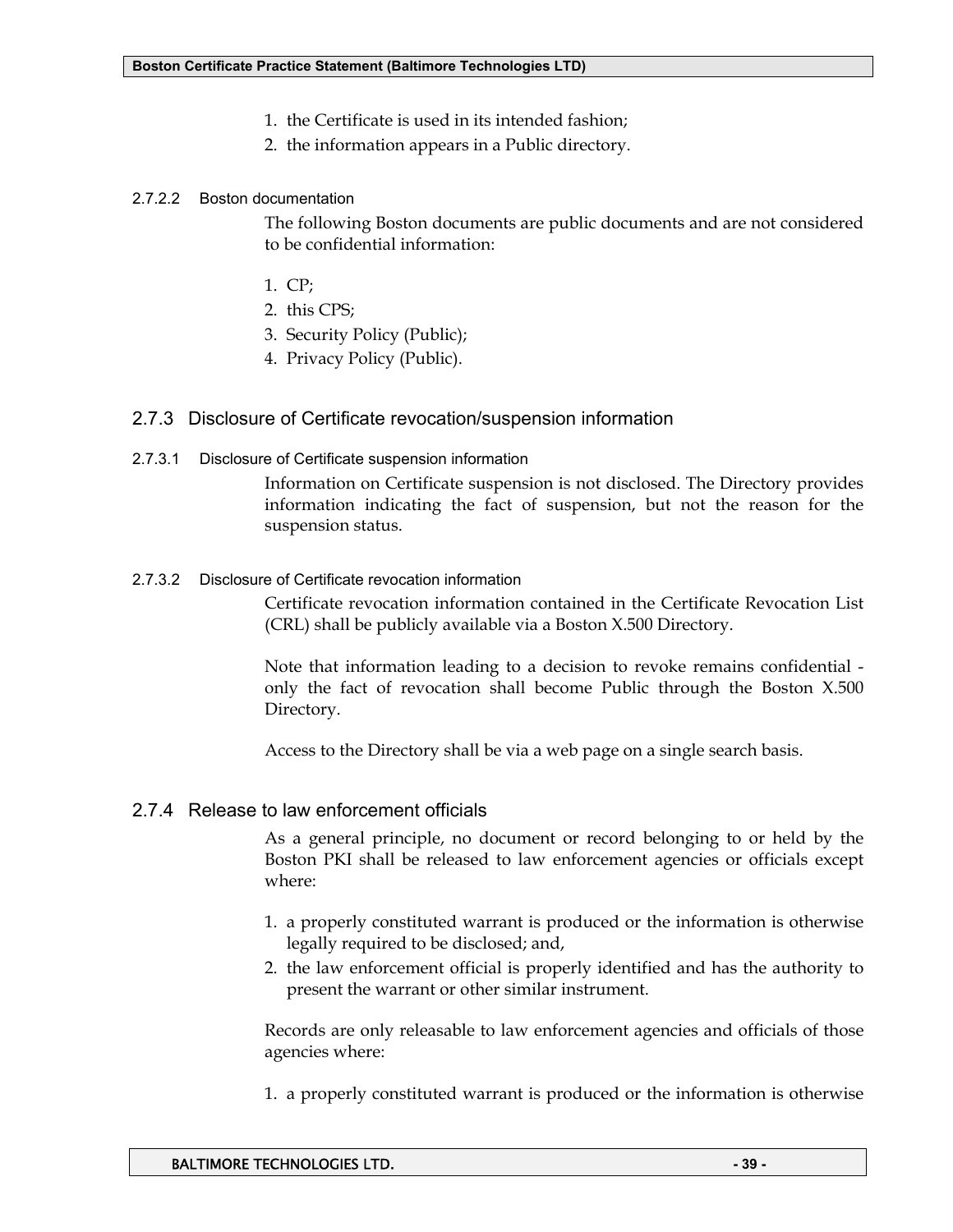legally required to be disclosed; and,

2. the law enforcement official is properly identified and has the authority to present the warrant or other similar instrument.

#### 2.7.5 Release as part of civil discovery

As a general principle, no document or record belonging to or held by the Boston PKI shall be released to any person except where:

- 1. a properly constituted instrument that has emanated from a court or other authority having legal jurisdiction requiring production of the information; and,
- 2. the person requiring production is a person authorized to do so.

#### 2.7.6 Disclosure upon owner's request

Certificate Owners are empowered to authorize release of their records to another person. No release of information is permitted without a formal authorization. Formal authorization is addressed in the Customer's CPS or the applicable CP.

#### 2.7.7 Other information release circumstances

No other release of information is permitted unless authorized by a person the information is about, or unless required by law.

# 2.8 Intellectual Property rights

## 2.8.1 General Provision

All intellectual property rights including all copyright in all Certificates and all documents (electronic or otherwise) belong to and will remain the property of Boston.

#### 2.8.1.1 Public and Private Keys

Certificate Holders shall have all intellectual property rights in their private keys but not their public keys; provided, however, that Certificate Holders shall not obtain any rights whatsoever in relation to the format or structure of the Certificate that encompasses the Certificate Holder's public key or private key. Boston retains such rights to all public and private keys that are necessary for the deployment, administration and maintenance of the Boston PKI.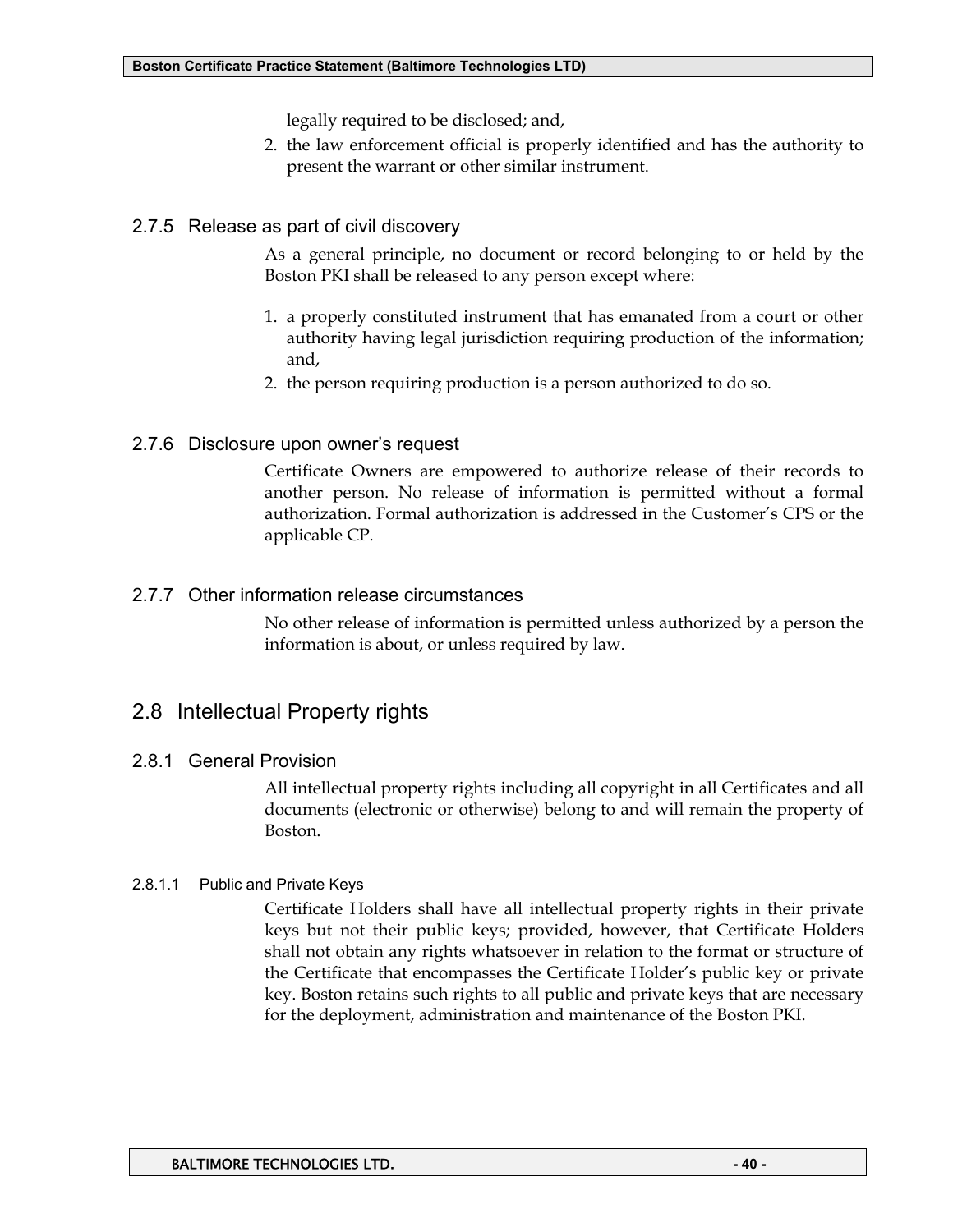#### 2.8.1.2 Distinguished Names

Intellectual property rights in distinguished names vest in Boston unless otherwise specified in a CP, contract or other agreement, e.g., a Customer Agreement.

#### 2.8.2 Copyright

The intellectual property in this CPS is the exclusive property of Boston.

#### 2.8.3 Recognition, authentication, and role of trademarks

Recognition, authentication and the role of trademarks are a commercial issue. Nothing in this CPS shall prevent the use of a trademark in a Distinguished Name.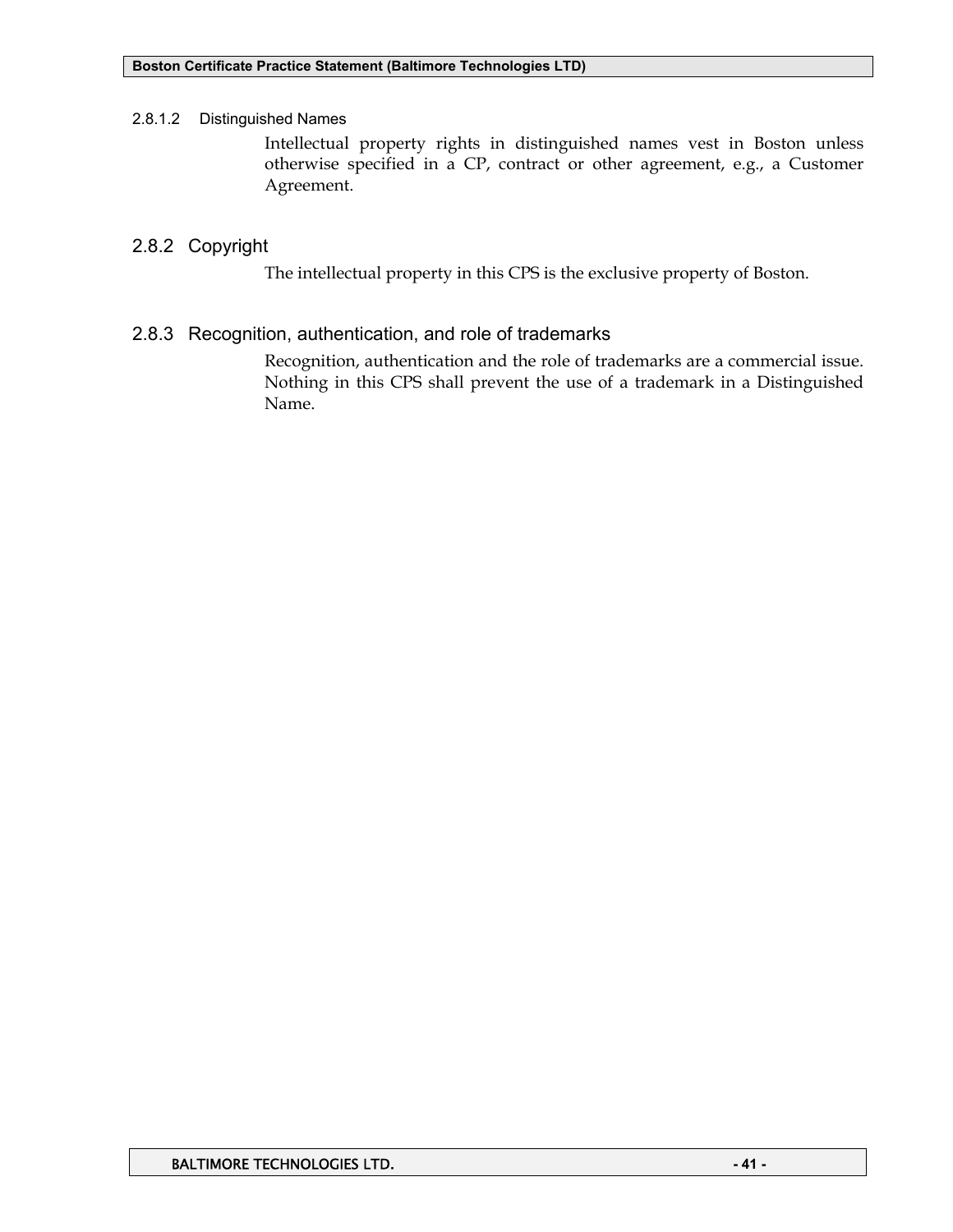# 3 IDENTIFICATION AND AUTHENTICATION

# 3.1 Initial registration

#### 3.1.1 Types of names

All Certificate Holders require a distinguished name that is in compliance with the X.500 standard for Distinguished Names.

The Boston RCA approves naming conventions for the creation of distinguished names for Certificate applicants. Different naming conventions may be used in different policy domains.

## 3.1.2 Need for names to be meaningful

Distinguished names must be meaningful. Pseudonymous names may be used in the common name component of a distinguished name where requested by a Certificate Owner, provided the Certificate Owner can satisfactorily establish their right to use the pseudonym.

The Boston PKI supports the use of Certificates as a form of identification within a particular community of interest. The Boston PKI does not support anonymous Certificates.

## 3.1.3 Rules for interpreting various name forms

The normal operation of some types of Certificate generation requires the insertion of an organization name and department as part of the distinguished name.

Where a CP does not require an organization identifier or department identifier in a Certificate, the following changes are to be made to the distinguished name:

| Organization name | Not Applicable |  |  |
|-------------------|----------------|--|--|
| Department name   | Not Applicable |  |  |

## 3.1.4 Uniqueness of names

Distinguished names are to be unambiguous and unique.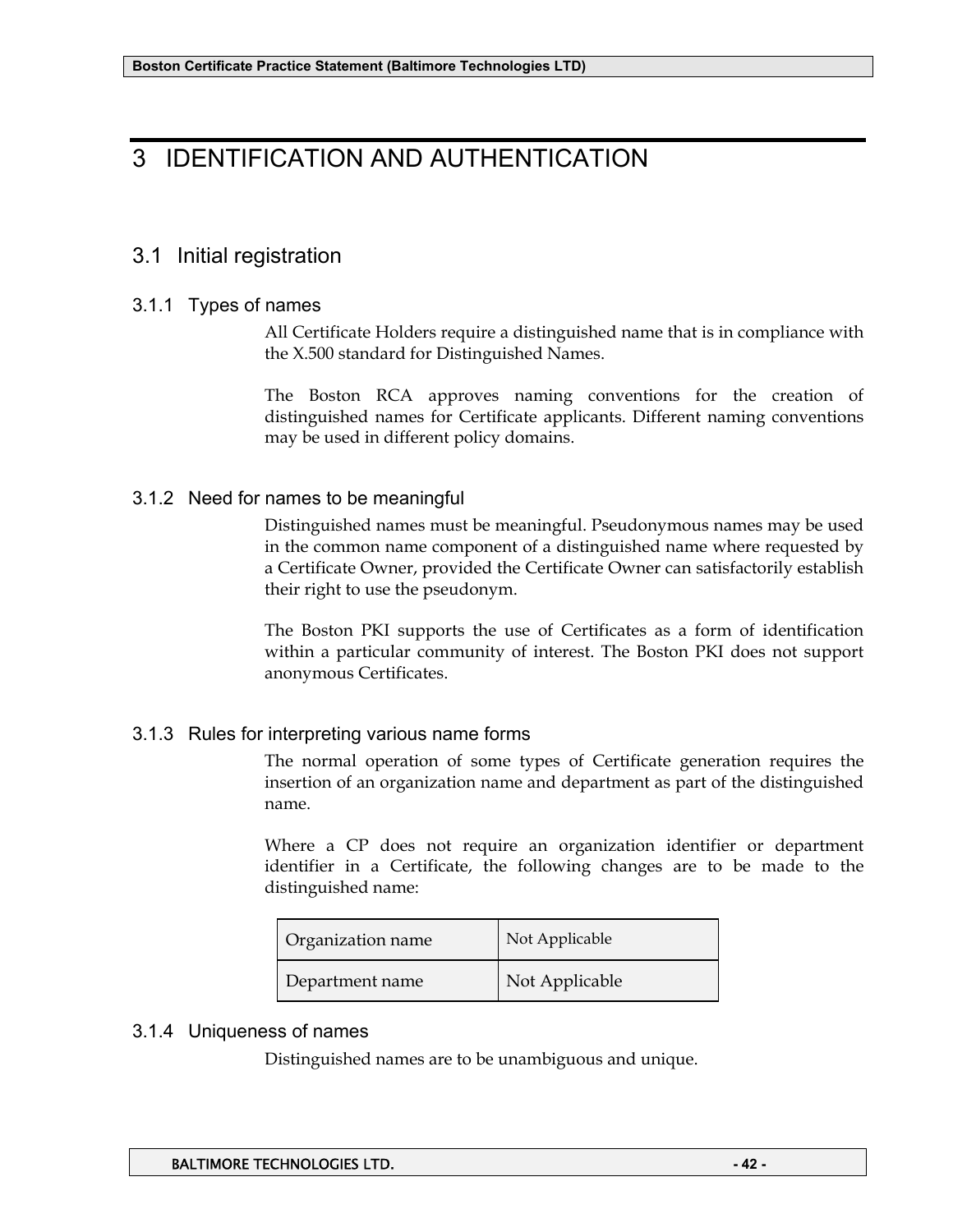3.1.5 Name claim dispute resolution procedure

Any dispute regarding a Distinguished Name is resolved in the applicable Customer CPS.

#### 3.1.6 Method to prove possession of Private Key

The procedure used to prove possession of a self-generated private key is contained in the applicable CP.

#### 3.1.7 Authentication of identity

No exclusively on-line techniques are approved for organisational or individual identification.

## 3.2 Routine Rekey

Rekey is not permitted after Certificate revocation. Certificate Holders requiring a replacement Certificate after revocation must complete the procedure required for a new Certificate contained in the applicable CP or the Customer CPS.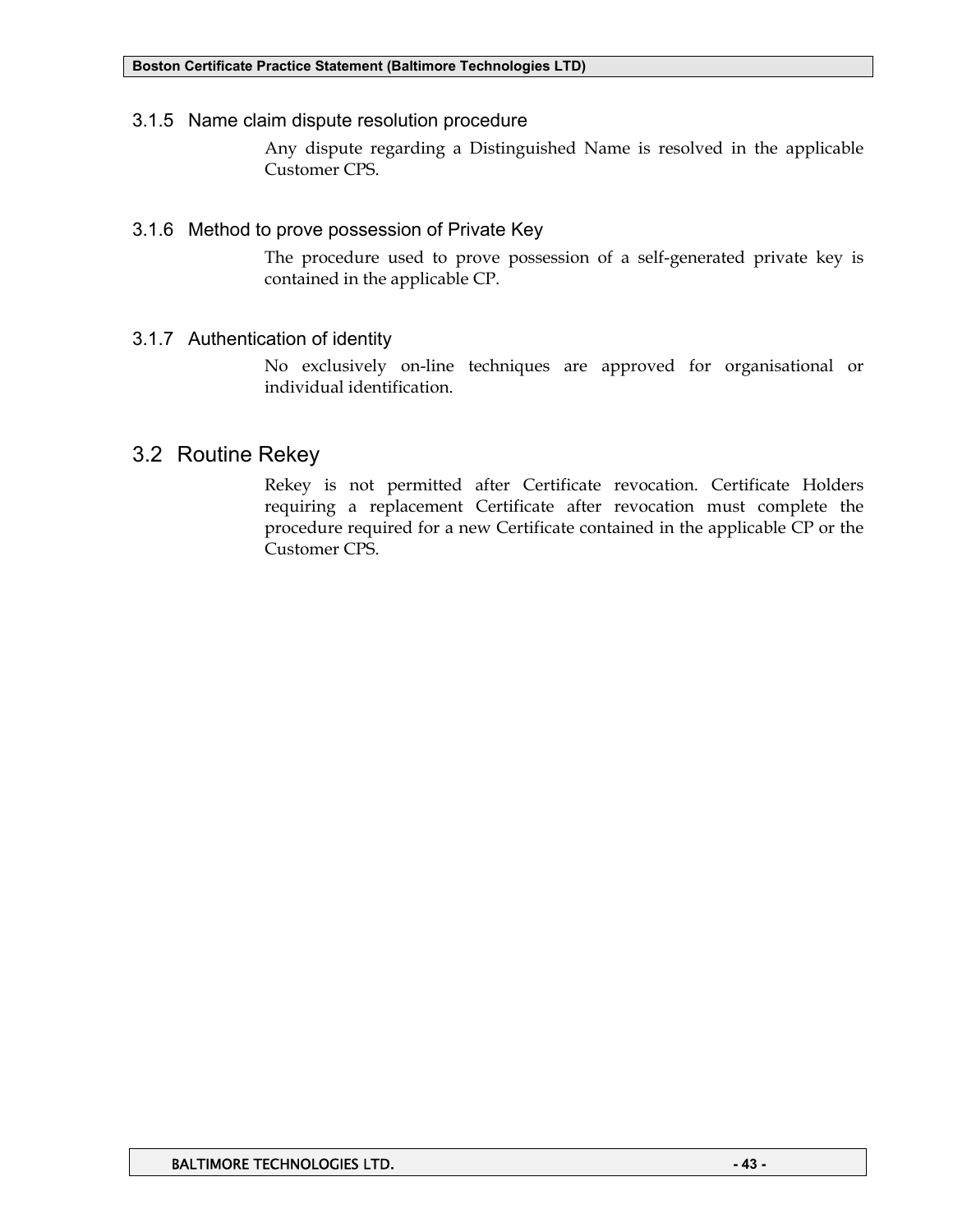# 4 OPERATIONAL REQUIREMENTS

# 4.1 Certificate Application

It is the responsibility of potential Certificate Owners requiring keys and Certificates to make that request to an approved RA. This procedure is governed by the applicable CP or the Customer's CPS

Certificate applicants must choose the type of Certificate they require. RAs may advise applicants on the functionality, authority levels, security services and other attributes or characteristics of differing Certificate types and may recommend the Certificate type that best suits the applicant's needs. However, the decision to apply for a Certificate is to be made solely by the applicant, and the applicant is to independently assess and determine the appropriateness of any type of Certificate for a specific purpose.

There may be many RAs issuing Certificates for a particular policy domain. These RAs may be differentiated by their geographical proximity to the Certificate applicant, the type of Certificates they are authorized to issue or by their organizational relationship to the Certificate applicant's department.

# 4.2 Certificate Issuance

RAs and CAs are to take reasonable care in accepting and processing Certificate applications. They are to comply with the practices described in this CPS and with any requirements imposed by the CP under which the Certificate is being issued.

In particular, care should be taken to ensure Certificate information does not contain any factual misrepresentations and that no data entry errors are made when accepting an application or generating a Certificate.

RAs and CAs are responsible for monitoring, inquiring into investigating, and confirming the accuracy of Certificate information after a Certificate has been issued. Where advice is received that Certificate information is inaccurate or no longer applicable, the matter is to be referred to the Agency concerned before any action is taken in relation to the Certificate.

In the case of the SureServer certificate offering, an outsourced authentication service provider: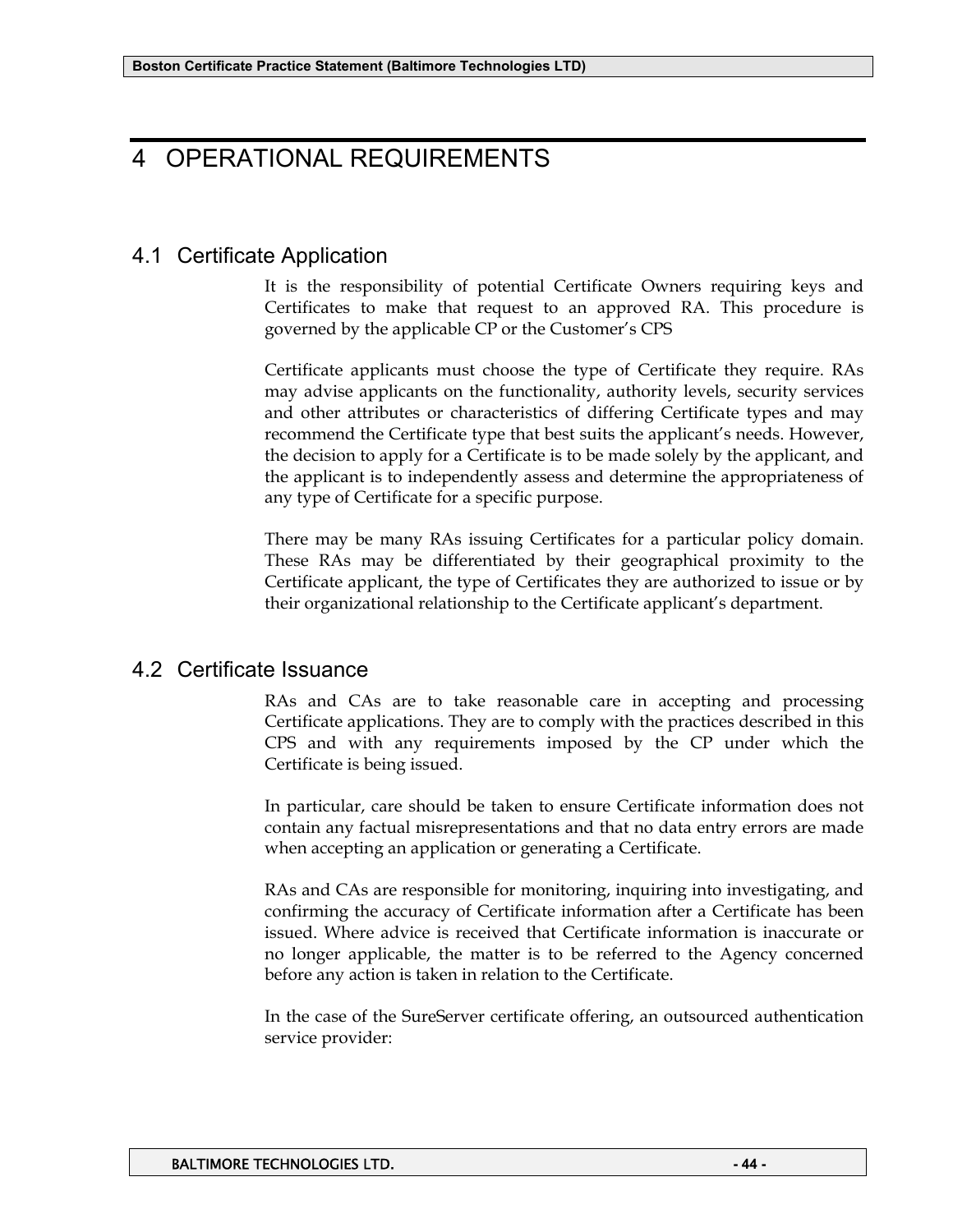- 1. Verifies the existence of the applying company/organization;
- 2. Verifies the applicant's domain name;
- 3. Confirms that the certificate requestor is authorized to act on behalf of the organization.

Based on this information, Baltimore Technologies makes the final RA approval decision on all SureServer certificate requests.

#### 4.2.1 Certificate issue process

The Customer CPS or the CP under which the Certificate is issued governs the Certificate issue process. Typically, Certificate issue involves:

- 1. the Certificate Owner following a registration process required by the Boston Customer's operational model, and described in the applicable CP or CPS. Such processes usually:
- − obtain Certificate Owner's registration details and Certificate information;
- − authenticate critical Certificate information;
- explain the appropriate CP and CPS, and the responsibilities attached to possession and use of their Public Keys and Certificates to the Certificate Owner; and
- − obtain the Certificate Owner's signature on a Subscriber Agreement.
- 2. the RA processing the Certificate Owner's Certificate application and submitting a Certificate request to the issuing CA for each Public Key, together with the Public Keys;
- 3. the issuing CA receiving the Certificate requests and Public Key. On receipt of the request, the CA verifies each request, generates and signs the requested Certificate(s), then:
- − posts the Certificate(s) to the Boston X.500 Directory;
- issues the Certificate $(s)$  to the RA or end-entity, as appropriate.
- 4. the RA sending the Certificate Owner notice that their keys and Certificates are available; and
- 5. the Certificate Owner:
- − installs an approved Customer application on their PC;
- − accesses their keys and Certificates in a secure format.

#### 4.2.1.1 Relying parties

Relying parties need to access nominated Certificates for the authentication of digital signatures and/or decryption of secured files. They may obtain the Certificates they require directly from Certificate Owners, or by requesting Certificates from the Boston X.500 Directory services, if available.

#### 4.2.1.2 Certificate Owner's consent required

Certificates should not be issued: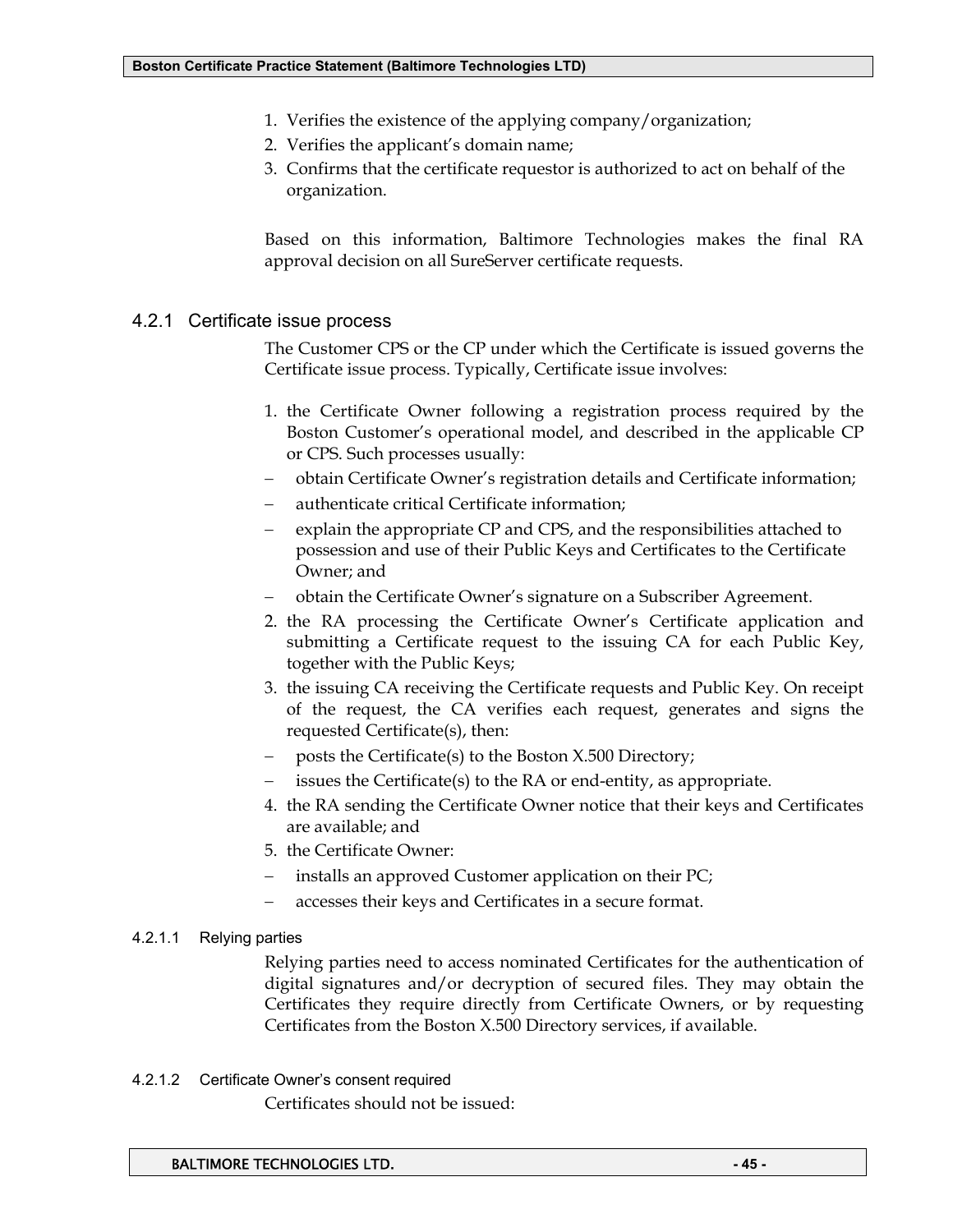- 1. without a Certificate Owner's consent;
- 2. through an RA other than where the Certificate application was made.

For the purposes of this CPS, a signed Subscriber Agreement is deemed to be the Certificate Owner's specific consent to, and request for the issue of Certificates through the registering RA.

4.2.1.3 CA's right to reject Certificate requests

Certificates are issued at the discretion of the CA receiving a Certificate request. All CAs have the right to reject a Certificate request. If a Certificate request is rejected, the RA is to promptly inform the applicant. CAs are under no obligation to disclose the reason for the rejection of any Certificate request, except where required by the CP under which the Certificate was to have been issued, or by law or government regulation.

#### 4.2.1.4 Operational periods

All Certificates begin their operational period on the date of issue. The operational period of a Certificate is governed by:

- 1. the Service Level Agreement;
- 2. the Certificate Profile;
- 3. the CP;
- 4. this CPS.

The expiration date of issued Certificates must not result in an operational period greater than that permitted by the above instruments. In the event that a Certificate is issued with a greater than permitted operational period, the Certificate is to be revoked.

## 4.3 Certificate Acceptance

A Certificate Owner's receipt of a Certificate, and their subsequent use of their keys and Certificates, constitutes Certificate acceptance.

By accepting a Certificate, the Certificate Owner:

- 1. agrees to be bound by the continuing responsibilities, obligations and duties imposed on them by their Subscriber Agreement, the associated CP, the applicable Customer CPS, and this CPS;
- 2. warrants that to their knowledge no unauthorized person has had access to the Private Key associated with the Certificate;
- 3. asserts that the Certificate information they have supplied during their registration is truthful and has been accurately and fully published within the Certificate.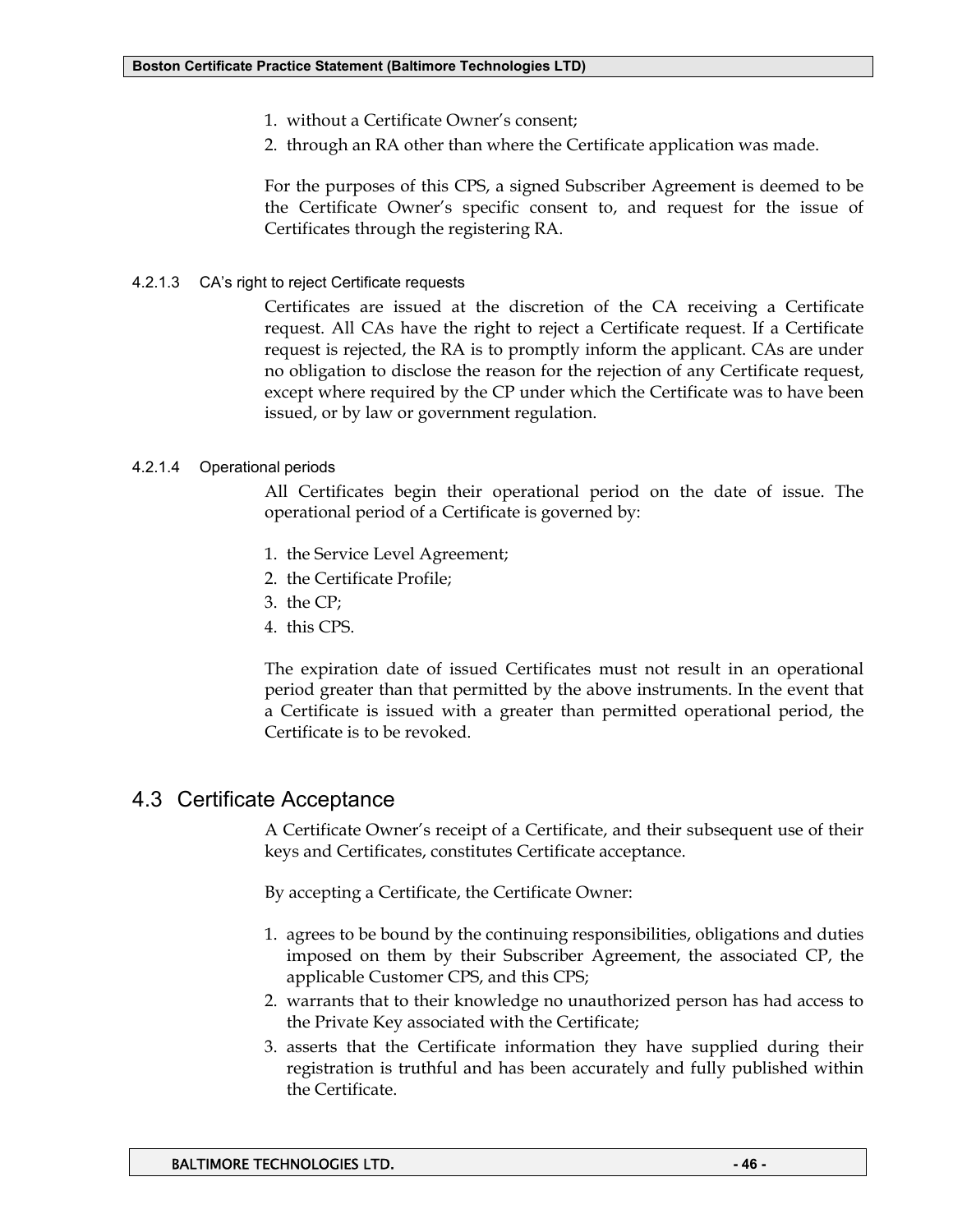# 4.4 Certificate Suspension and Revocation

## 4.4.1 Circumstances for revocation

Revocation can be described as no longer being able to use a Certificate. A Certificate must be revoked when:

- 1. the Certificate Owner or their keys or Certificates are compromised;
- 2. a Certificate Owner leaves the Boston community of interest;
- 3. there is an improper or faulty issue of a Certificate due to:
- a material prerequisite to the issue of the Certificate not being satisfied;
- a material fact in the Certificate is known or reasonably believed to be false;
- data entry or other processing errors;
- 4. a Certificate Owner generates the keys associated with a Certificate and those keys are found to be weak;
- 5. material Certificate information becomes inaccurate;
- 6. a properly formatted request is received from a Certificate Owner;
- 7. the Certificate of a superior RA or CA is revoked; or
- 8. any other reasons specifically required in the applicable CP or Customer CPS.

## 4.4.2 Procedure for revocation request

The procedure for a revocation request, and the entities allowed to initiate a revocation request are detailed in the applicable CP, or the Customer CPS.

## 4.4.3 Certificate Owner duties

The owner of a revoked Certificate is to:

- 1. continue to safeguard the Private Key associated with the revoked Certificate, until the date of Certificate expiration; or,
- 2. securely destroy the Authentication Private Key associated with the revoked Certificate.

## 4.4.4 Revocation request grace period

Revocation requests are to be:

- 1. verified on receipt;
- 2. viewed as appropriate within the processing times stipulated within the applicable CP.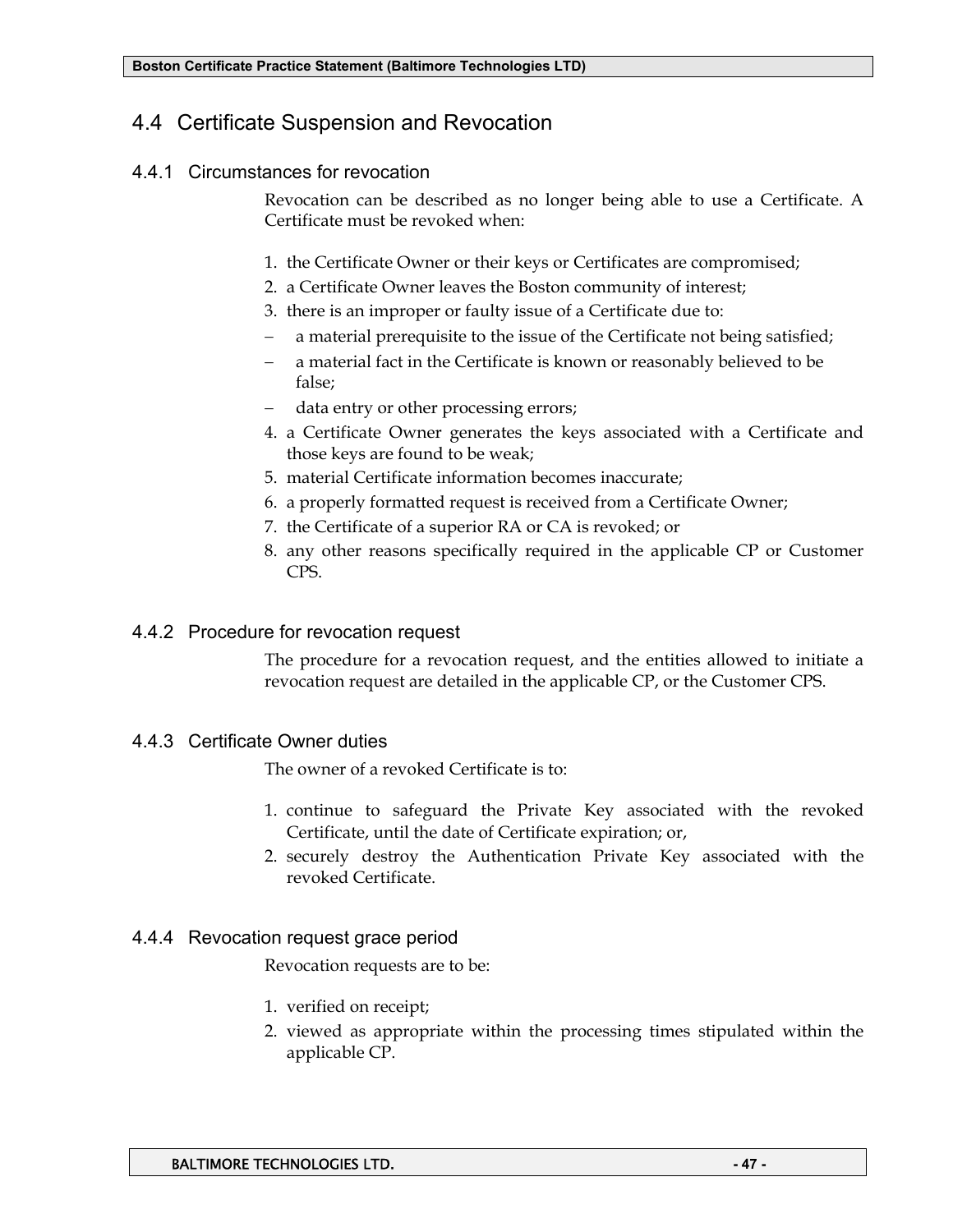#### 4.4.5 Circumstances for suspension

The Boston CA shall suspend a Certificate where:

- 1. there are reasonable grounds for believing that the keys or Certificate have been compromised;
- 2. there are reasonable grounds for believing that the media holding the Private Key is compromised;
- 3. upon a properly formatted request from the Certificate Owner ; or
- 4. any other reasons specifically required in the applicable CP or Customer CPS.

#### 4.4.6 Procedure for suspension request

The procedure for a suspension request, and the entities allowed to initiate a suspension request are detailed in the applicable CP, or the Customer CPS.

#### 4.4.7 Limits on suspension period

Suspension shall be no longer than one business day. The suspension notice for the Certificate shall be removed where the CA is reasonably satisfied that:

- 1. the keys or Certificate have not been compromised;
- 2. the media holding the Private Key is not compromised.

[Notwithstanding the above, Certificate suspension shall be lifted, or the Certificate revoked, on receipt of a formal notice from the Certificate Owner.]

## 4.4.8 CRL issuance frequency

The CRL is updated at the CRL issuance frequency stated in the applicable CP.

#### 4.4.9 CRL checking requirements

Relying parties must check the validity and currency of a Certificate prior to reliance on such Certificate.

## 4.4.10 On-Line revocation/status checking availability

Boston provides various repositories for verifying the status of Certificates issued within the Boston PKI. Boston does not provide signed error message in response to certificate status requests. See section 2.1.6

#### 4.4.11 On-Line revocation checking requirements

Refer to the section *CRL checking requirements.*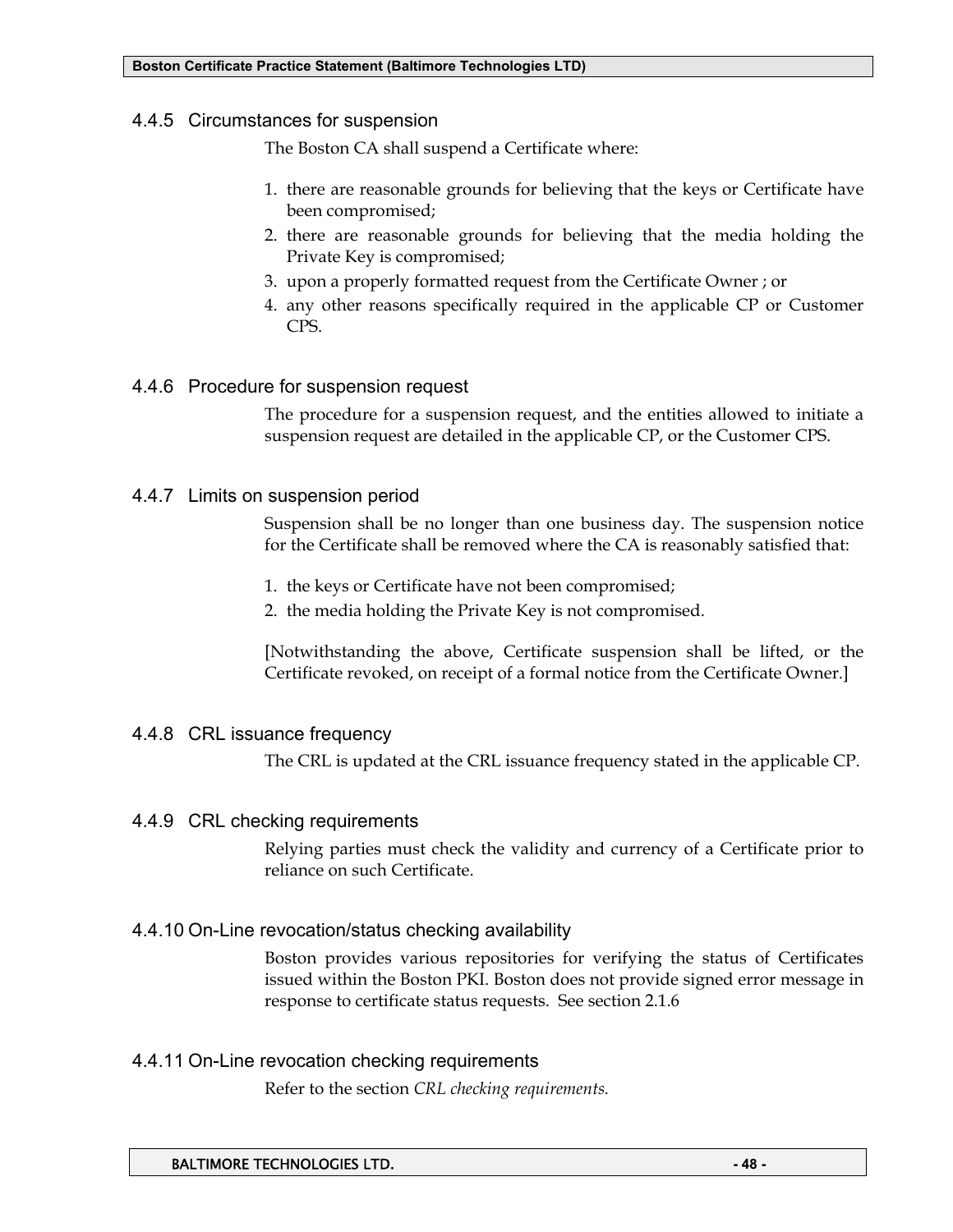#### 4.4.12 Other forms of revocation advertisements available

Some CP may support other forms of revocation advertisement, such as a locally distributed CRL.

Boston operated CAs use only the X.500 Directory for CRLs.

## 4.4.13 Checking requirements for other forms of revocation advertisements

Where other forms of revocation advertisement are supported, checking requirements are specified in the applicable CP.

# 4.5 Security Audit procedures

The Boston RCA and all approved Boston CAs and RAs are obliged under contract to maintain, adequate records and archives of information pertaining to the operation of the Public Key infrastructure.

RCA, CA, and RA software automatically preserves an audit trail for the three primary states in the Certificate Management Life Cycle (CMLC) of generation, operational use, and expiration.

## 4.5.1 Types of event recorded

The minimum audit records to be kept include all:

- 1. types of registration records, including records relating to rejected applications;
- 2. key generation requests, whether or not key generation was successful;
- 3. Certificate generation requests, whether or not Certificate generation was successful;
- 4. Certificate issuance records, including CRLs;
- 5. audit records, including security related events; and
- 6. revocation records.

## 4.5.2 Frequency of processing log

Audit logs are processed on a daily, weekly, monthly and annual basis.

## 4.5.3 Retention period for audit log

Audit logs are retained for a minimum of seven years. They are maintained 'on site' for a minimum period of three months and a maximum period of twelve months.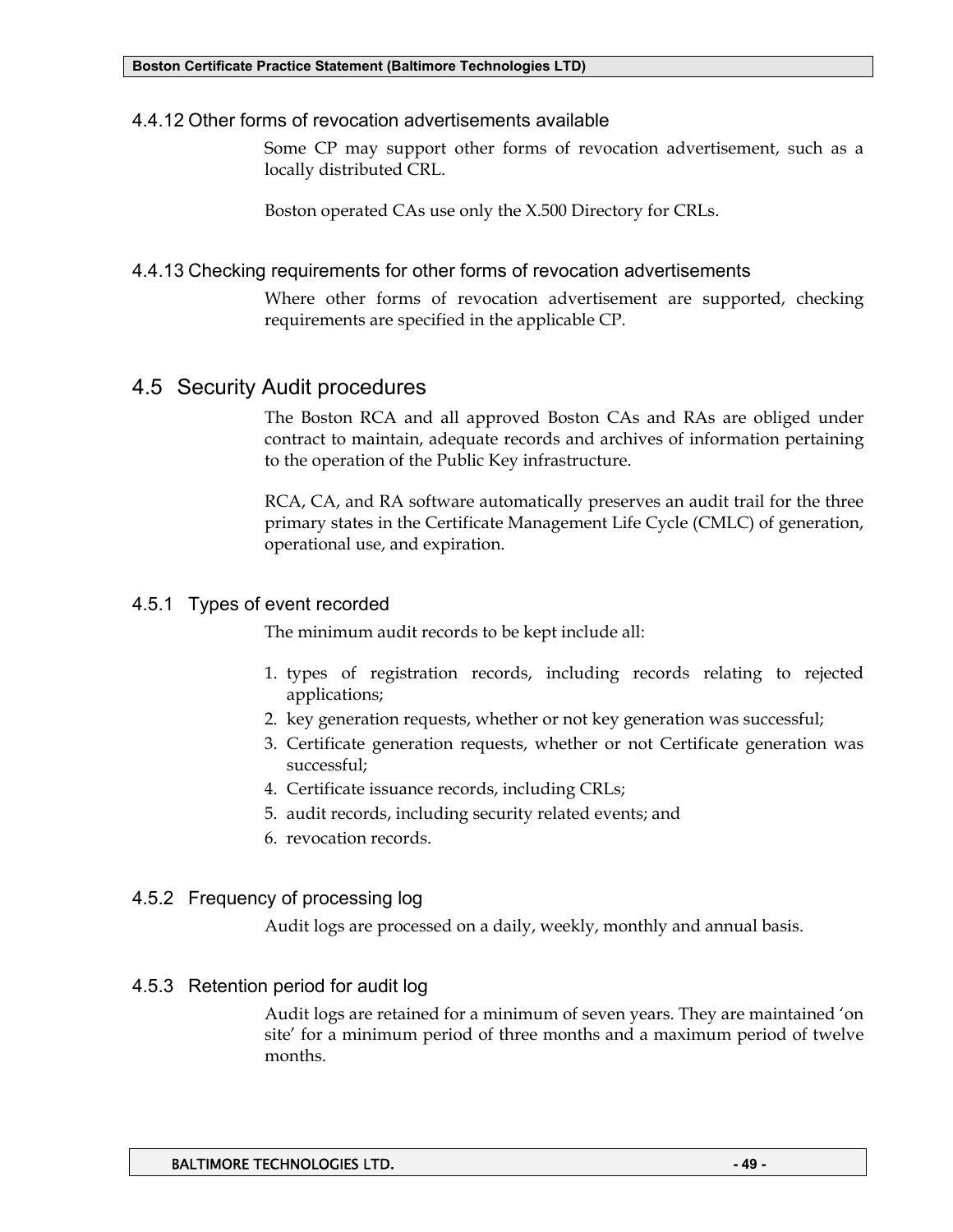The audit log shall be retained in archives for a minimum period of seven years or such other time (not exceeding ten years) as required. If at the completion of that term, Boston is required by a person to keep the audit log on-line Boston may charge that person a fee for the provision of that service.

## 4.5.4 Protection of audit log

Audit logs may be encrypted using a key and Certificate specifically generated for the purpose.

## 4.5.5 Audit log backup procedures

Each Boston PKI component in the Boston PKI is to establish and maintain a backup procedure for audit logs.

## 4.5.6 Audit collection system

The Boston PKI audit collection system is a combination of automated and manual processes performed by the CA or RA operating system, the CA or RA application, and by operational personnel.

| Type of event                                                                                                                        | Collection<br><b>System</b> | <b>Recorded</b><br>by | <b>Service</b><br>type |
|--------------------------------------------------------------------------------------------------------------------------------------|-----------------------------|-----------------------|------------------------|
| Successful and failed attempts to change Automatic<br>operating system security parameters.                                          |                             | Operating<br>system   | <b>UniCERT</b>         |
| Application startup and shutdown.                                                                                                    | Automatic                   | Operating<br>system   | UniCERT<br><b>CMS</b>  |
| Successful and failed login and log-off   Automatic<br>attempts.                                                                     |                             | Operating<br>system   | UniCERT<br><b>CMS</b>  |
| Successful and failed attempts to create, Automatic<br>modify, or delete system accounts.                                            |                             | Operating<br>system   | <b>UniCERT</b>         |
| Successful and failed attempts to create, Automatic<br>modify or delete authorised system users.                                     |                             | Operating<br>system   | UniCERT                |
| Successful and failed attempts to request, Automatic<br>generate, sign, issue or revoke keys and<br>Certificates.                    |                             | CA or RA<br>software  |                        |
| Successful and failed<br>attempts to create, Automatic<br>Certificate<br>delete<br>holder<br>modify<br><sub>or</sub><br>information. |                             | CA and RA<br>software |                        |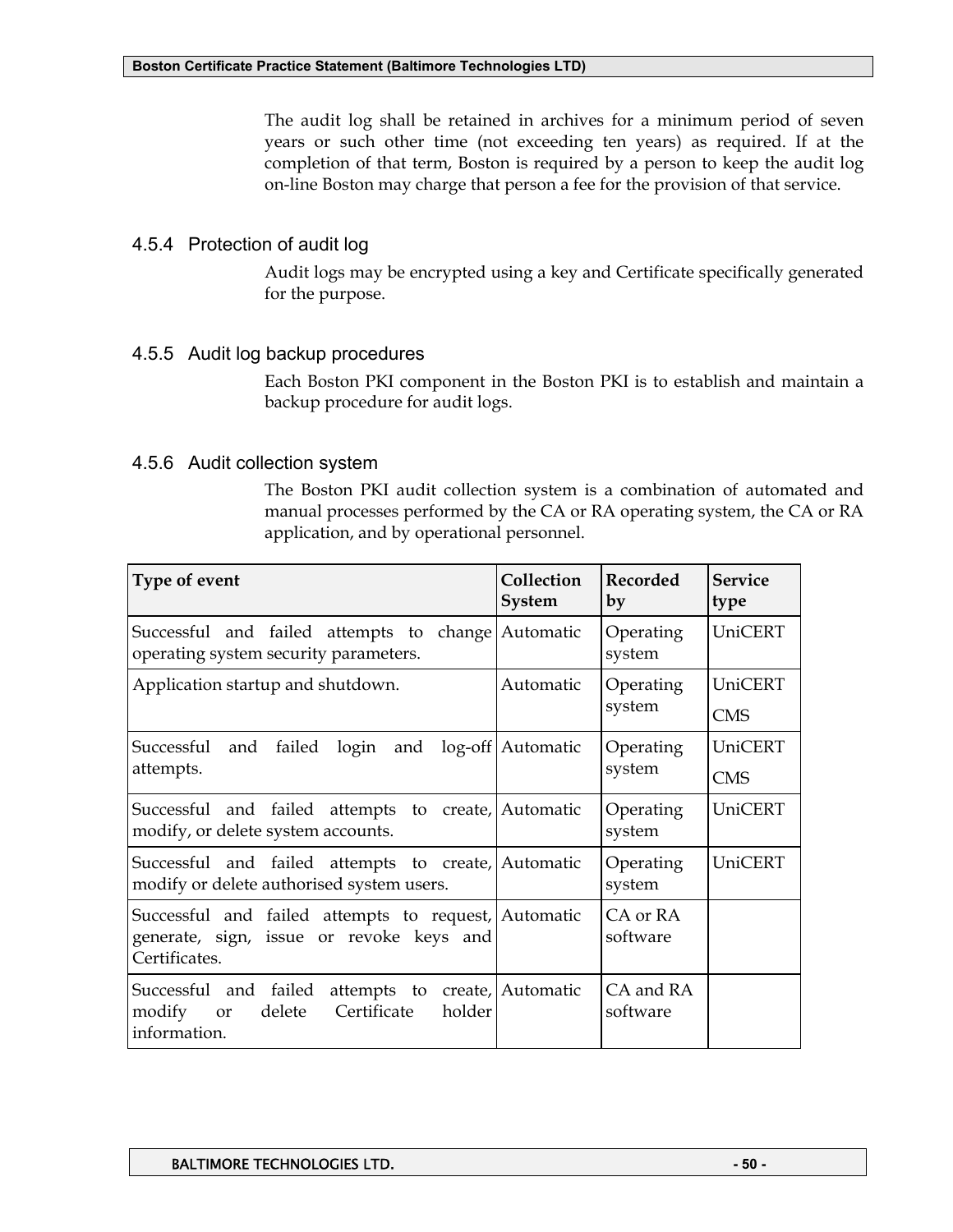| Type of event                      | Collection<br><b>System</b> | <b>Recorded</b><br>by                              | <b>Service</b><br>type |
|------------------------------------|-----------------------------|----------------------------------------------------|------------------------|
| Backup, archiving and restoration. | Automatic<br>and manual     | Operating<br>system and<br>operations<br>personnel |                        |
| System configuration changes.      | Manual                      | Operations<br>personnel                            |                        |
| Software and hardware updates.     | Manual                      | Operations<br>personnel                            |                        |
| System maintenance.                | Manual                      | Operations<br>personnel                            |                        |
| Personnel changes                  | Manual                      | Operations<br>personnel                            |                        |

#### 4.5.7 Notification to event-causing subject

Operations personnel notify their Security Officer when a process or action causes a critical security event or discrepancy.

#### 4.5.8 Vulnerability assessments

A Protective Security Risk Review (PSRR) has been completed for the entire Boston PKI. This PSRR covers the overarching risks and threats that may impact the Public Key infrastructure.

Individual threat and risk assessments are required at each subordinate component level e.g., approved CA and RAs.

## 4.6 Records Archival

Each Boston PKI component maintains an archive of applicable records described in this policy.

## 4.6.1 Types of event recorded

The following audit information is recorded and archived by Boston PKI components:

- 1. audit logs;
- 2. Certificate request information;
- 3. Certificates, including CRLs generated;
- 4. Complete back up records;
- 5. formal correspondence; and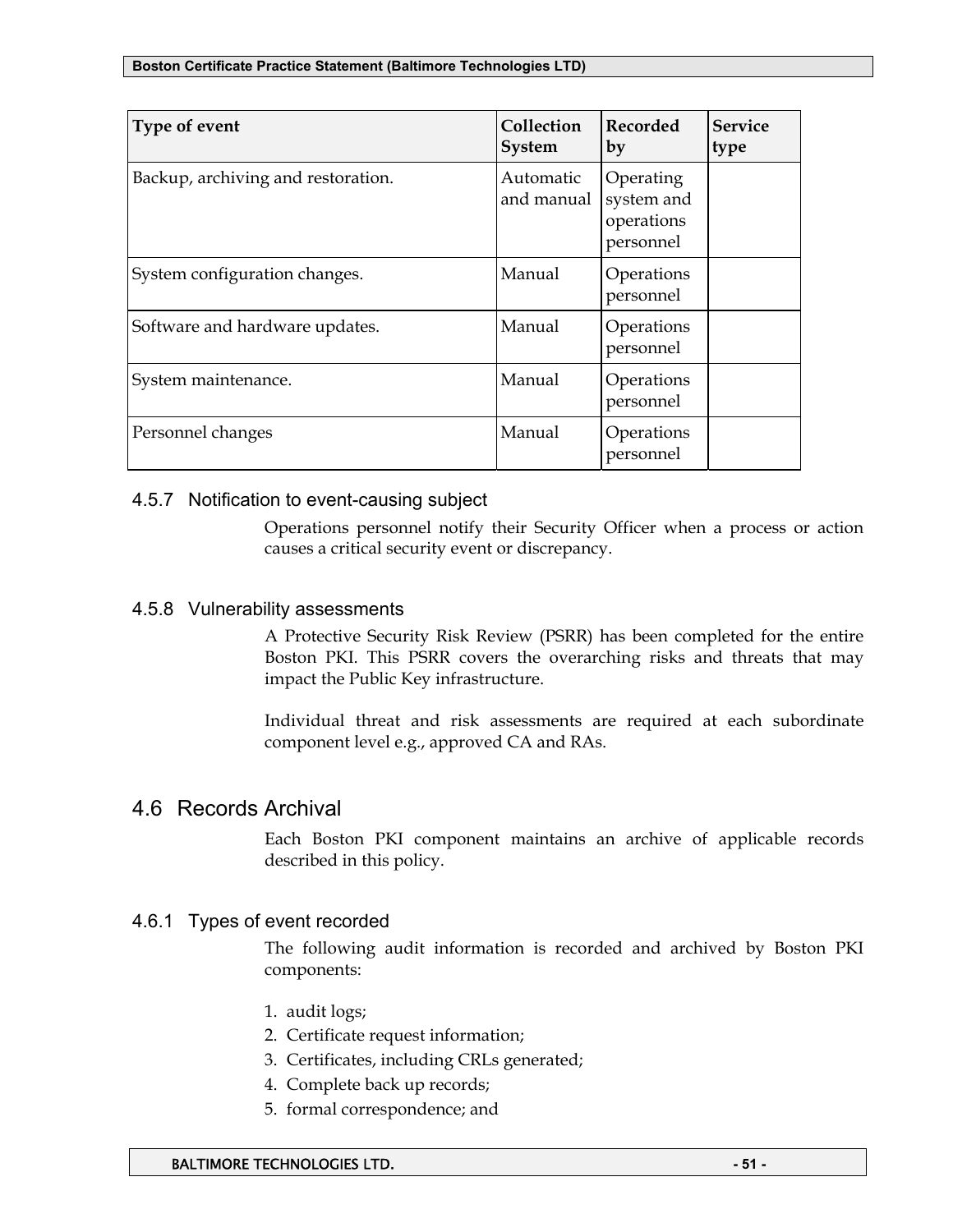- 6. Policy and Practice documentation.
- 4.6.2 Retention period for archive
- 4.6.2.1 Secure maintenance of keys

Only Public Keys are archived with the Certificate.

4.6.2.2 Secure maintenance of Certificate

The period for archiving Certificates shall be a minimum period of seven years from the date of expiration or such other time (not exceeding ten years) as required by the applicable Customer CPS or CP. At the completion of that term, the Certificates may be transferred to an external storage facility for which a fee shall be charged.

#### 4.6.2.3 Term of archive maintenance

Audit trail information is kept for a minimum period of seven years from the date of generation, unless another period is specifically required.

#### 4.6.3 Protection of archive

Archive media is protected either by physical security, or by a combination of physical security and cryptographic protection.

#### 4.6.4 Archive backup procedures

Each Boston PKI component has established archive back up procedures to ensure and enable complete restoration of current service in the event of a disaster situation.

## 4.6.5 Requirements for time-stamping of records

A trusted Time Source is available to all CAs operating under the Boston PKI. The Boston time source is acquired from the Global Positioning System.

Trusted third party time stamping is not presently supported.

Nothing in this CPS will operate to prevent an RA or other third party from offering that service outside of this CPS.

#### 4.6.6 Archive collection system

Each Boston PKI component is to establish an archive collection system that meets the requirements of this CPS.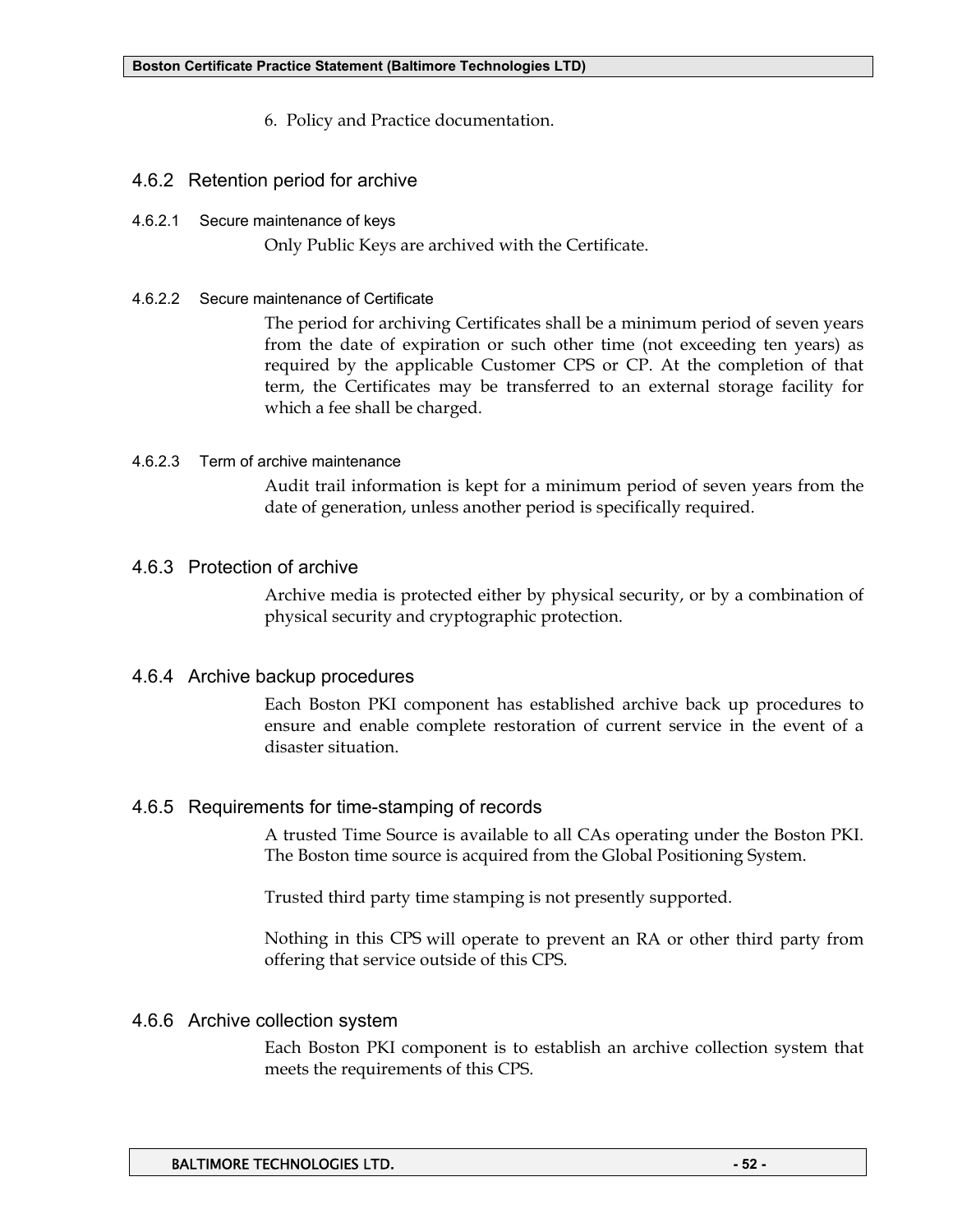### 4.6.7 Procedures to obtain and verify archive information

The integrity of a Boston PKI component's archives are verified:

- 1. at the time the archive is prepared;
- 2. annually at the time of a programmed Security Audit;
- 3. at any other time when a full security audit is required.

## 4.7 Key changeover

Key changeover is not automatic. Keys expire at the same time as their associated Certificates. With the exception of the RCA which issues a new Certificate and new keys to itself, all parties within the Boston PKI are to obtain new keys by making an application for a new Certificate a minimum of one month prior to Certificate expiration.

# 4.8 Compromise and Disaster Recovery

Each Boston PKI component:

- 1. has established and maintains detailed documentation covering its:
- − Contingency & Disaster Recovery Plan, including key compromise, hardware, software and communications failures, and natural disasters such as fire and flood;
- − Configuration Baseline, including operating software, anti virus software and PKI specific application programs;
- backup, archiving and offsite storage procedures;
- 2. provides the above documentation on the request of:
- the RCA when conducting a CPS practices audit;
- persons conducting a security or compliance audit;
- 3. provides appropriate training to all applicable staff in contingency and disaster recovery procedures;
- 4. at least annually tests its Contingency & Disaster Recovery Plan with the minimum test activity being the full restoration of operational services as follows:
- the current operational platform is shut down and disconnected from communications links;
- system operating software, application programs and operational data is restored onto a new hardware platform, solely from backup media and in compliance with the Configuration Baseline;
- the restored service is connected to the communications links and the correct operation of its Certificate services tested;
- service operations are resumed using the original operational platform. All files on the hard disk of the test platform are securely deleted;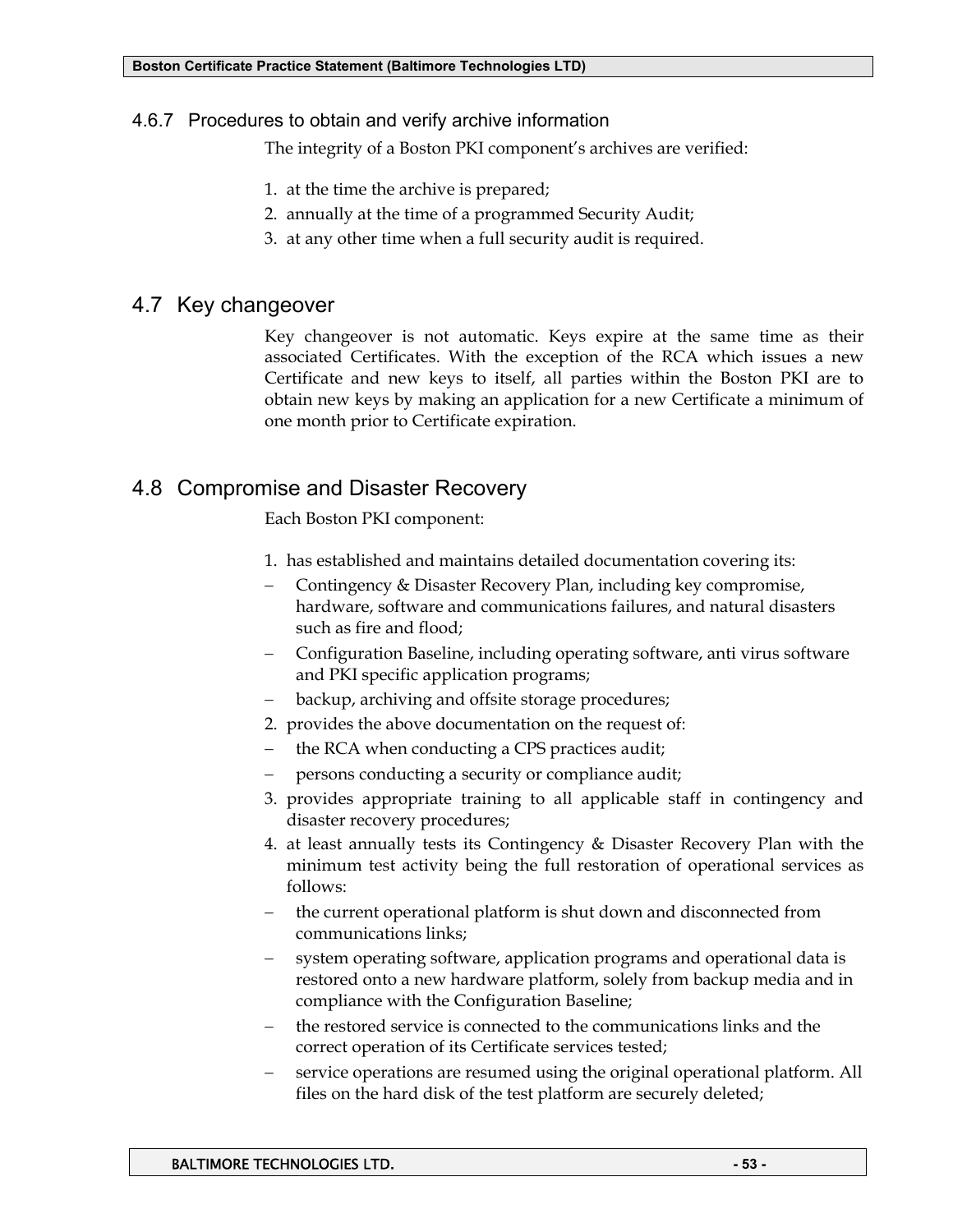the Contingency & Disaster Recovery Plan is reviewed in the light of the test results.

#### 4.8.1 Computing resources, software, and/or data are corrupted

Each Boston PKI component has established a configuration baseline plan, and back-up, archiving and response plan to provide data for identifying component failure and subsequent service restoration.

## 4.8.2 Component Certificate is revoked

Each Boston PKI component has established a key compromise plan that addresses the actions to be taken in the event that the RCA or CA Certificate is revoked.

CAs and RAs are to promptly advise the superior RCA of any compromise or suspected compromise of their Private Keys.

## 4.8.3 Component Private Key is compromised

Each Boston PKI component has established a key and user compromise plan that addresses the actions to be taken in the event that a Private Key is compromised.

## 4.8.4 Secure facility after a natural or other type of disaster

Each Boston PKI component manages its backup, archive and offsite storage in accordance with its configuration baseline plan, and back-up, archiving and response plan.

## 4.8.5 Contingency & Disaster Recovery Plan

The purpose of this plan is to restore core business operations as quickly as practicable when fire, strikes, etc have significantly and adversely impacted systems operations.

The plan should acknowledge that any impact on system operations will not cause a direct and immediate operational impact within the PKI of which the Boston PKI component is a part. Recovery actions approved within the plan should be given a priority that is in keeping with the recovery of other organizational records that do not have a direct and immediate impact on the organization's operations.

To implement a Contingency & Disaster Recovery Plan, a Boston PKI component: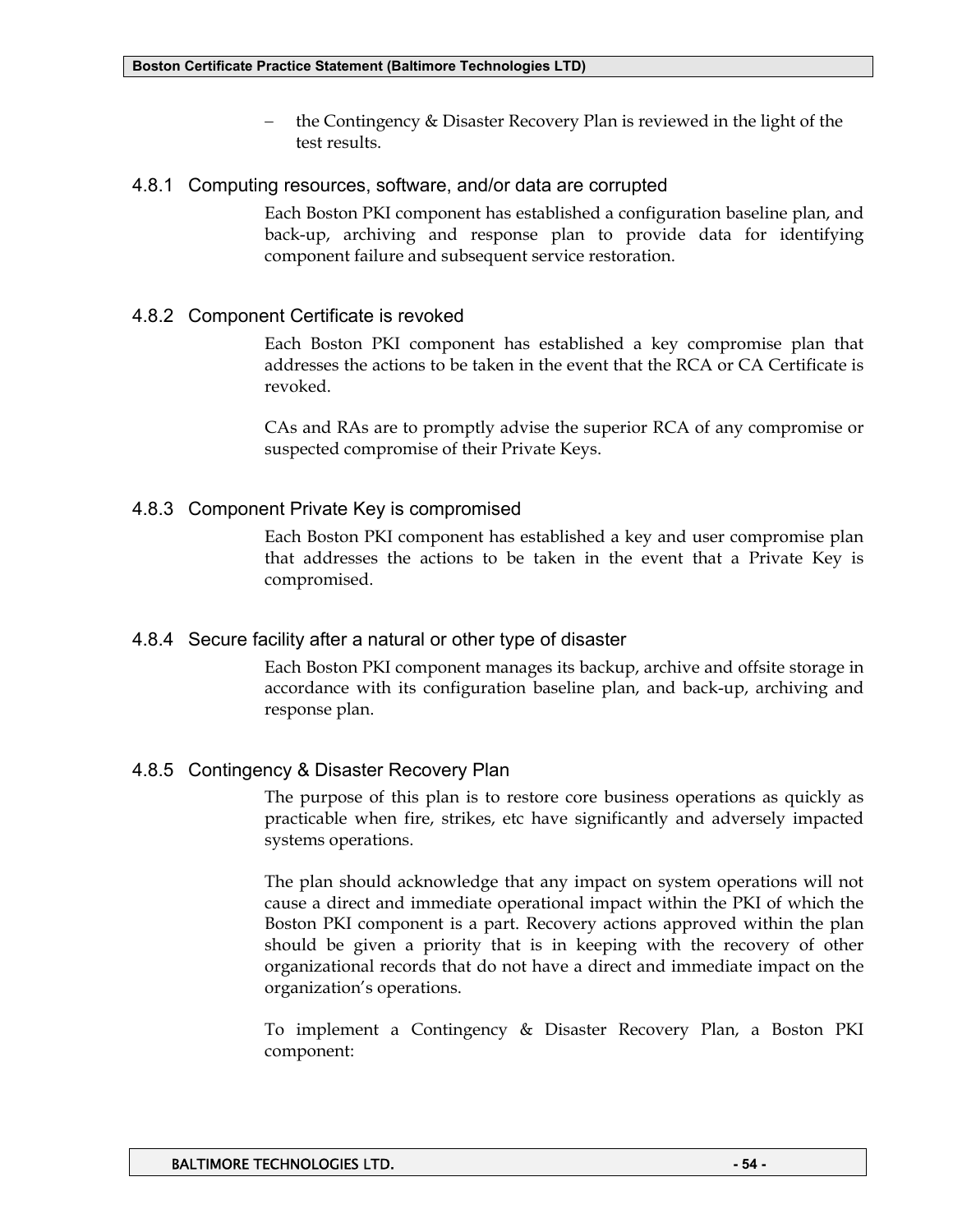- 1. identifies an internal owner for the plan;
- 2. identifies individuals authorized to initiate disaster recovery action;
- 3. identifies major elements at risk, for example;
- − operational hardware;
- CA or RA software application;
- logical records.
- 4. identifies criteria that might prompt disaster recovery initiation;
- 5. implements recommended precautionary measures such as setting up:
- − an Uninterruptible Power Supply; and
- power surge protectors.
- 6. considers secondary precautionary measures that may be required, such as:
- a second power supply using an alternate power source;
- − a backup site; and
- trained backup staff.
- 7. develops recovery actions and timeframes;
- 8. prioritizes recovery actions from most significant to least significant;
- 9. maintains a record of the hardware and software configuration baseline; and
- 10. maintains records of the necessary equipment and procedures required to recover from an unexpected event such as a hardware failure, including the intended maximum period that the system is to be down.

To support the disaster recovery plans of associated RAs, private-branded CAs will:

- 1. maintain dedicated hardware specifically for RA disaster recovery support; and
- 2. configure and deliver a new hardware platform to RAs who experience hardware failure.

# 4.9 CA Termination

When it is necessary to terminate a CA service, the impact of the termination is to be minimized as much as possible in light of the prevailing circumstances. This includes:

- 1. providing as much prior notice as is practicable and reasonable to:
- − the RCA; and
- all subordinate entities;
- 2. the progressive transfer of the service, and operational records, to a successor CA; and
- 3. preserving any records not transferred to a successor CA.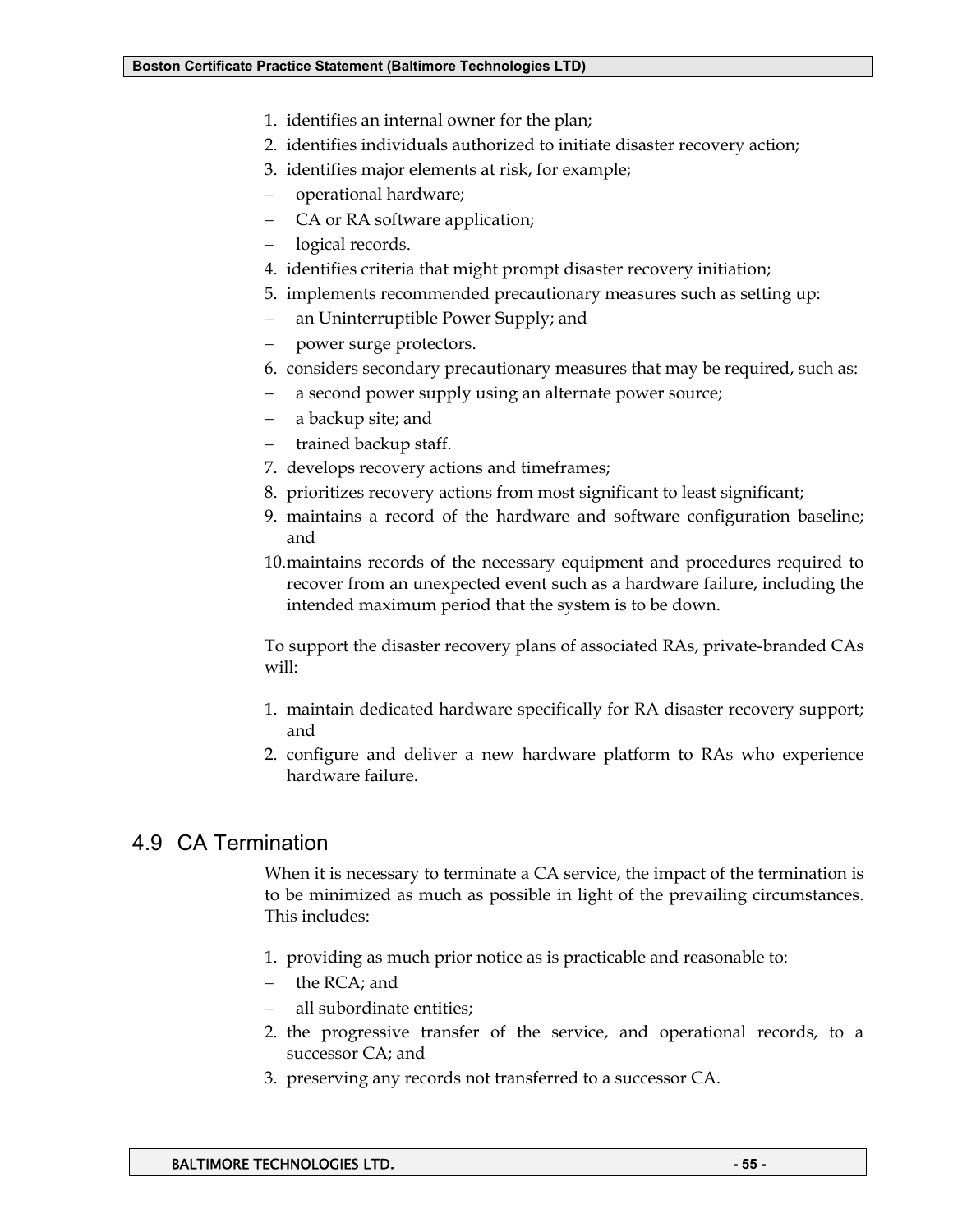## 4.9.1 Notice

In the event of an emergency shut down of a CA, e.g., due to the compromise of the CA's private key, the CA will provide subordinate RAs with as much notice as is practical and reasonable under the prevailing circumstances. All keys and Certificates are to be revoked by the CA immediately and prior to the emergency shut down. The same or a successor CA should recommence services as quickly as possible after the shut down has been effected.

## 4.9.2 Certificate Holder keys and certificates

In the event that it becomes necessary to terminate a CA:

- 1. all subordinate Certificate Holder keys and certificates may need to be revoked prior to the shutdown; or
- 2. all subordinate Certificate Holder keys and certificates may need to be transferred to a Successor CA, provided the transferred certificates do not become operational within the chain of trust of the replacement CA service until after the shutdown of the terminating CA service; or
- 3. all Certificate Holder certificates may need to be revoked prior to the shutdown of the terminating CA service, and the Certificate Holder keys may be transferred to the successor CA service for the issue of new certificates, provided that such new certificates are not generated until after the shutdown of the terminating CA service.

Where practical, key and Certificate revocation should be timed to coincide with the progressive and planned rollout of new keys and Certificates by a successor CA.

Compensation or restitution to Certificate Holders for the revocation of their Certificates prior to their expiration date is a contractual matter that falls outside the scope of this CPS.

## 4.9.3 Successor CA CP

The CP under which a successor CA issues Certificates is a contractual matter between the stakeholders and is outside the scope of this CPS. In principle, however, to the extent that it is practical and reasonable:

- 1. the successor CA should assume the same rights, obligations and duties as the terminating CA;
- 2. the CP under which the successor CA issues Certificates should impose the same requirements and confer the same benefits as the CP under which the terminating CA issued Certificates;
- 3. the successor CA should issue new keys and Certificates to all subordinate Boston PKI components and Certificate Holders whose keys and Certificates were revoked by the terminating CA due to its termination,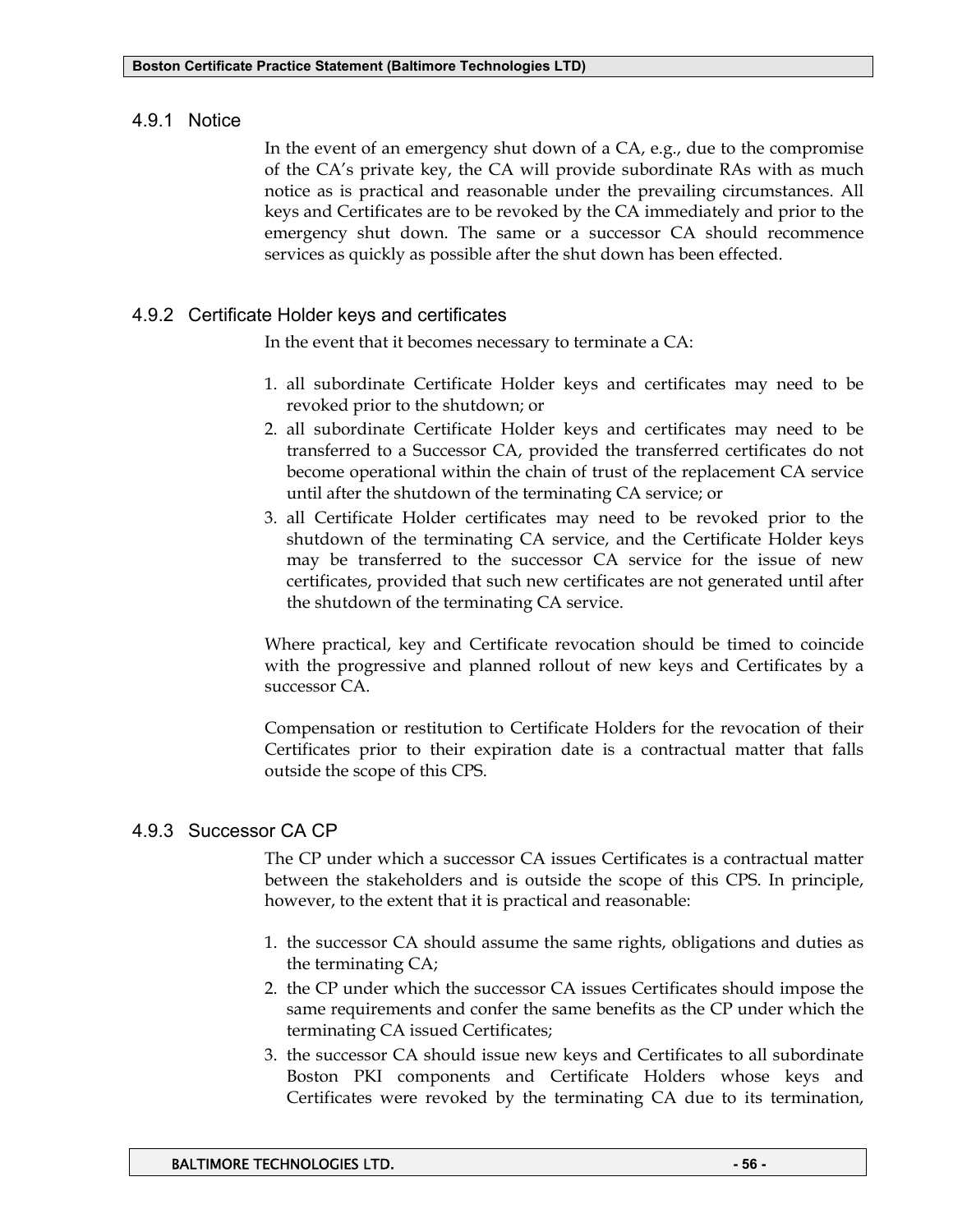subject to the individual Boston PKI component or Certificate Holder making an application for a new Certificate, and satisfying the CP initial registration and identification requirements, including the execution of a new Boston PKI component or Subscriber Agreement. Note that the section *Rekey after revocation* prevents the successor CA from renewing Certificates, and that the initial applications by Boston PKI components and Certificate Holders to the successor CA must be for new Certificates.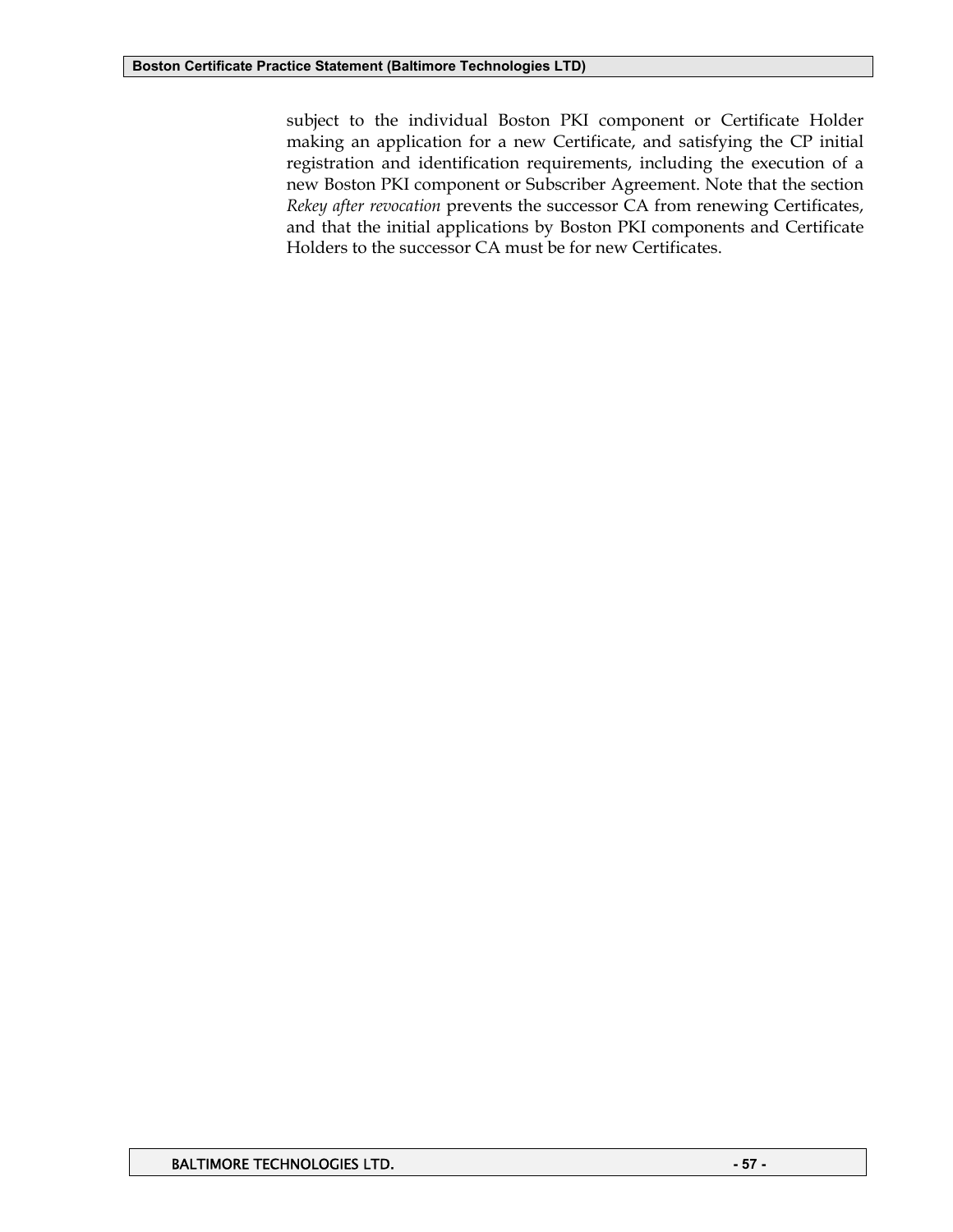# 5 PHYSICAL, PROCEDURAL, AND PERSONNEL SECURITY CONTROLS

## 5.1 Physical Controls

#### 5.1.1 Site location and construction

The site location of the Boston is in a secure office environment occupied by Baltimore Technologies.

The CA service operates within a highly secure physical environment within the office area.

## 5.1.2 Physical access

Boston permits entry to its secure operating area only to authorized personnel, and to visitors under the constant supervision of an authorized person. The number of personnel authorized to enter the area is kept to a minimum and a log is maintained of all accesses.

## 5.1.3 Power and air conditioning

The RCA secure operating area is connected to a standard power supply. All critical components are connected to uninterrupted power supply (UPS) units, to prevent abnormal shutdown in the event of a power failure.

The UPS is also backed up with a diesel generator to prevent any disruptions due to extended power outages.

The area has an air conditioning system to control the heat and humidity that is independent of the building air conditioning system.

## 5.1.4 Water exposures

The RCA secure operating area is protected against water exposure by being located on a floor above ground, of an office building that is not in a flood zone.

## 5.1.5 Fire prevention and protection

Fire suppression systems has been installed as well as fire extinguishers being maintained in the secure operating area, to guard against the possibility of fire.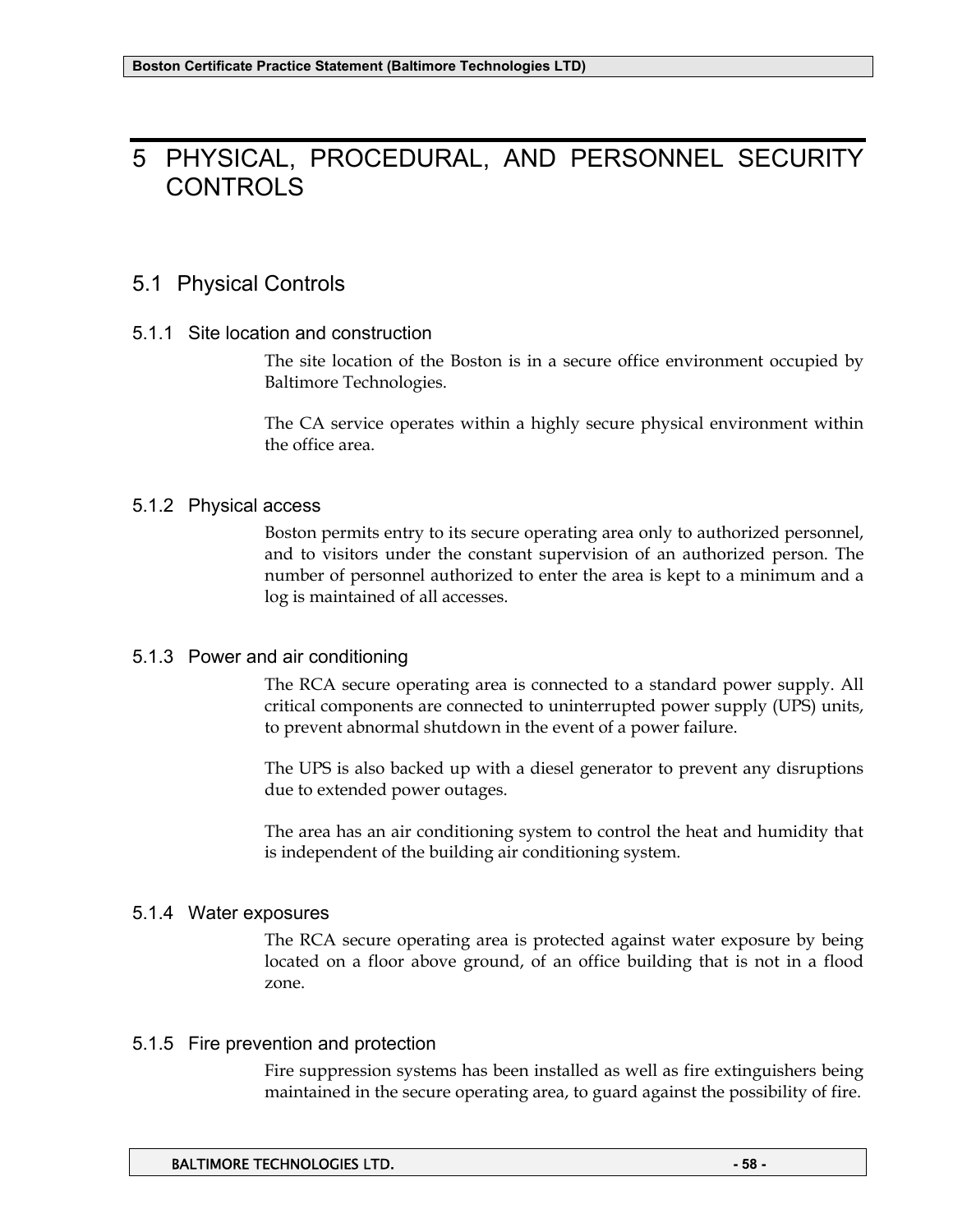#### 5.1.6 Media storage

All magnetic media containing RCA information, including backup media, are stored in containers, cabinets or safes and are located either within the RCA service operations area or in a secure off-site storage area.

## 5.1.7 Waste disposal

Paper documents and magnetic media containing the RCA Private Key or commercially sensitive or confidential information are securely disposed of by:

- 1. in the case of magnetic media:
- physical damage to, or complete destruction of the asset;
- the use of an approved utility to wipe or overwrite magnetic media;
- 2. in the case of printed material, shredding, or destruction by an approved service.

## 5.1.8 Off-site backup

Endorsed off site storage agents are used for the storage and retention of backup software and data.

The off site storage:

- 1. is available to authorized personnel 24 hours per day seven days per week for the purpose of retrieving software and data;
- 2. has appropriate levels of physical security in place.

# 5.2 Procedural Controls

## 5.2.1 Trusted roles

In order to ensure that one person acting alone cannot circumvent the entire system, multiple roles and individuals share responsibilities at a CA service workstation. Oversight may be in the form of a person who is not directly involved in issuing Certificates examining system records or audit logs to ensure that other persons have acted within the realms of their responsibilities and within the stated security policy.

This is accomplished by creating separate roles and accounts on the CA service workstation, each of which has a limited amount of capability. This method allows a system of "checks and balances" to occur among the various roles. At a minimum, the following roles are established:

- 1. System Administrator;
- 2. Registrar (RAs only);
- 3. Security Officer.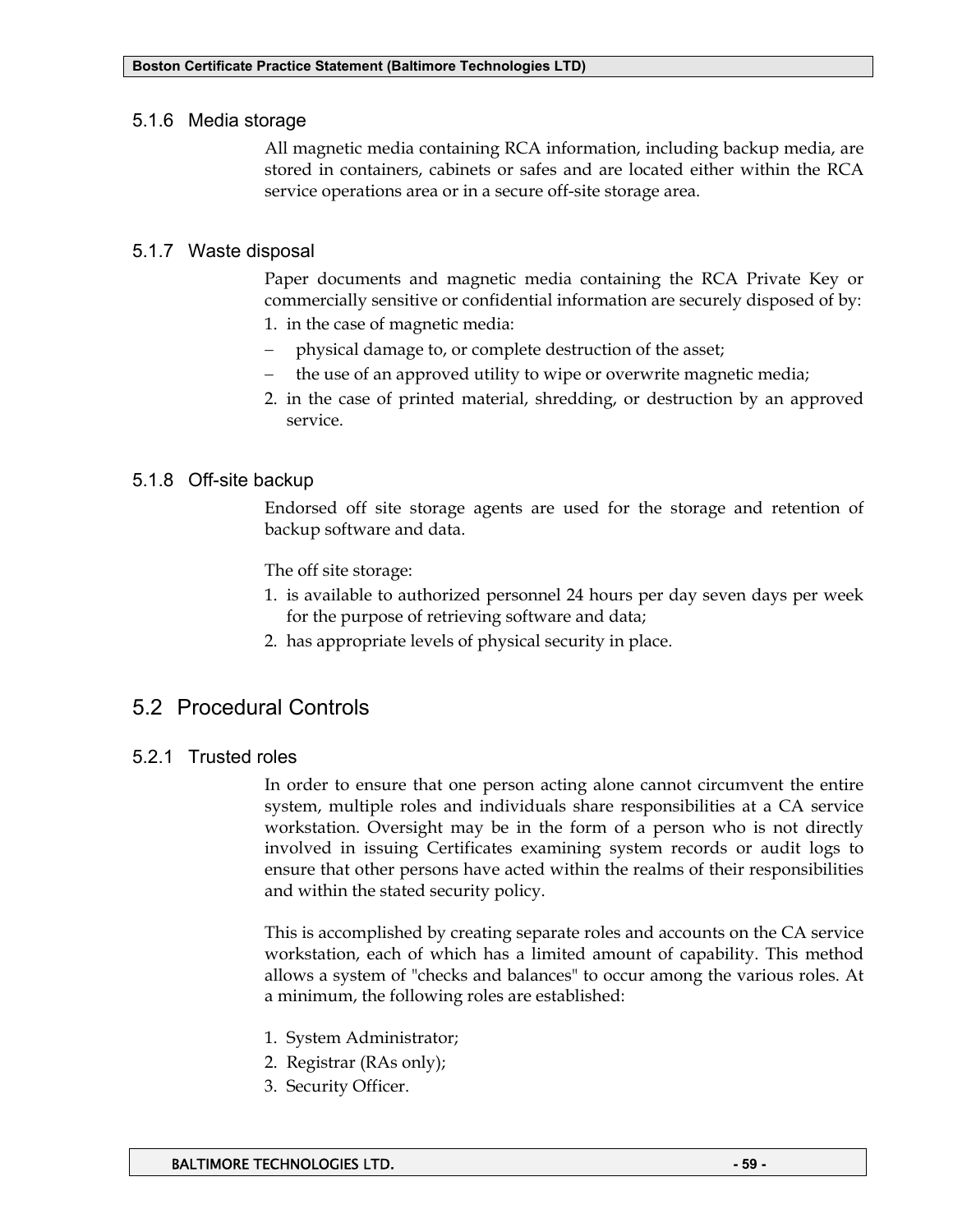## 5.2.2 Number of persons required per task

Separate individuals fill each of the three roles described above. This provides the maximum security and affords the opportunity for the greatest degree of checks and balances over system operation. However:

- 1. a single individual may assume the roles of the System Administrator and Registrar;
- 2. the Security Officer must always remain separate from the System Administrator in order to provide an independent review of the audit log;
- 3. any task requiring the creation, backup or importation into a database of a Boston PKI component Private Key must involve two trusted persons, one performing the function and the second fulfilling a security monitoring role.

## 5.2.3 Identification and authentication for each role

Persons filling trusted roles must undergo a formal background check conducted by Choicepoint, designated "Position of Trust".

## 5.3 Personnel Controls

#### 5.3.1 Background, qualifications, experience, and clearance requirements

The recruitment and selection practices for Boston services personnel take into account the background, qualifications, experience, and clearance requirements of each position, which are compared against the profiles of potential candidates.

## 5.3.2 Background check procedures

Choicepoint conducts background checks on all persons selected to take up a trusted role in accordance with the designated security screening procedure, prior to the commencement of their duties.

#### 5.3.3 Training requirements

All Boston services personnel staff are trained in:

- 1. basic PKI concepts;
- 2. the use and operation of the PKI software;
- 3. documented CA procedures; and
- 4. computer security awareness and procedures.

## 5.3.4 Retraining frequency and requirements

Boston staff receive a security briefing update at least once a year.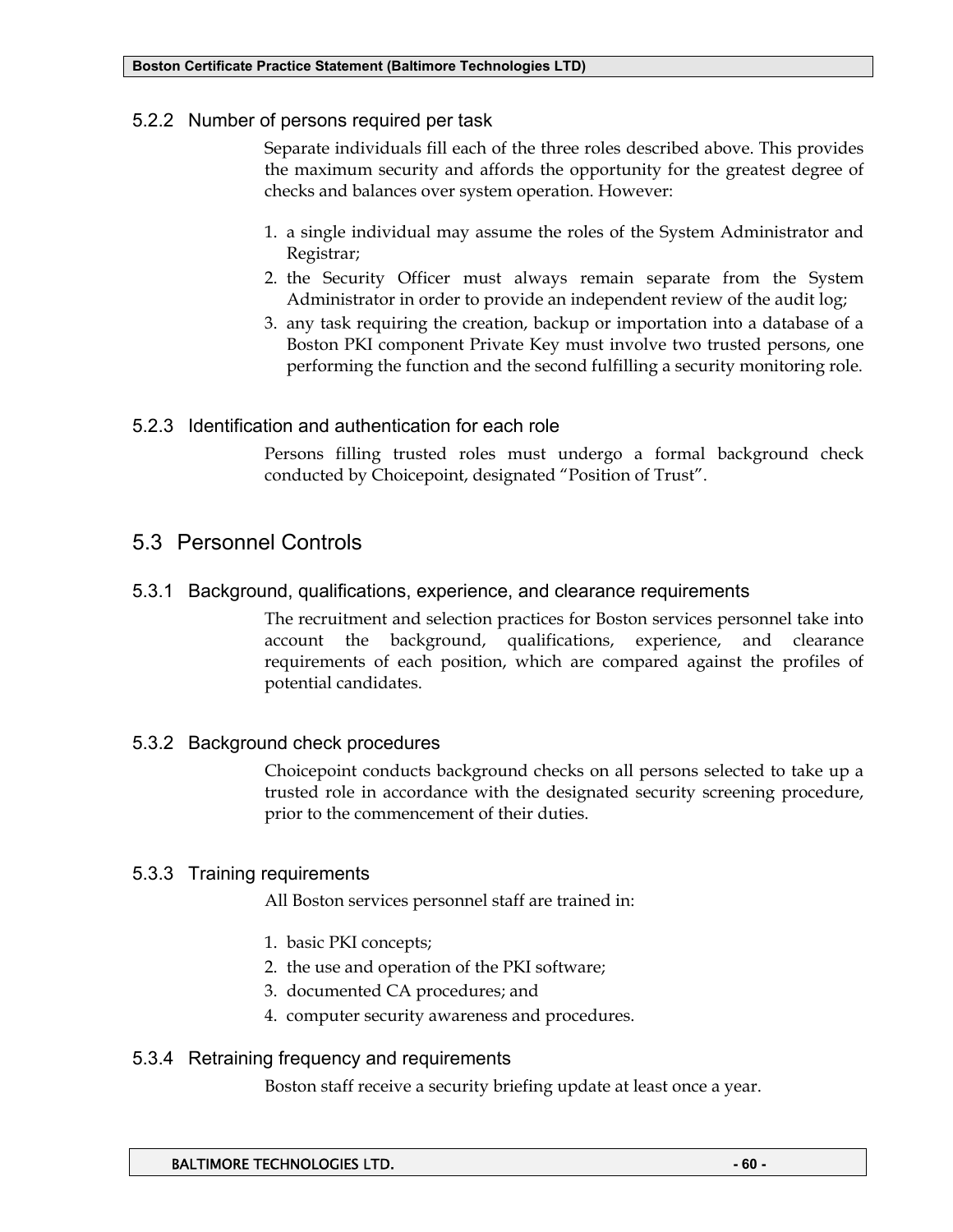Training in the use and operation of the CA software is provided when new versions of the software are installed.

Remedial training is completed when recommended by audit comments.

## 5.3.5 Job rotation frequency and sequence

Boston may implement formal job rotation practices. Where formal job rotation is not implemented, cross-training activities are conducted to ensure operations continuity.

## 5.3.6 Sanctions for unauthorized actions

Unauthorized actions by Boston staff are submitted to staff members with the appropriate authority including, but not limited to, the Security Officer.

## 5.3.7 Contracting personnel requirements

Boston personnel may be contractors who are appointed in writing and given written notification of the terms and conditions of their position. Contractors may not be used in trusted roles.

## 5.3.8 Documentation supplied to personnel

Boston personnel have access to all applicable:

- 1. hardware and software documentation;
- 2. policy documents, including this CP; and
- 3. operational practice and procedural documents, including any applicable CPS.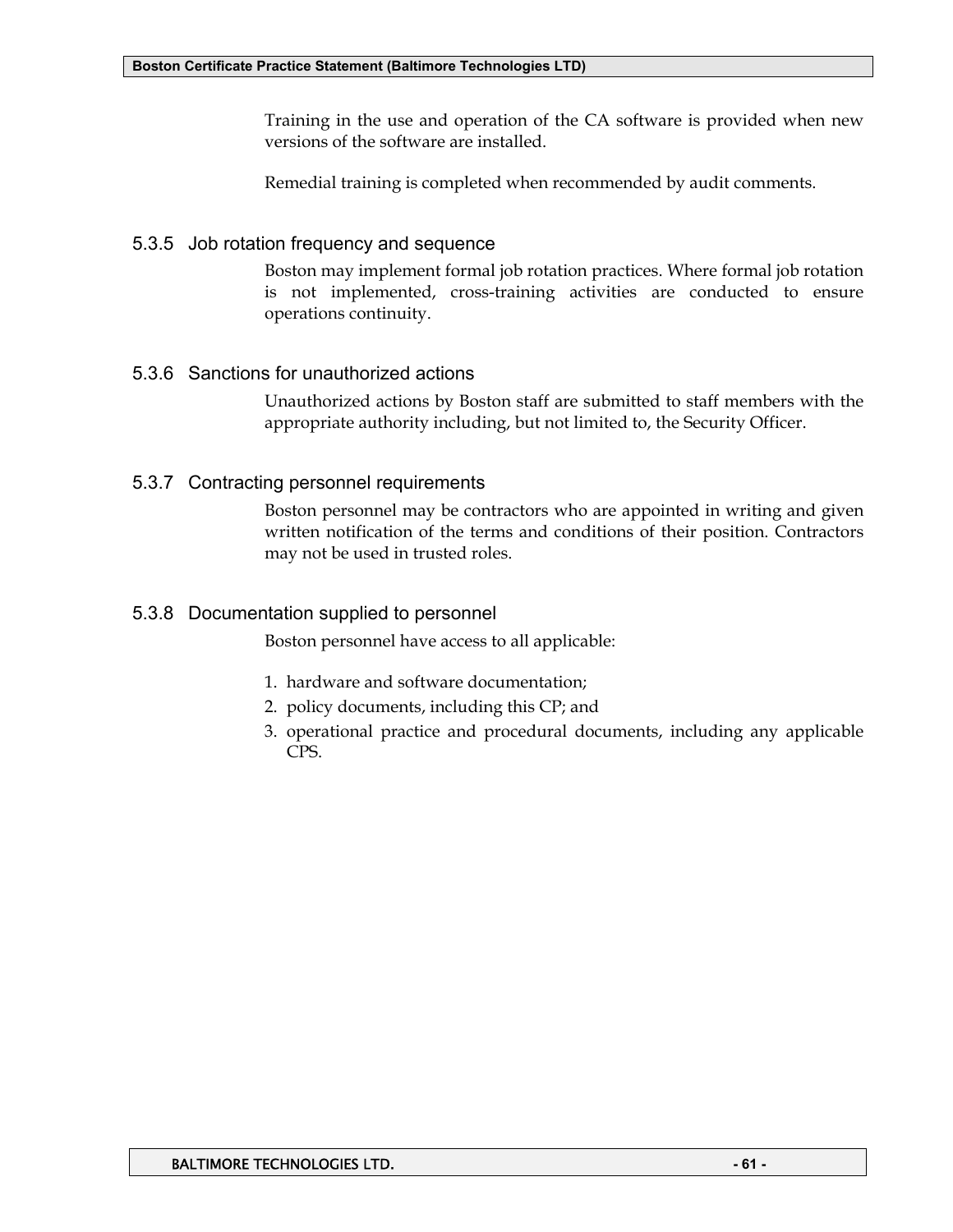# 6 TECHNICAL SECURITY CONTROLS

# 6.1 Key Pair Generation and Installation

## 6.1.1 Key pair generation

The Boston Key Management Plan governs Boston RCA Key Pair generation and installation. Customer Key Pair generation and installation is governed by the applicable Customer documentation. If the Customer is hosted by the Boston, the Customer Key Pair generation follows the Boston Key Management Plan and all comparable storage and hardware controls are in place for the Customer keys.

## 6.1.2 Private Key delivery to entity

The self-generated RCA Private Keys do not require delivery. CA, RA, and Certificate Owner Private Key delivery is governed by the applicable Customer documentation.

## 6.1.3 Public Key delivery to Certificate issuer

The self-generated RCA Public Keys do not require delivery. CA, RA, and Certificate Owner Public Key delivery is governed by the applicable Customer documentation.

## 6.1.4 CA Public Key delivery to users

CA Public Keys do not require delivery.

## 6.1.5 Key sizes

An applicable Certificate Profile determines the RCA key lengths. All other key lengths are governed by the applicable Customer documentation.

## 6.1.6 Public Key parameters generation

The parameters used to create Public Keys are generated by the RCA.

## 6.1.7 Parameter quality checking

The quality of Public Key parameters is automatically checked by CA software.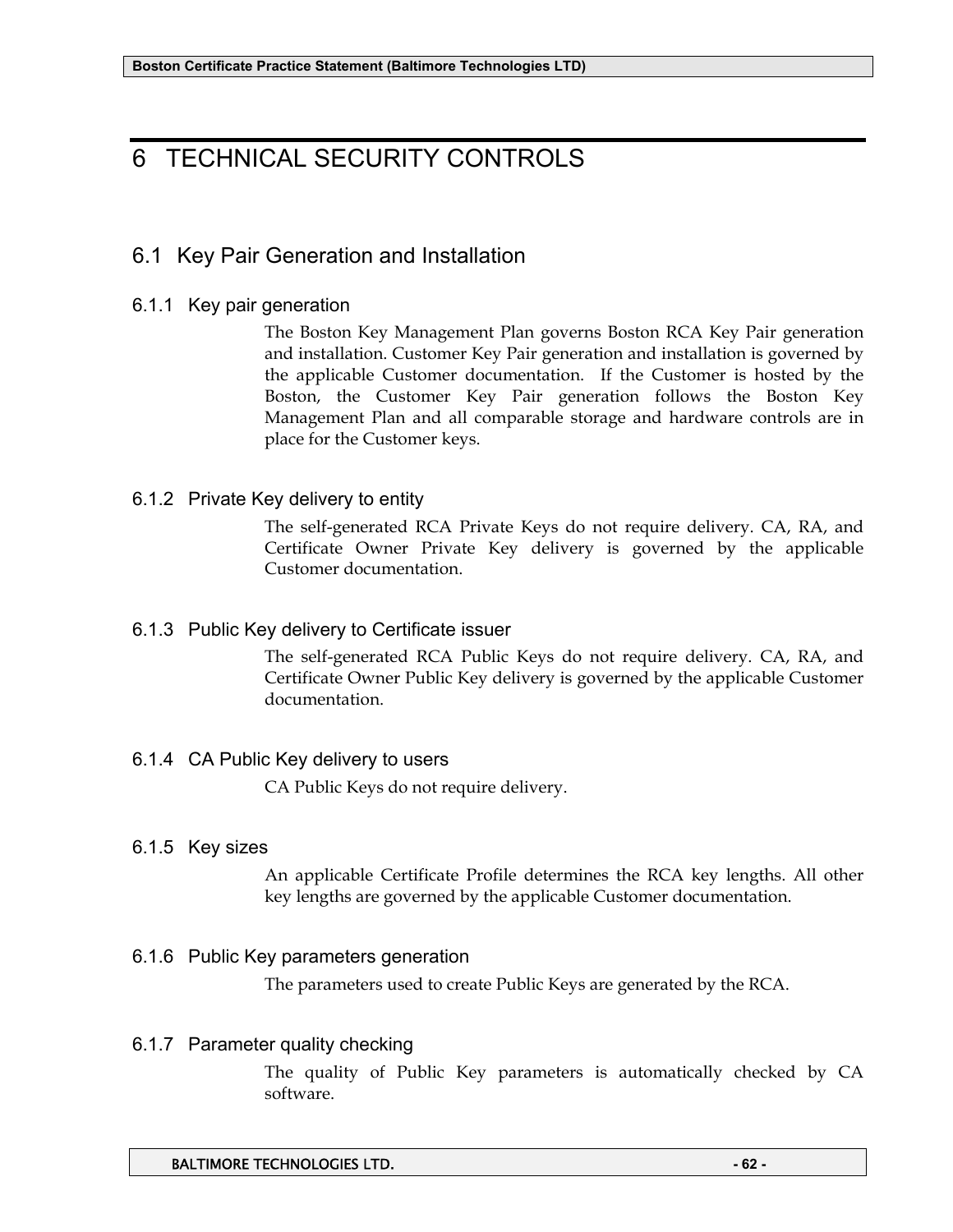#### 6.1.8 Hardware key generation

RCA key generation is performed in a FIPS 140-1 compliant hardware device as prescribed by security policy. ICC's are not used for CA key generation. CA, RA, and Certificate Owner key generation is governed by the applicable Customer documentation

## 6.1.9 Key usage purposes

Keys may be used for the purposes and in the manner described in Section 1.3.4 *Applicability*. Such key use is governed by the applicable Customer documentation, which may not be inconsistent with this CPS.

# 6.2 Private Key Protection

## 6.2.1 Standards for cryptographic module

Cryptographic modules that may be in use from time to time as part of the operations of the RCA comply with industry standards. Customer use of cryptographic modules is governed by the applicable Customer documentation, which may not be inconsistent with this CPS.

## 6.2.2 Private Key (n out of m) multi-person control

Private Keys are not under n out of m multi-person control.

## 6.2.3 Private Key escrow

Private Key escrow is not supported.

## 6.2.4 Private Key backup

The RCA Private Key is stored in an encrypted database, which is backed up under further encryption with backup copies maintained on site and in secures off site storage. Customer and Certificate Owner Private Key backup is governed by the applicable Customer documentation.

## 6.2.5 Private Key entry into cryptographic module

Where a cryptographic module is used, the Private Key must be generated in it and remain there in encrypted form, and be decrypted only at the time at which it is being used.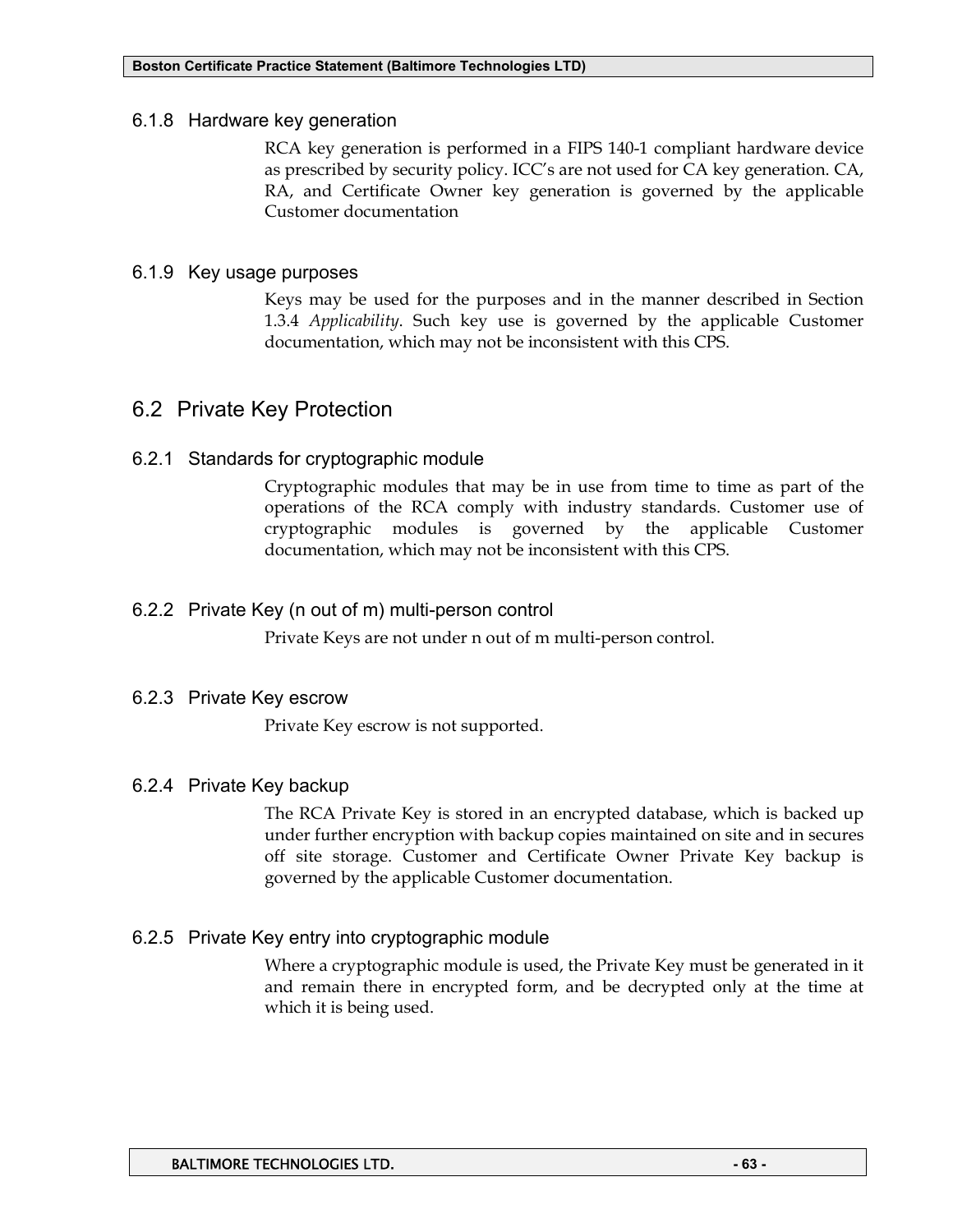## 6.2.6 Method of activating Private Key

The CA software activates RCA Private Keys, following the successful completion of a login process that requests and validates an authorized control mechanism for user access. Certificate Owner Private Keys are activated in accordance with the applicable CP or Customer CPS.

## 6.2.7 Method of deactivating Private Key

Private Keys are de-activated when the RCA software application is terminated. Certificate Owner Private Keys are deactivated in accordance with the applicable CP or Customer CPS.

## 6.2.8 Method of destroying Private Key

The RCA software destroys Private Keys in memory by overwriting them with zeros when the software shuts down.

# 6.3 Other Aspects of Key Pair Management

## 6.3.1 Public Key archival

The RCA archives its Public Key.

## 6.3.2 Usage periods for the public and Private Keys

The usage period for the RCA private and Public Key is ten years.

## 6.4 Activation Data

No activation data other than access control mechanisms is required to operate cryptographic modules.

# 6.5 Computer Security Controls

## 6.5.1 Specific computer security technical requirements

The Boston has established a System Security Plan that incorporates computer security technical requirements for the operation of the RCA.

## 6.5.2 Computer security rating

The Boston has established a System Security Plan that incorporates computer security ratings for the operation of the RCA.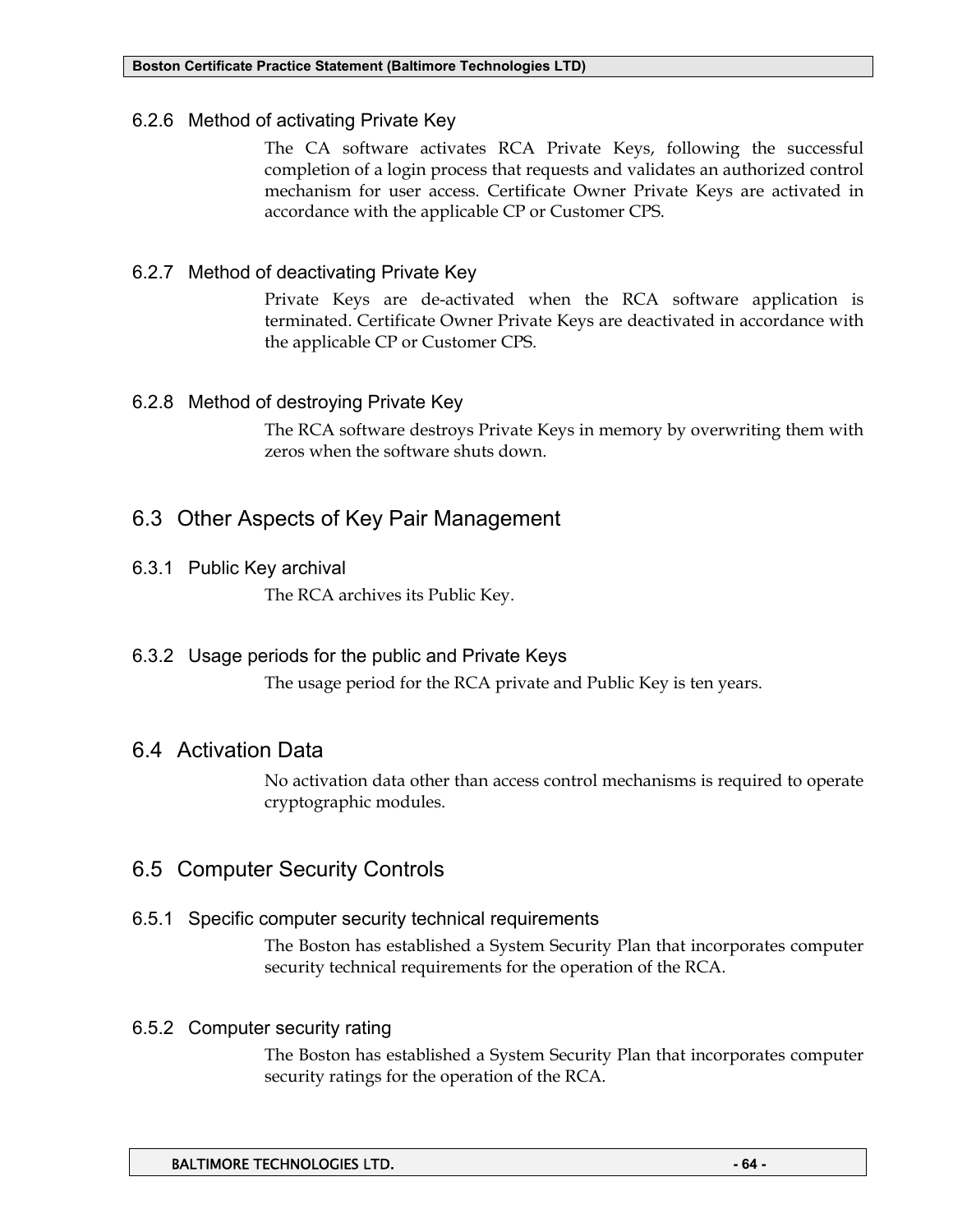# 6.6 Life Cycle Technical Controls

## 6.6.1 System development controls

Boston operational software is developed in a controlled environment employing appropriate quality controls.

## 6.6.2 Security management controls

System security management is controlled by the privileges assigned to operating system accounts, and by the trusted roles described in the section *Trusted roles*.

## 6.6.3 Life cycle security ratings

The Boston has established a Protective Security Risk Review that identifies and addresses all high or significant life cycle security threats.

# 6.7 Network Security Controls

The Boston has established a Protective Security Risk Review that identifies and addresses all high or significant network security threats.

# 6.8 Cryptographic Module Engineering Controls

The Boston has established a Protective Security Risk Review that identifies and addresses all high or significant cryptographic module engineering security threats.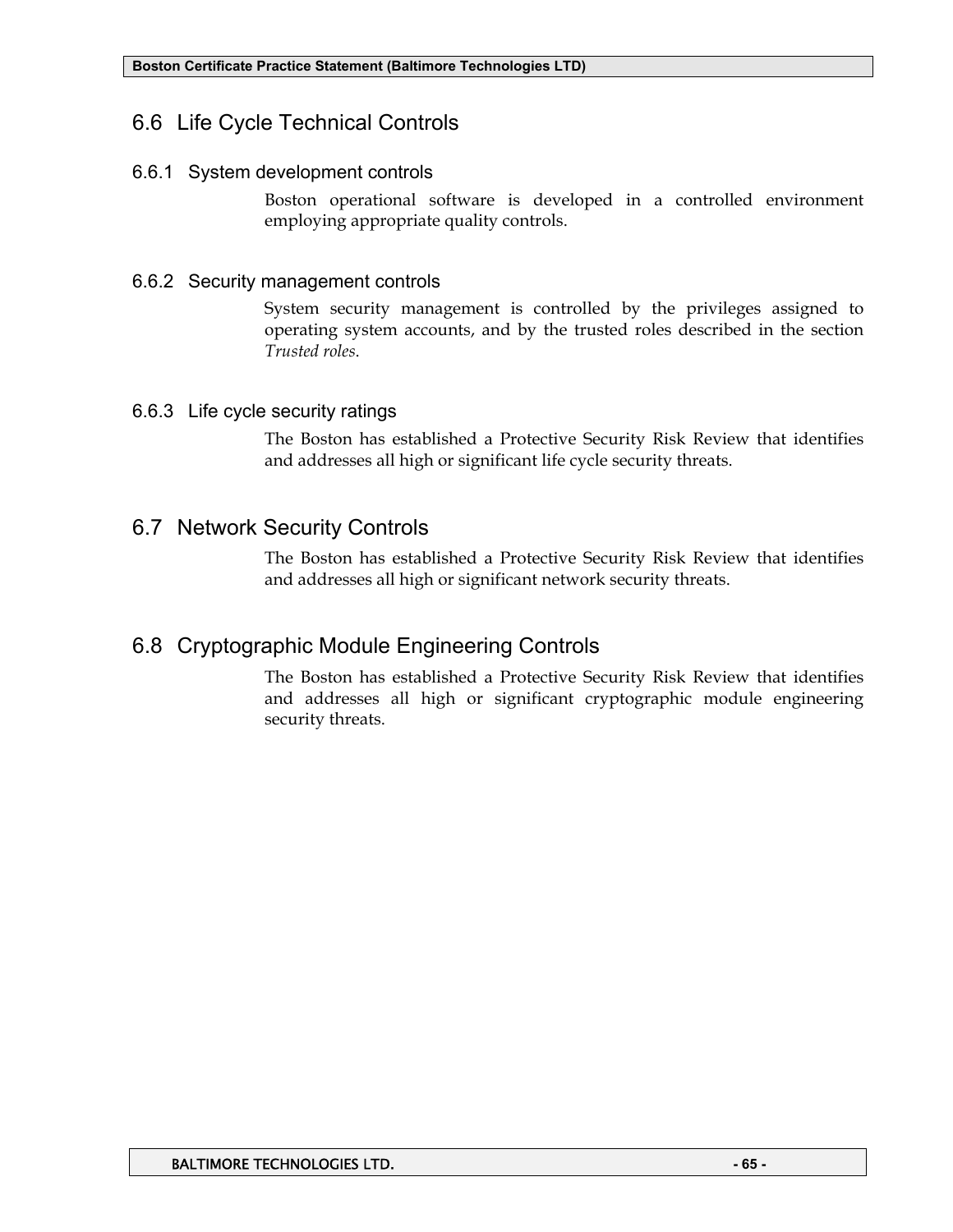# 7 CERTIFICATE AND CRL PROFILES

# 7.1 Certificate Profile

#### 7.1.1 Version number(s)

The Boston supports and uses X.509 Version 3 Certificates, which contain v.3 in the version field.

#### 7.1.2 Certificate extensions

The Boston supports and uses X.509 Version 3 Certificate extensions.

#### 7.1.3 Algorithm object identifiers

OIDs are not allocated to algorithms supported and used within the Boston PKI.

The following hashing/digest algorithms are supported:

- 1. Secure Hash Algorithm-1 (SHA-1)
- 2. Message Digest 5 (MD5)

The following padding algorithms are supported:

- 1. ISO 9796
- 2. PKCS#1

The following encryption algorithms are supported:

- 1. RSA
- 2. DES

The use of multiple algorithms within the same hierarchy is supported.

#### 7.1.4 Name forms

Certificates issued by a CA contain the full X.500 distinguished name of the Certificate issuer and Certificate subject in the issuer name and subject name fields.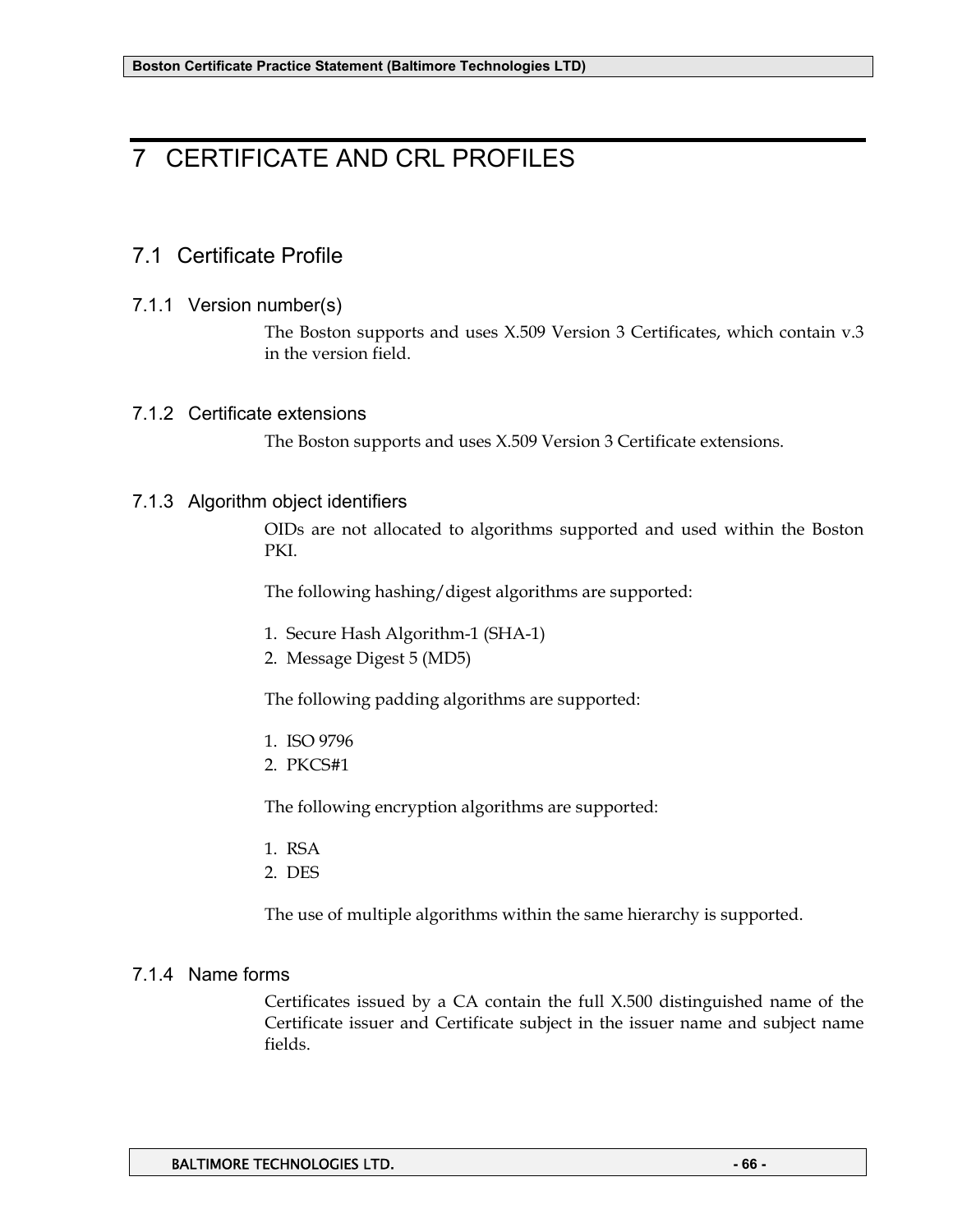#### 7.1.5 Name constraints

Anonymous names are not supported.

## 7.1.6 Certificate policy Object Identifier

OIDs are carried in the standard extension field of X.509 Certificates and are published in the CP.

## 7.1.7 Usage of Policy Constraints extension

The Boston supports the use of the Policy Constraints extension.

## 7.1.8 Policy qualifiers syntax and semantics

The Boston supports the use of syntax and semantics policy qualifiers.

# 7.2 CRL Profile

7.2.1 Version number(s)

The Boston supports and uses X.509 Version 2 CRLs.

## 7.2.2 CRL and CRL entry extensions

The Boston supports and uses X.509 Version 2 CRL entry extensions.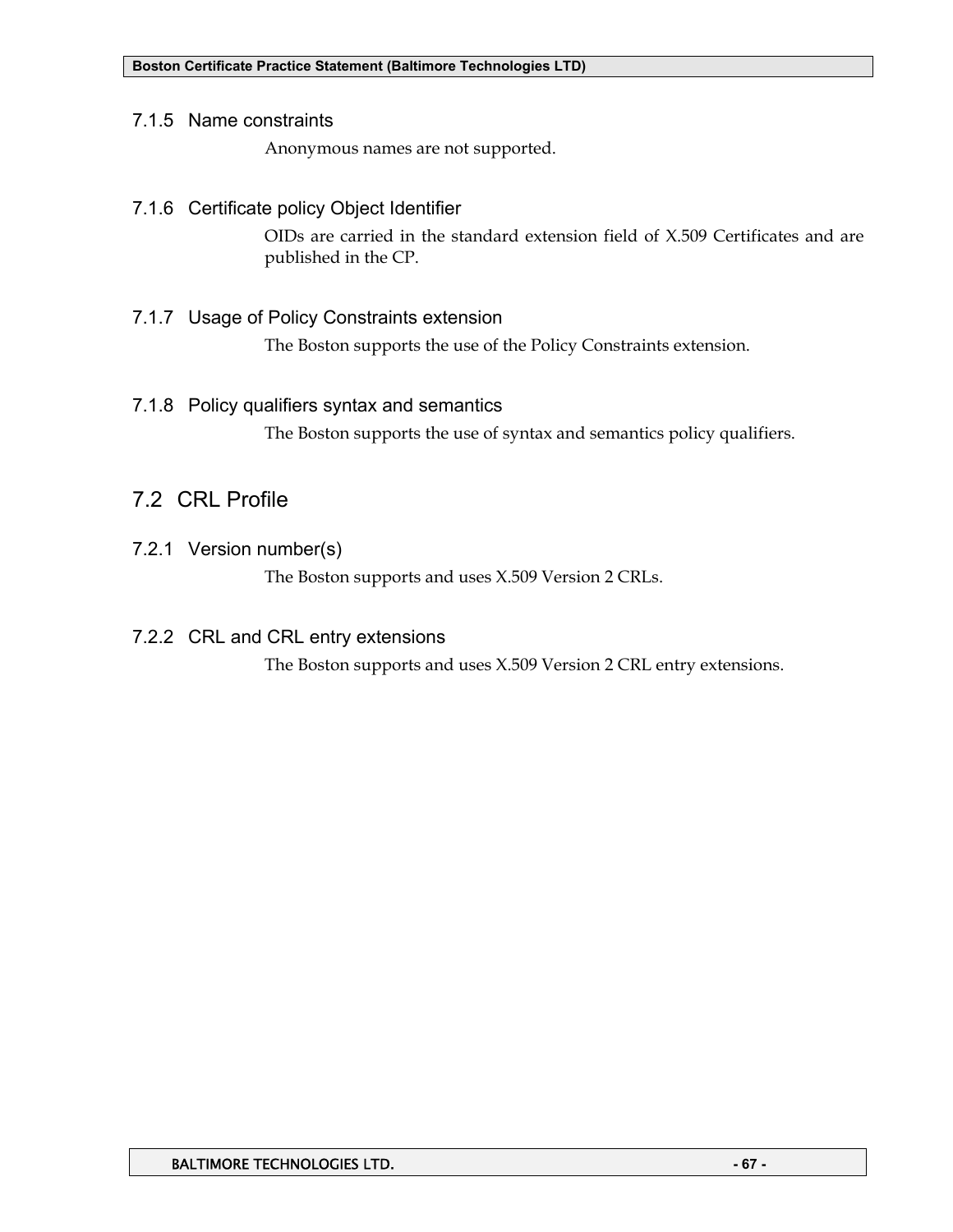# 8 SPECIFICATION ADMINISTRATION

Boston operates a Policy Approval Authority, which is responsible for setting Certificate policy direction for the overall Public Key infrastructure. Contact details for the PAA appear in each CP applicable to the Boston PKI.

A Policy Creation Authority is normally vested at the CA or equivalent level in a PKI hierarchy. In the case of the Boston PKI, the PAA and PCA functions are vested in the same authority, the PAA.

Each CP used under the Boston PKI has been allocated an OID which:

- 1. provides a unique identification for the CP;
- 2. includes a policy version number.

# 8.1 Specification change procedures

#### 8.1.1.1 Initial publication

The PAA is the responsible authority for changes to a CP. New CAs apply to the PAA for:

- 1. formal endorsement of the CP under which they will issue Certificates;
- 2. the allocation of an OID.

After the CP has been approved and the OID has been granted, the CA:

- 1. publishes, on a nominated web site, the CP together with this CPS;
- 2. advises all subordinate parties of the CP and its applicability;
- 3. forwards a copy of the CP to each subordinate RA, together with an advice regarding the web site of the master CP.

## 8.1.2 Change

There are two possible types of policy change:

- 1. the issue of a new CP;
- 2. a change to or alteration of an existing policy.

If an existing policy requires re-issue, the change process employed is the same as for as for initial publication, as described above. Note that the new OID issued for a policy change differs from the previous OID only in the policy version number.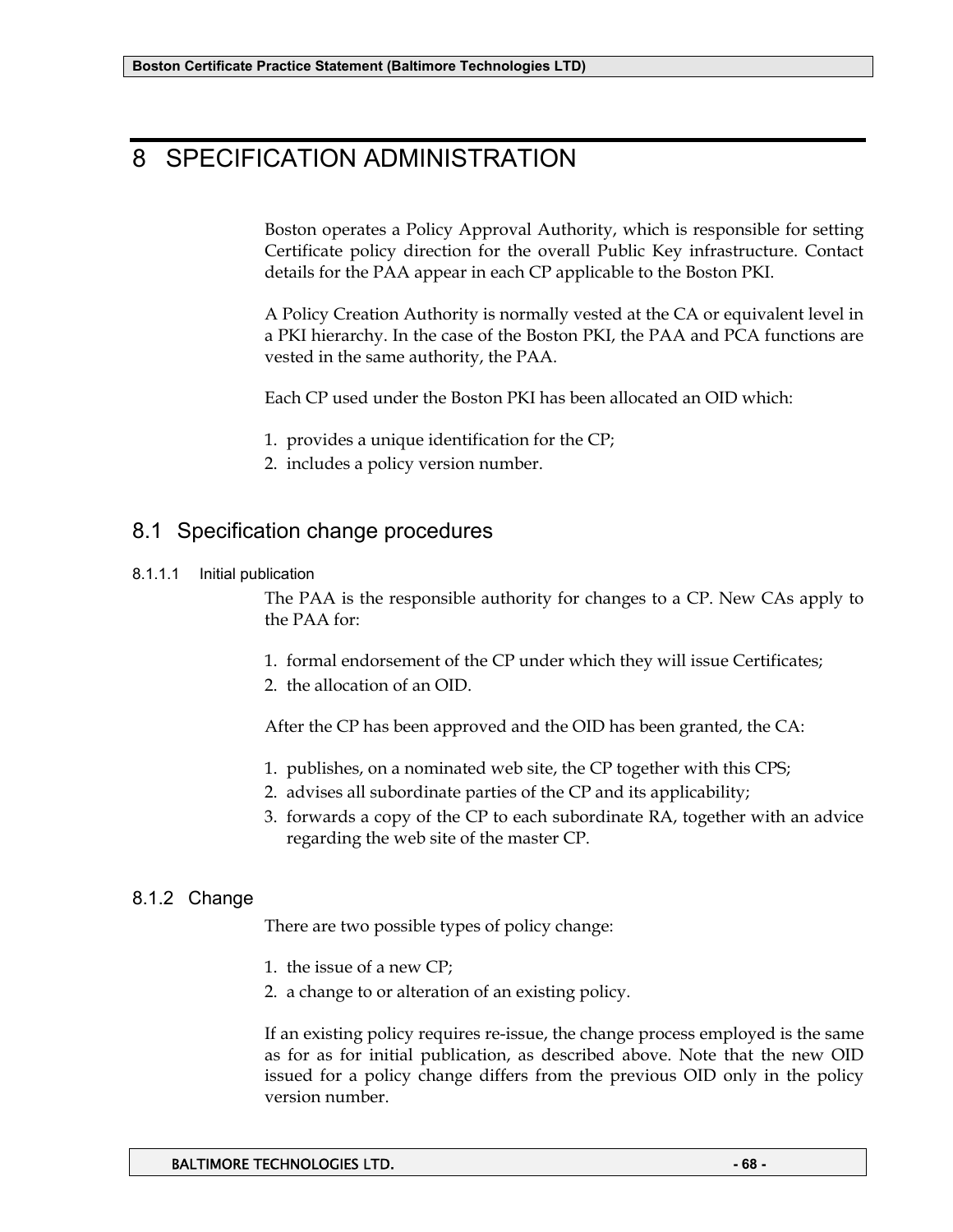# 8.2 Publication and notification policies

New or amended CP is published on the web site nominated in the CP.

 The appropriate CA notifies subordinate parties of changes to a CP as and when they are approved. Subordinate CAs and RAs are advised of the changes a minimum of one week prior to publication.

# 8.3 CPS approval procedures

The Boston PAA must endorse CP intended for use under the Boston RCA. A document setting out the functions of the Boston RCA PAA is made available to all subordinate parties responsible for creating or amending CP, the document is also made available to any approved person conducting a security audit.

## 8.3.1.1 Revisions

This CPS undergoes a regular review process as prescribed by the Boston Policy Approval Authority (PAA). Revisions of this document are identified through a configuration baseline schema and numbering convention.